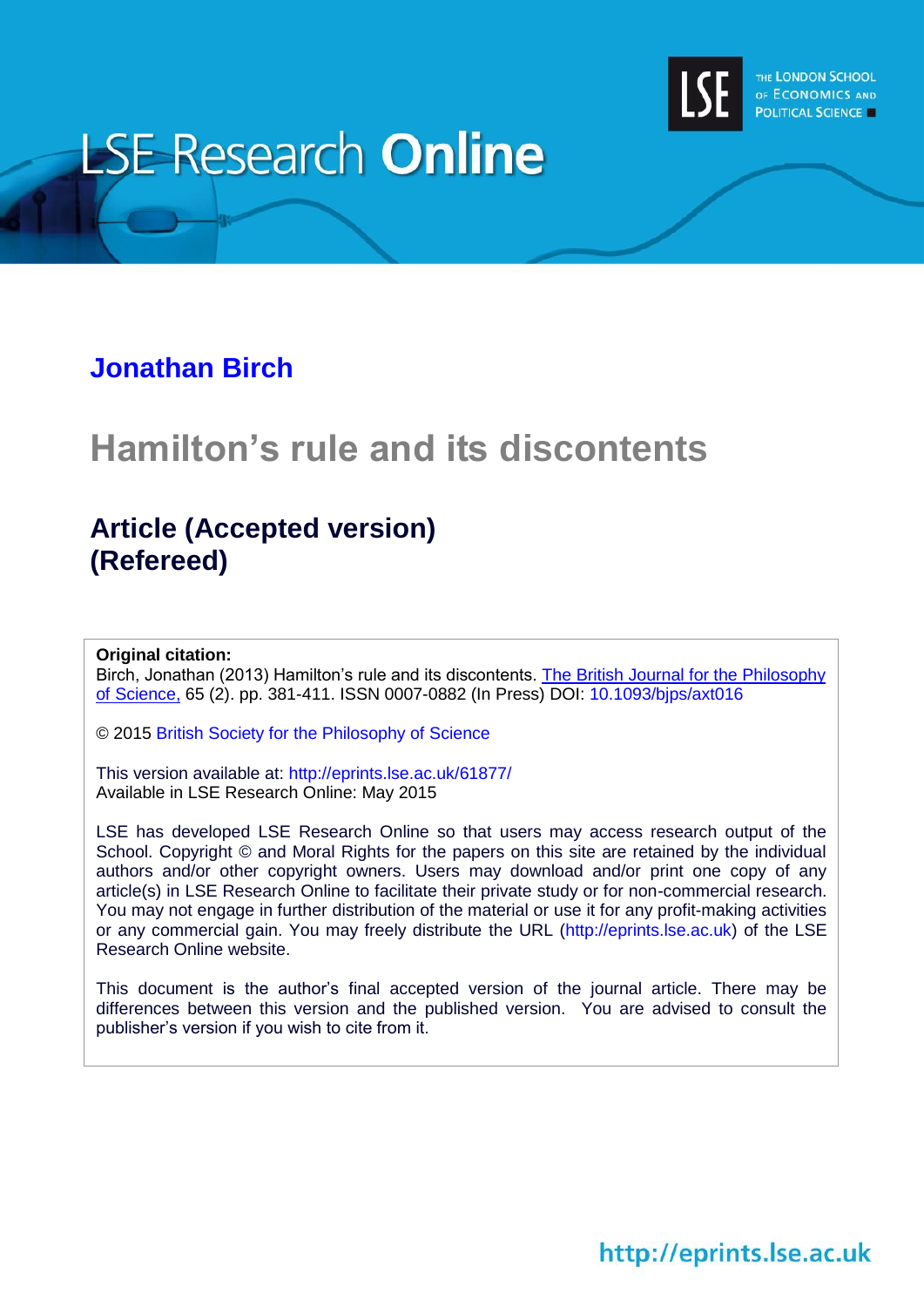### **Hamilton's Rule and its Discontents**

Jonathan Birch

(forthcoming in *The British Journal for the Philosophy of Science*)

#### ABSTRACT

In an incendiary 2010 *Nature* article, M. A. Nowak, C. E. Tarnita and E. O. Wilson present a savage critique of the best known and most widely used framework for the study of social evolution, W. D. Hamilton's theory of kin selection. Over a hundred biologists have since rallied to the theory's defence, but Nowak et al. maintain that their arguments 'stand unrefuted'. Here I consider the most contentious claim Nowak et al. defend: that Hamilton's rule, the core explanatory principle of kin selection theory, 'almost never holds'. I first distinguish two versions of Hamilton's rule in contemporary theory: a special version (HRS) that requires restrictive assumptions, and a general version (HRG) that does not. I then show that Nowak et al. are most charitably construed as arguing that HRS almost never holds, while HRG buys its generality at the expense of explanatory power. While their arguments against HRS are fairly uncontroversial, their arguments against HRG are more contentious, yet these have been largely overlooked in the ensuing furore. I consider the arguments for and against the explanatory value of HRG, with a view to assessing what exactly is at stake in the debate. I suggest that the debate hinges on issues concerning the causal interpretability of regression coefficients, and concerning the explanatory function Hamilton's rule is intended to serve.

- **1** Nature *Red in Tooth and Claw*
- **2** *Two Versions of Hamilton's Rule* 
	- 2.1 *The special version (HRS)*
	- 2.2 *The general version (HRG)*
	- 2.3 *The rules compared*
- **3** *How They Come Apart: A Simple Illustration* 
	- 3.1 *Why HRS often fails*
	- 3.2 *Why HRG always holds*
- **4** *A Dilemma for Hamilton's Defenders*
- **5** *HRG and Explanatory Power I: The 'Tautology Problem' Redux*
- **6** *HRG and Explanatory Power II: Prediction* versus *Unification* 
	- 6.1 *The predictive limitations of HRG*
	- 6.2 *The unification response*
	- 6.3 *A worry about this response*
	- 6.4 *Causal interpretation revisited*
- **7** *The Heart of the Matter*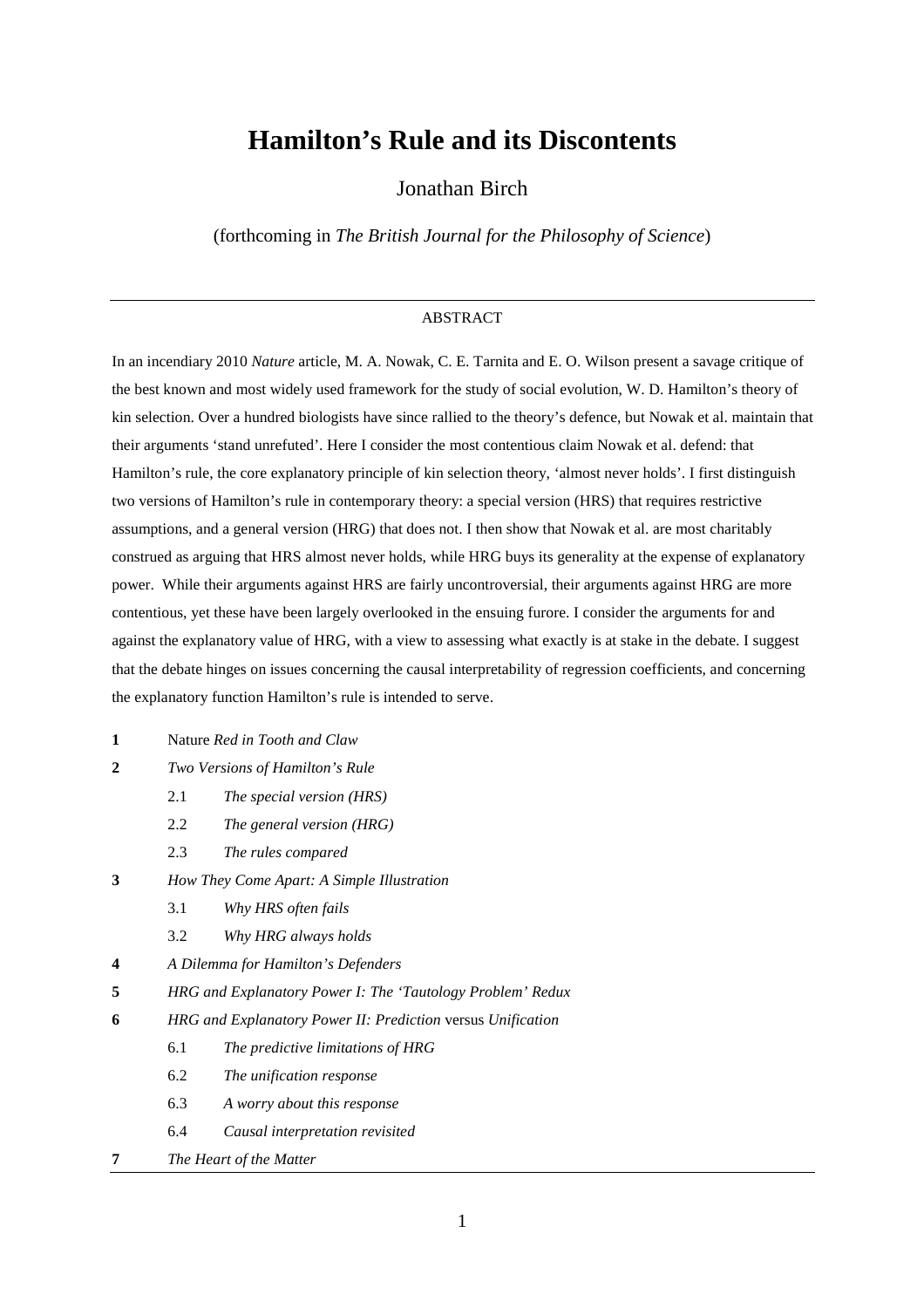#### **1** *Nature* **Red in Tooth and Claw**

In August 2010, in an incendiary *Nature* article entitled 'The Evolution of Eusociality' ([2010]), the Harvard sociobiologists Martin A. Nowak, Corina E. Tarnita and Edward O. Wilson unleashed a savage critique of the best known and most widely used framework for the study of social evolution, W. D. Hamilton's ([1964], [1970]) theory of kin selection. The article sparked a ferocious controversy. In March 2011, *Nature* published five rebuttals<sup>1</sup>, one of which remarked in no uncertain terms that Nowak and colleagues' arguments 'are based on a misunderstanding of evolutionary theory, and a misrepresentation of the empirical literature' (Abbot et al. [2011], p. E1). The letter was signed by 137 social evolution theorists. Further rebuttals have followed<sup>2</sup>, but Nowak, Tarnita and Wilson remain unmoved. In an online statement dated June 2011, they write:

> Some of the criticism distorts our arguments, which should remain clear. We therefore provide a brief summary of our main points, all of which stand unrefuted... (Nowak et al. [2011b])

In this paper, I want to deconstruct this rather acrimonious debate. I want to suggest why it has reached the present state of deadlock, and how the deadlock might nevertheless be broken.

 $1$  (Abbot et al. [2011]; Boomsma et al. [2011]; Strassmann et al. [2011]; Ferriere and Michod [2011]; Herre and Wcislo [2011]); see (Nowak et al. [2011a]) for the authors' uncompromising reply.

<sup>&</sup>lt;sup>2</sup> See, e.g., (Rousset and Lion [2011]; Gardner et al. [2011]; Bourke [2011a]). Not all responses, however, have been negative: see, e.g., (Doebeli [2010]; van Veelen et al. [2010]).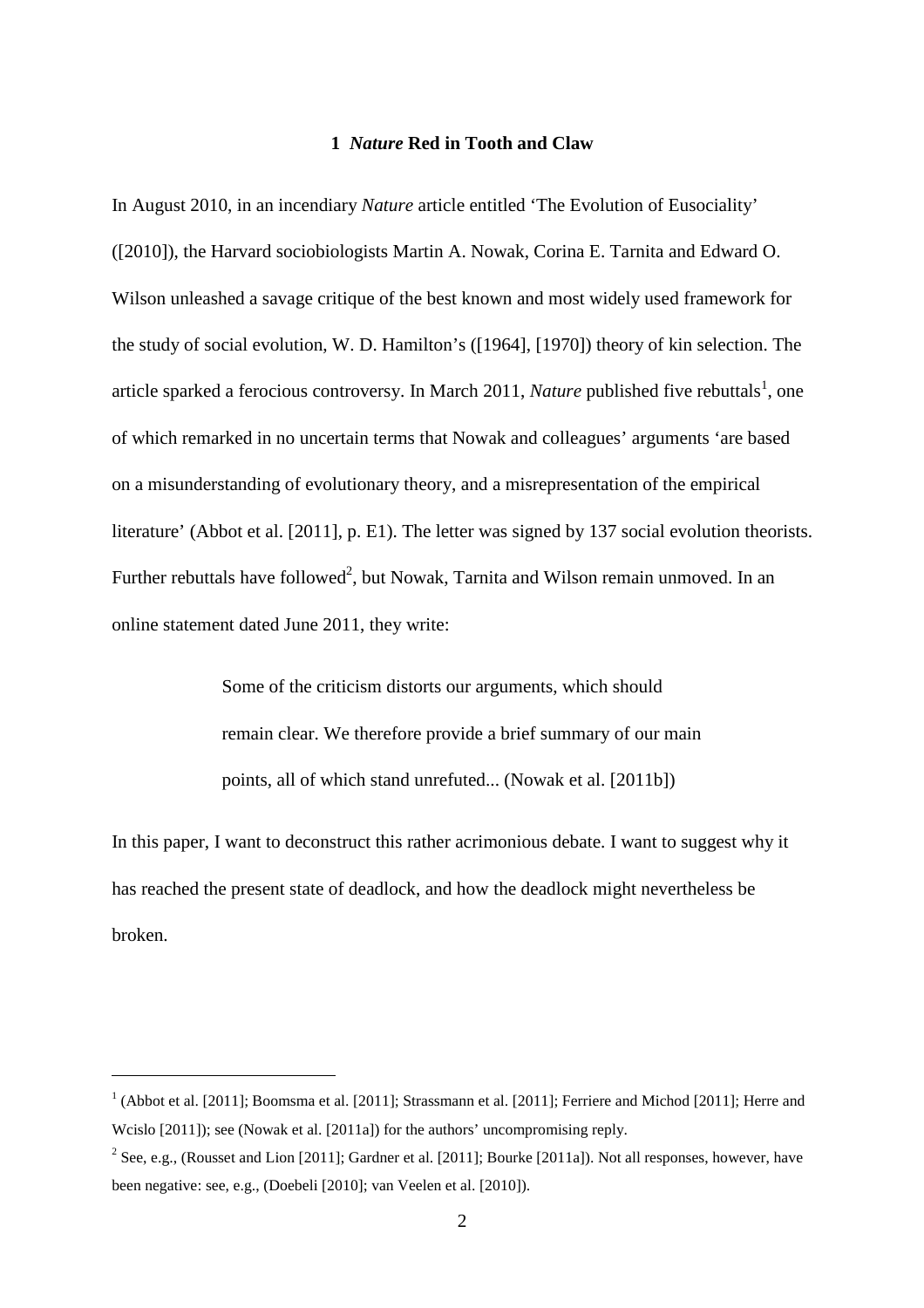I will focus on what I take to be the core disagreement between Nowak, Tarnita and Wilson and their opponents. The disagreement concerns *Hamilton's rule*.<sup>3</sup> The rule states, broadly speaking, that a social behaviour will be favoured by natural selection if and only if  $rb - c > 0$ , where *b* represents the 'benefit' the behaviour confers on the recipient, *c* represents the 'cost' it imposes on the actor, and *r* represents the 'relatedness' between actors and recipients. Note that, although talk of 'costs' and 'benefits' intuitively connotes that costs will detract from an agent's fitness while benefits increase it, this need not be the case: the rule is intended to apply regardless of the sign of *b* or *c*. Hence, while the rule is most often associated with the evolution of cooperation (for which *b* is positive) and the evolution of altruism (for which *b* and *c* are *both* positive), selfish, spiteful and mutualistic behaviours are also intended to fall within the scope of Hamilton's rule (see Hamilton [1964]; Trivers [1985]; Bourke and Franks [1995]; West et al. [2007]; Bourke [2011b]). Note also that *r* need not measure *genealogical* relatedness. Though Hamilton's rule is often glossed informally in terms of genealogical kinship, it has long been recognized that the rule can still apply when genotypic or phenotypic correlations arise by other means (see, e.g., Hamilton [1975]; Grafen [1985]).

Nowak, Tarnita and Wilson provocatively assert that Hamilton's rule 'almost never holds' (Nowak, Tarnita and Wilson [2010], p. 1059), in the sense that it almost never constitutes a true statement of the conditions under which a social behaviour will be favoured by natural selection. More than any other in the paper, this claim has elicited vigorous

 $3$  The debate has other facets that I do not discuss here. For instance, I do not discuss the notion of 'inclusive fitness', its relationship to Hamilton's rule, or the 'organism as inclusive-fitness-maximizing agent' analogy it is often thought to underwrite (Grafen [2006]). These are important issues, but I leave them for another occasion.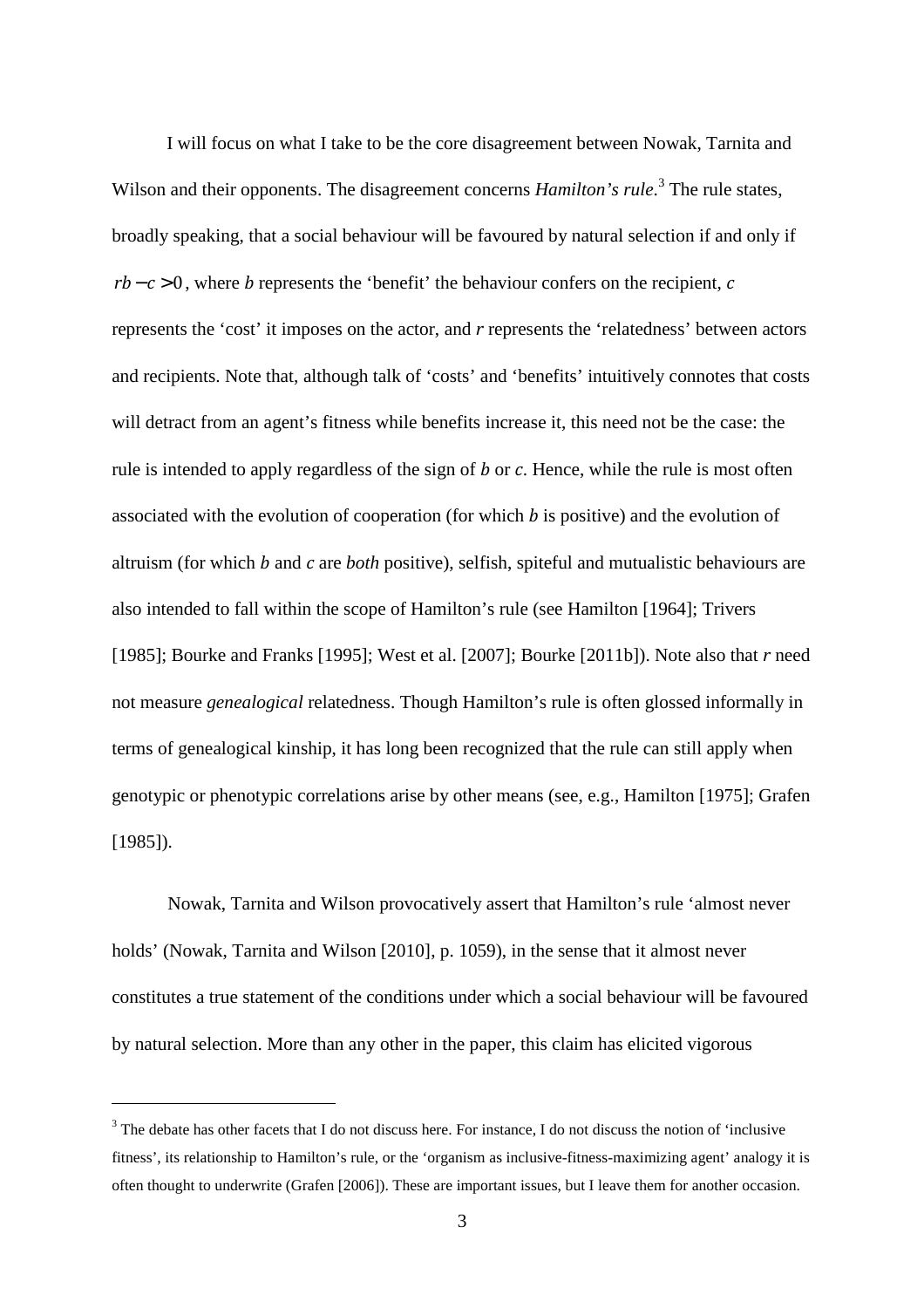rebuttals from their opponents—most notably from the Oxford theorists Andy Gardner, Stuart A. West and Geoff Wild, who retort that 'it is simply incorrect to claim that Hamilton's rule requires restrictive assumptions or that it almost never holds' (Gardner et al. [2011], p. 1038). There is, at present, no sign of an end to this standoff. Harvard's most eminent social evolution theorists say that Hamilton's rule 'almost never holds'; Oxford's most eminent social evolution theorists dismiss this claim as 'simply incorrect'. It is hard to see how they can both be right, yet neither seems likely to budge. Is there any way to bring the two opposing camps together?

Here is a conciliatory suggestion. I think that what this debate has brought to the surface is that there are at least two versions of Hamilton's rule in contemporary social evolution theory. Though similar on the surface, these two versions differ significantly in their underlying features; and which version of the rule one has in mind will affect one's views regarding how generally the rule holds. Failure to attend to the different versions of Hamilton's rule has resulted in the Harvard and Oxford camps talking past one another. To make any progress in this debate, we must take greater care to distinguish them.

.The outline of the paper is as follows. In Section 2, I characterize the two versions of Hamilton's rule at issue in the current debate. The first is a 'special' version in which the 'cost' and 'benefit' terms represent fecundity payoffs in an evolutionary game; the second is a 'general' version, derived from the Price equation, in which the 'cost' and 'benefit' terms are partial regression coefficients. In Section 3, I explain why one's views as to how generally Hamilton's rule holds will depend on which version one has in mind. This leads naturally to the suggestion that Nowak et al. are attacking a straw man—that they show

4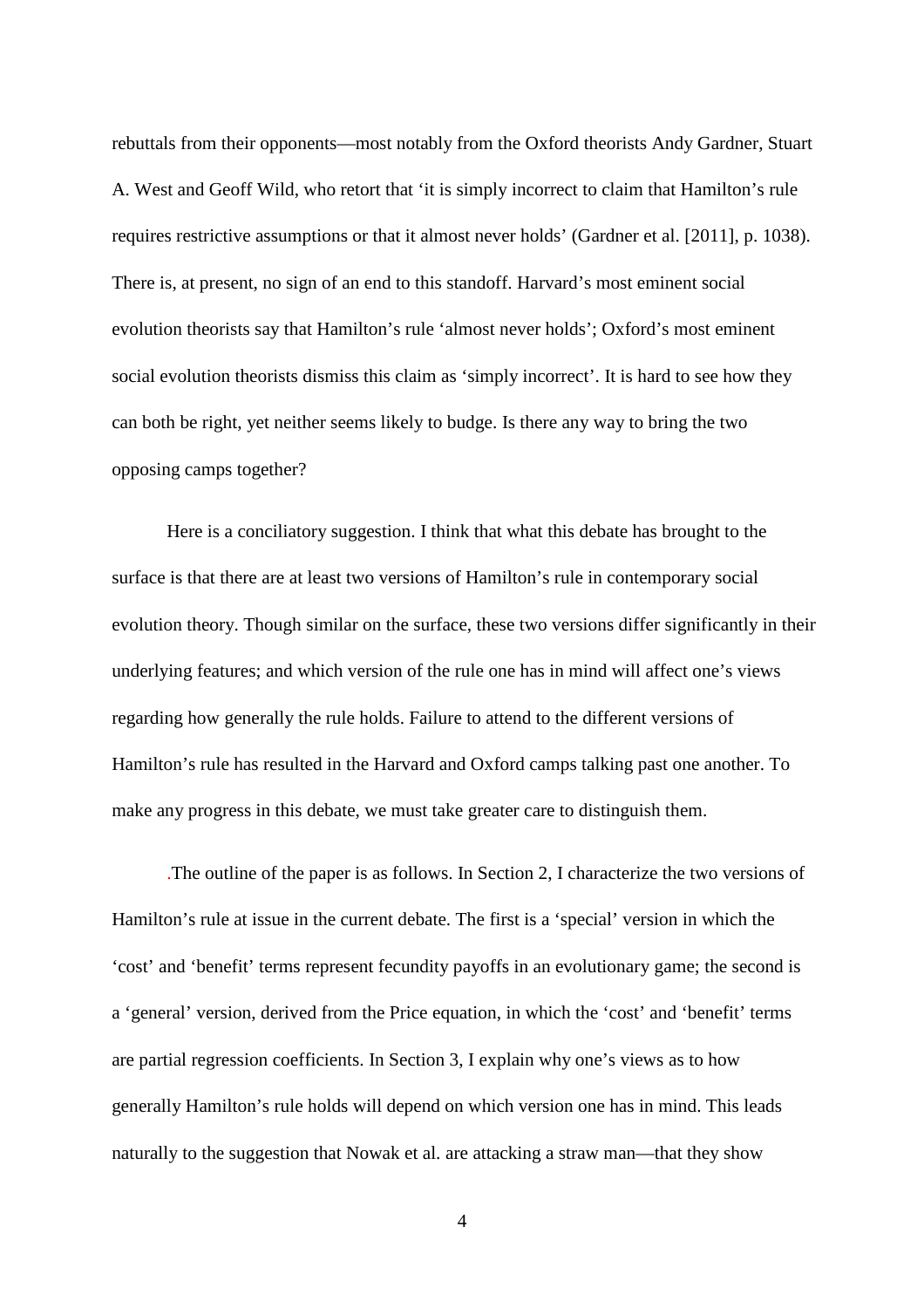Hamilton's rule 'almost never holds' only by uncharitably construing it in a particularly narrow sense. In Section 4, however, I argue that this characterization of their argument is misleading: Nowak and colleagues also offer arguments against the general version of Hamilton's rule—arguments which have been largely overlooked by their opponents. I suggest that, in light of this, their overall strategy is best interpreted as that of posing a dilemma for the defender of Hamilton's rule: they argue that the special version of Hamilton's rule lacks wide applicability, while the general version lacks explanatory power. If their arguments work, neither version of Hamilton's rule constitutes the widely applicable explanatory principle its advocates take it to be. In Sections 5 and 6, I consider how defenders of Hamilton's rule can respond to this challenge. The debate, I argue, ultimately turns on philosophical issues concerning the causal interpretability of regression coefficients, and concerning the explanatory function Hamilton's rule is intended to serve.

#### **2 Two Versions of Hamilton's Rule**

Disagreement about the uses and limits of Hamilton's rule has been a mainstay of theoretical biology since the 1960s. The reason, in a nutshell, is that Hamilton ([1964]) first derived a result of the form 'rb – c > 0' in a one-locus population-genetic model that made a number of substantive modelling assumptions, including weak selection and the additivity of fitness effects. In the following decades, theorists (including Hamilton himself) explored the extent to which Hamilton's original assumptions could be relaxed. The upshot was a variety of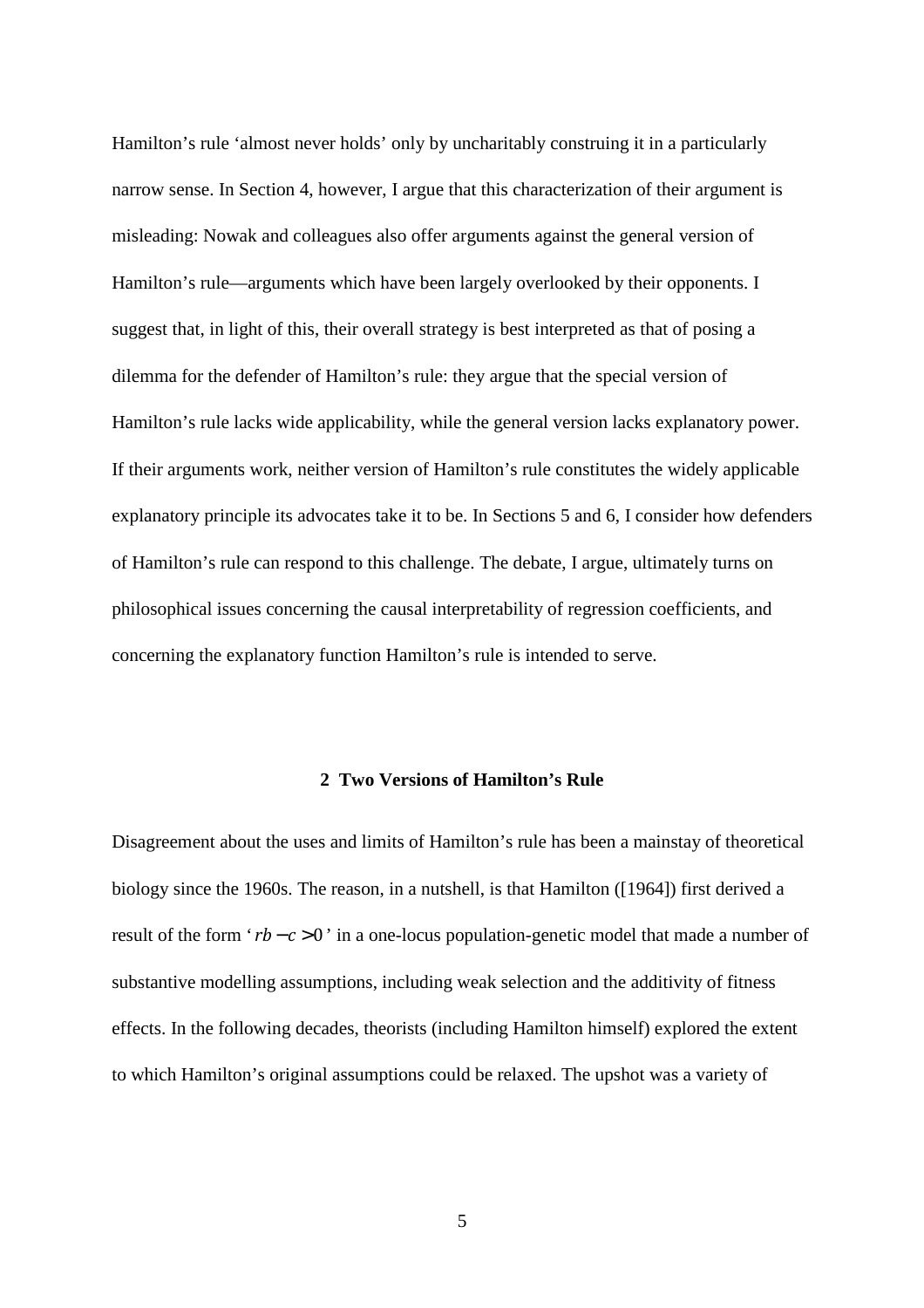routes to 'rb – c > 0'-type results, often with incompatible implications about the conditions under which the result obtains. $4$ 

Perhaps these disagreements are substantive: perhaps there is only one biologically significant result of the form ' $rb - c > 0$ ', and only one true statement of the conditions under which this inequality predicts the evolution of social behaviour. But there is another possibility: it may be that there is more than one biologically significant result of the form '  $rb - c > 0$ , and that the similarity in the surface form of these results masks underlying differences in their biological meaning. If this is correct, the appearance of disagreement over the uses and limits of 'Hamilton's rule' may arise simply from a failure to disambiguate different versions of the rule.

I want to explore this second possibility. For I contend that the method one uses to derive 'Hamilton's rule' will often have a significant impact on the meaning one attaches to its terms; the result is that talk of 'Hamilton's rule' ambiguously refers to any of a number of superficially similar principles. In this section, I illustrate this phenomenon by considering two routes to Hamilton's rule in contemporary evolutionary theory: a route that proceeds via evolutionary game theory, and a route that proceeds via George R. Price's ([1970], [1972]) covariance selection mathematics. I show that, while both methods may be used to derive a result with the surface form of Hamilton's rule, the meaning attached to the terms is very different in the two cases. The rationale for picking out these two derivations, rather than any others in the literature, is that understanding the difference between the versions of

<sup>4</sup> See, e.g, (Hamilton [1970], [1972], [1975]; Orlove [1975]; Charnov [1977]; Charlesworth [1980]; Uyenoyama and Feldman [1980], [1981], [1982]; Uyenoyama et al. [1981]; Michod [1982]; Toro et al. [1982]; Grafen [1985]).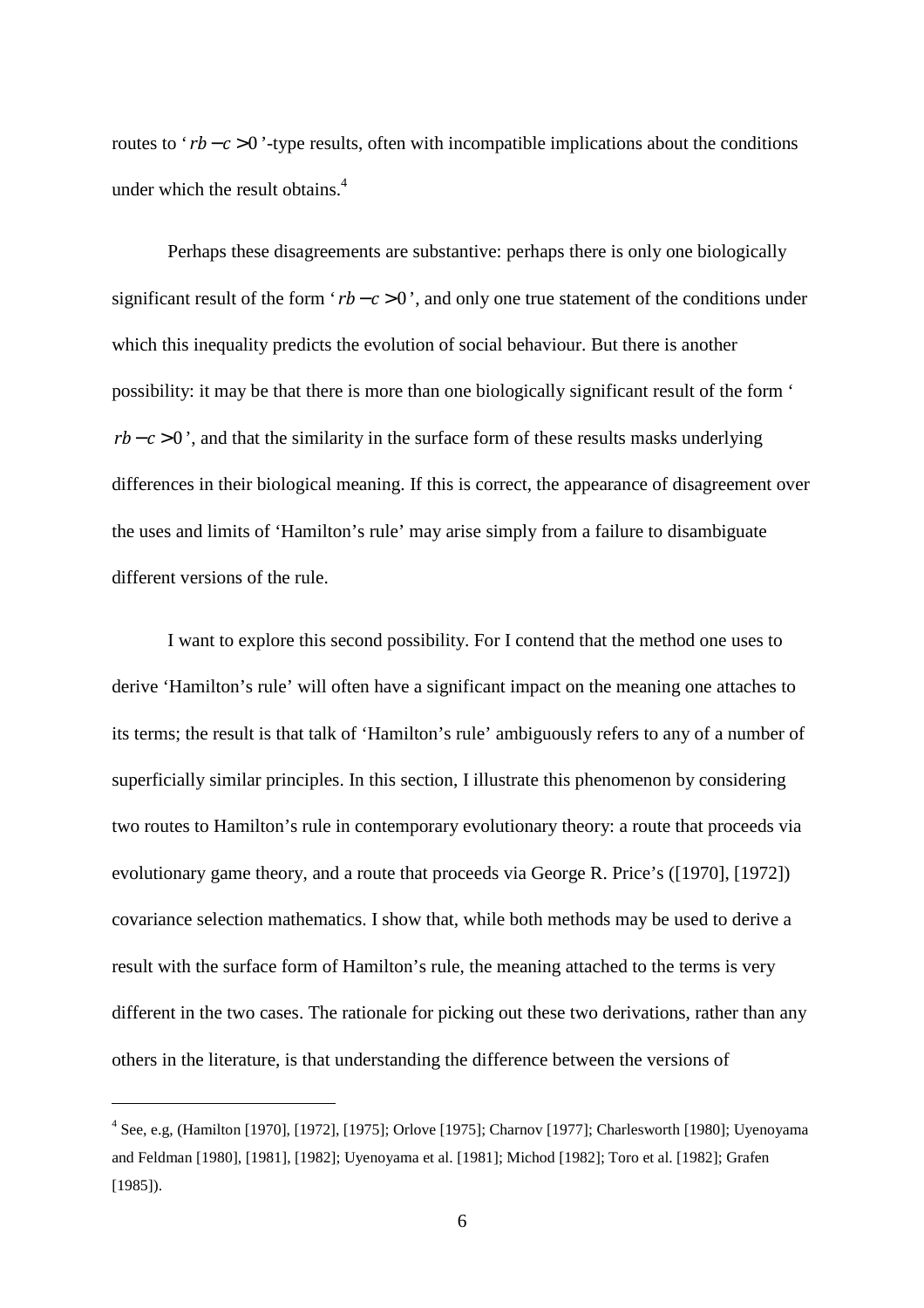Hamilton's rule they yield is crucial if we want to understand the present Harvard/Oxford standoff.

The key conceptual difference between the two versions may be simply expressed. One construes the *B, C* and *R* terms as parameters of an evolutionary game, and represents a condition for the evolution of a social behaviour within a very restricted class of populations. The other construes *b*, *c* and *r* as linear regression coefficients, and represents a highly general condition under which a social behaviour will be favoured by natural selection. Hence, although the two rules have the same surface form, their terms are defined in very different ways; and it is vital that we understand these differences if we want to make sense of the current debate. At bottom, the dispute concerns what we have to sacrifice in return for the generality afforded by the second, more widely applicable version of Hamilton's rule and whether the price is worth paying.

#### *2.1 The special version (HRS)*

 $\overline{\phantom{0}}$ 

The game-theoretic route<sup>5</sup> to a version of Hamilton's rule begins with a simple evolutionary game: the one-shot, two-player Prisoner's Dilemma.<sup>6</sup> We can represent the dilemma with the following payoff matrix, in which *B* is a benefit conferred on the recipient by the social behaviour under study, and *C* is a cost incurred by the actor:

 $<sup>5</sup>$  The order in which I present the two routes is arbitrary: it is not intended to imply that either version has</sup> historical or explanatory priority.

 $6$  See, e.g., (Queller [1984]; Nowak [2006]; Taylor and Nowak [2007]; Okasha [2008]; van Veelen [2009]; van Veelen et al. [2012]) for variants of this route to Hamilton's rule.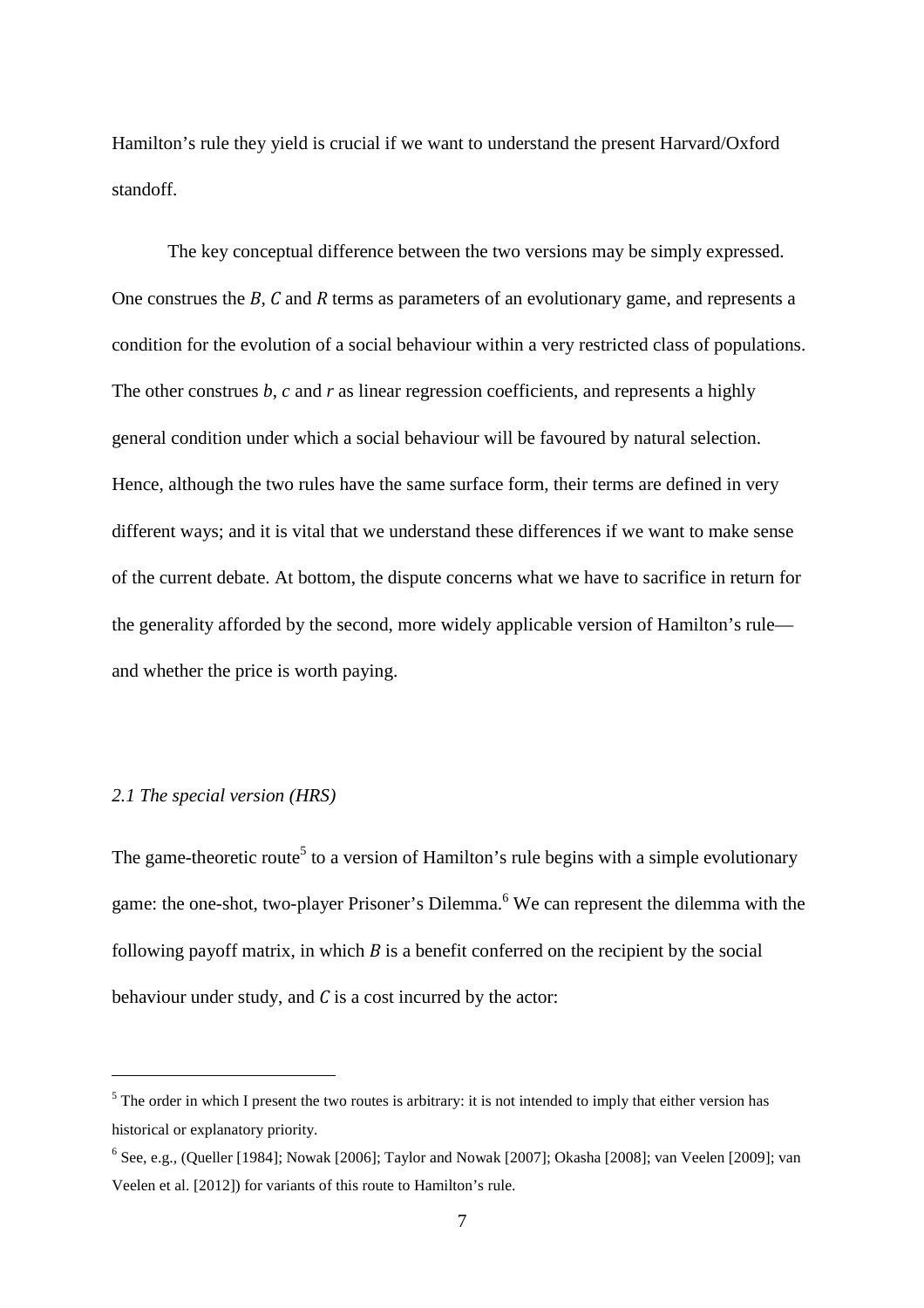|                           | COOPERATE $(Co2)$ | <b>DEFECT</b> $(De2)$ |
|---------------------------|-------------------|-----------------------|
| <b>COOPERATE</b> $(Co_1)$ | $B - C$           | $-C$                  |
| DEFECT $(De1)$            | B                 |                       |

In the Prisoner's Dilemma, the Pareto optimal outcome is mutual cooperation. Unfortunately, in the absence of correlated interactions, DEFECT will always secure a higher expected payoff whenever COOPERATE is costly to perform. To see this, note that the expected payoff for cooperation ( $W_{C_0}$ ) and defection ( $W_{De}$ ) may be written as functions of *B*, *C* and the conditional probability that one's opponent will cooperate:

> $W_{C_0} = P (C_0 | C_0) B - C$  $W_{\text{De}} = P \left( \text{Co}_2 | \text{De}_1 \right) B$

Uncorrelated interactions implies that  $P(Co_2|Co_1) = P(Co_2|De_1) = f_c$ , where  $f_c$  is the overall frequency of cooperators in the population. From this assumption it follows that:

$$
W_{\rm Co} > W_{\rm De}
$$
 iff  $C < 0$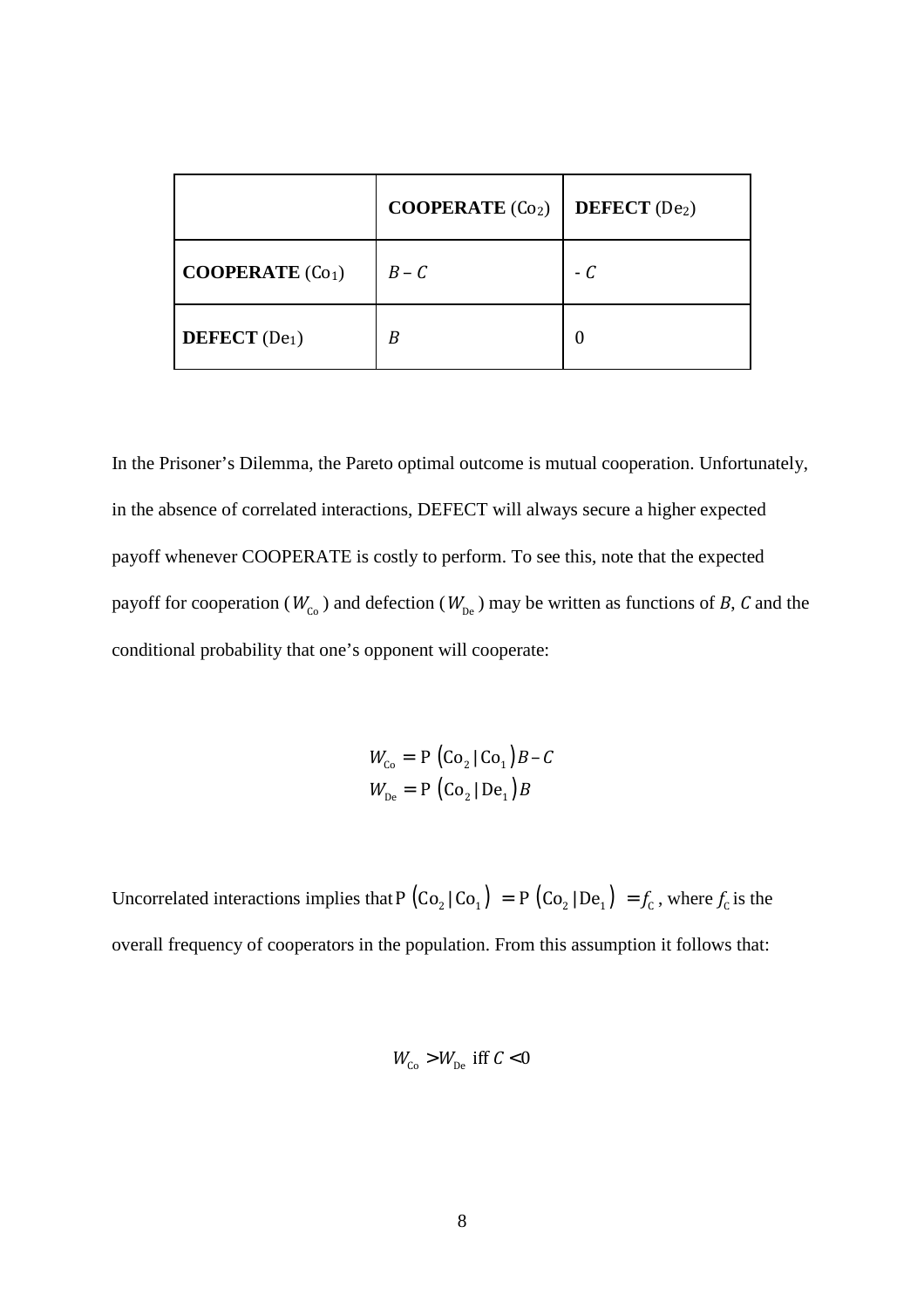Since, by definition, an altruistic behaviour imposes a non-negative cost on the actor, the implication is that altruism cannot evolve in a one-shot two-player Prisoner's Dilemma with uncorrelated interactions. This is one way of conceptualizing the 'problem of cooperation' within the framework of evolutionary game theory (see, e.g., Nowak [2006]; Nowak and Highfield [2011]).

The picture changes when we introduce correlated interactions: that is, when we raise the probability that cooperators will interact with other cooperators, and that defectors will interact with other defectors.<sup>7</sup> We can express this formally by adding an *R*-term to our expressions for the relevant conditional probabilities, where *R* is a parameter that specifies the differential probability that one's opponent will play the same strategy as oneself:

$$
P (Co2 | Co1) = (1 - R) fCo + R
$$
  

$$
P (Co2 | De1) = (1 - R) fCo
$$

By plugging these new expressions into the payoff functions that determine the values of  $W_{C_0}$ and  $W_{De}$ , we obtain a new, rather more promising condition for the evolution of cooperation:

**(HRS)**  $W_{C_0} > W_{De}$  iff  $RB - C > 0$ 

<sup>&</sup>lt;sup>7</sup> See (Skyrms [1996]) for broader discussion of how evolutionary games are transformed by the introduction of correlated interactions.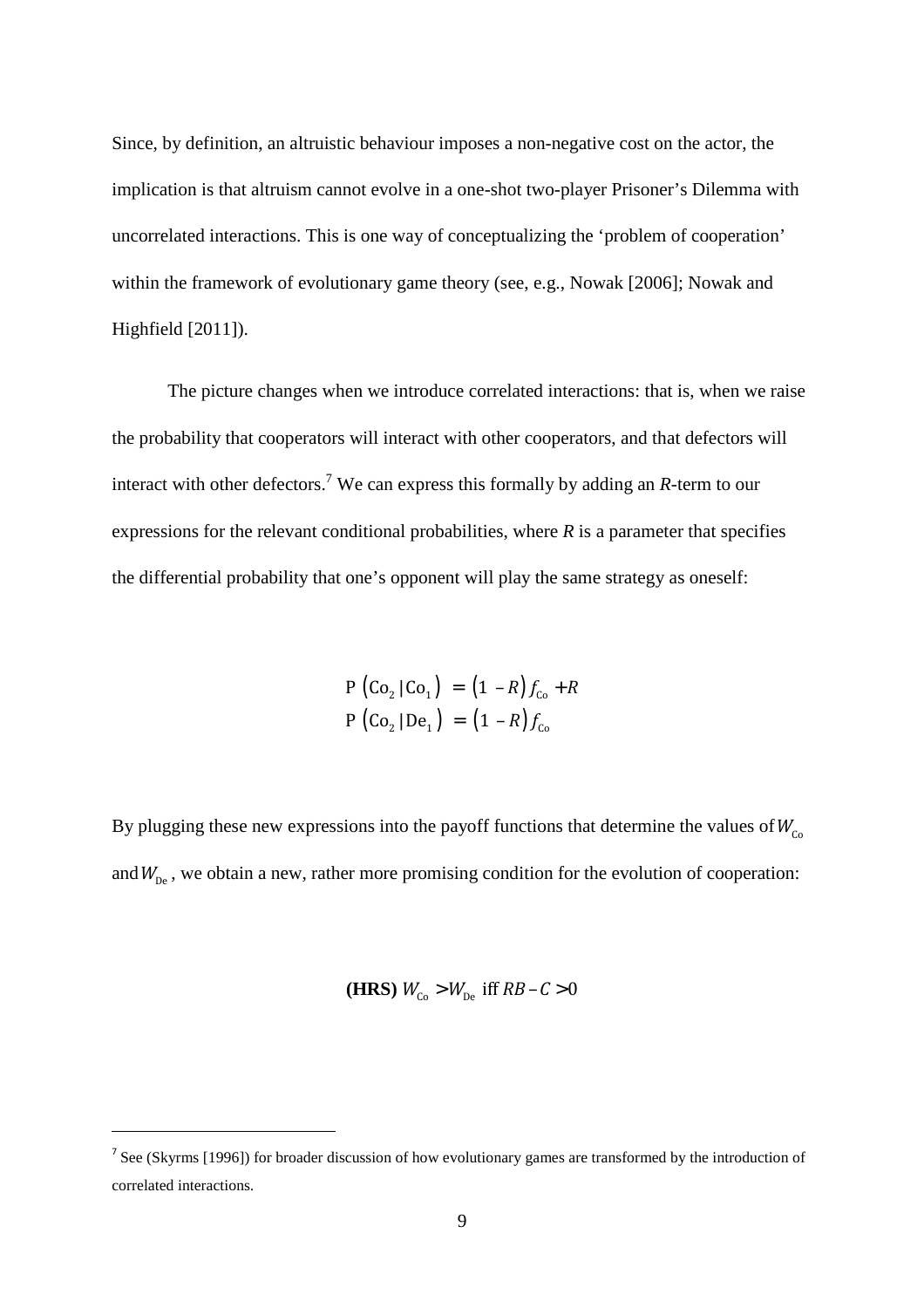In essence, the condition states that altruism *can* evolve in a one-shot, two-player Prisoner's Dilemma, provided the differential probability that an altruist has of interacting with another altruist exceeds the cost-benefit ratio. For reasons that will soon become clear, I will refer to this as the *special version of Hamilton's rule (HRS)*.

#### *2.2 The general version (HRG)*

 $\overline{\phantom{0}}$ 

The second route to a principle with the form of Hamilton's rule begins with the *Price equation*, a fully general but highly abstract description of evolutionary change:<sup>8</sup>

$$
\Delta \overline{g} = \frac{1}{\overline{w}} \Big[ \text{Cov}(w, g) + \text{E}(w \Delta g) \Big]
$$

The equation states that the overall change in the additive genetic value<sup>9</sup> of a trait,  $g$ , from one generation to the next is equal to the sum of two quantities: the normalized covariance between *g* and fitness (*w*), and the fitness-weighted expectation of the change in *g* between a

 $8$  Hamilton ([1970]) was the first to see the relevance of the Price equation to kin selection theory. The derivation of Hamilton's rule I present here, however, is owed originally to Queller ([1992a]). For similar derivations that proceed via the Price equation, see (Grafen [1985]; Frank [1998]; Gardner et al. [2007]; Gardner [2008]; Gardner and Foster [2008]; Wenseleers et al. [2010]; Gardner et al. [2011]; Marshall [2011a]; Queller [2011]; Damore and Gore [2012]).

 $9$  An individual's 'additive genetic value' (or 'breeding value') for a particular character is its value for that character as predicted by a linear combination of its alleles, weighted by their average effects on the character (see Queller [1992a], [1992b]; Falconer and Mackay [1996]; Gardner et al. [2007]; Gardner et al. [2011] for further detail). If a behaviour is fully determined by the presence or absence of a single social allele, the additive genetic value with respect to this behaviour is 1 for bearers of the allele and 0 otherwise. In this special case,  $\Delta \overline{q}$  is simply the overall change in the frequency of this allele.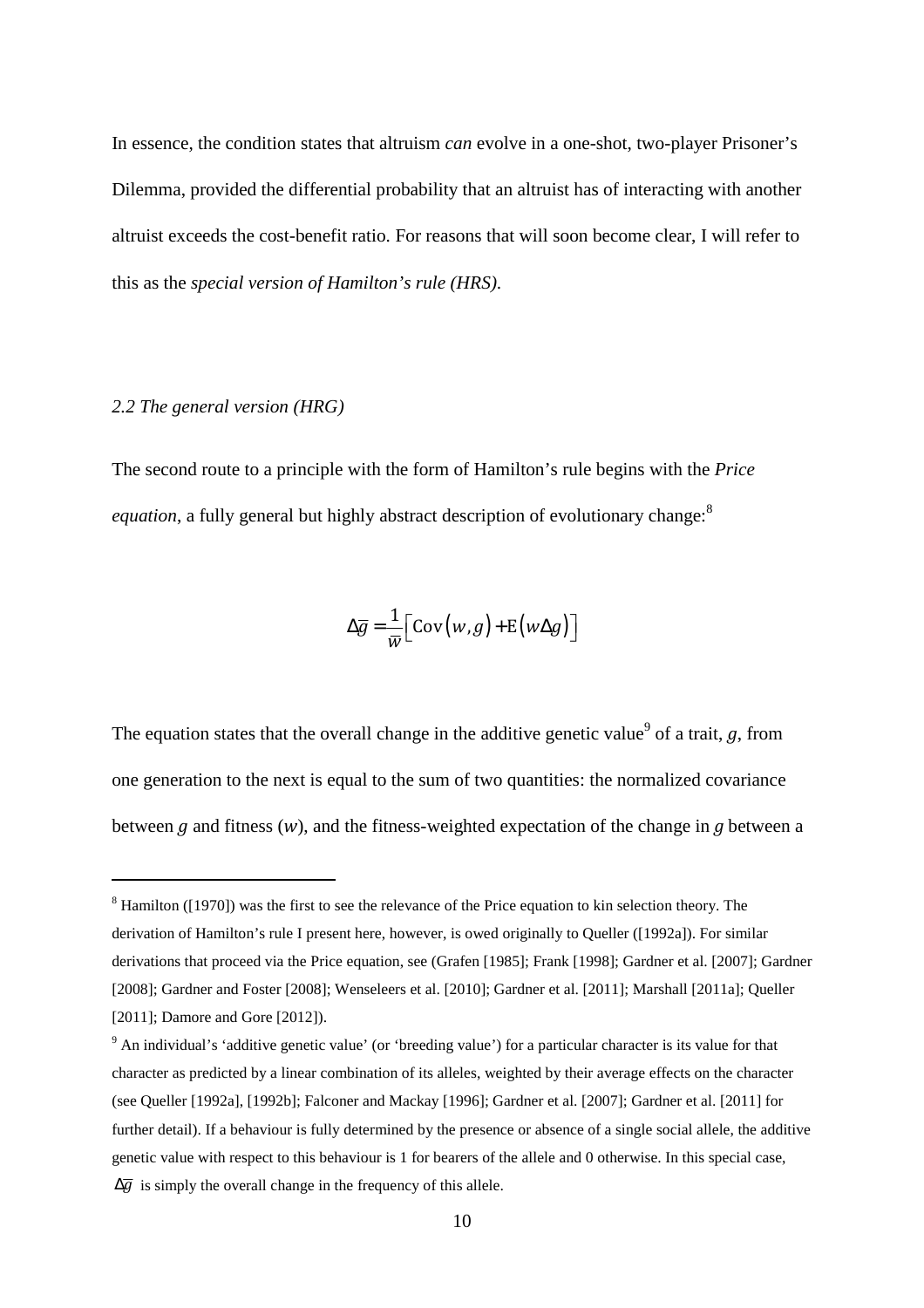parent and its offspring (I will not derive the equation here; see Price [1970], [1972]; Frank [1995], [1998], [2012]; Rice [2004]; Okasha [2006]; Gardner [2008]).

The terms in the Price equation are often given an informal causal gloss:  $Cov(w, g)$  is usually interpreted as the partial change attributable to natural selection, while  $E(w \Delta q)$  is interpreted as the partial change attributable to biased transmission (see Frank [1995], [1998], [2012]; Gardner [2008]; for criticism of this gloss, see Okasha [2006]). The route from the Price equation to a version of Hamilton's rule begins by leaving aside the second term, so as to focus purely on the partial change attributable to natural selection ( $\Delta_{\mathcal{S}}\bar{g}$  ):<sup>10</sup>

$$
\Delta_s \overline{g} = \frac{1}{\overline{w}} \Big[ \text{Cov}(w, g) \Big]
$$

To derive a version of Hamilton's rule, we partition this covariance term into two components: one corresponding to *rb*, the other to  $-c$ .<sup>11</sup> The first step is to write a linear regression model for the fitness of an arbitrary individual. This expresses its fitness as a linear function of its own genetic value ( *g* ) and the average genetic value of its social partners ( *g*′

<sup>&</sup>lt;sup>10</sup> See, e.g., (Queller [1992a]; Gardner et al. [2011]). Frank ([1998]) derives a variant of Hamilton's rule that takes into account the effect of biased transmission, but this rule lacks the famous ' $rb - c > 0$ ' form.

 $11$  The general strategy of partitioning the overall covariance between genotype and fitness is also central to multi-level selection theory (Okasha [2006]). There is a particularly strong affinity between the regression route to Hamilton's rule and the 'contextual analysis' approach to multi-level selection (Heisler and Damuth [1987]; Damuth and Heisler [1988]). Both partition the Price equation through regression analysis; the major difference is that, while kin selection includes the genotype of an individual's social partner among the predictors in the regression model, contextual analysis considers properties of the whole group of which the individual is a member.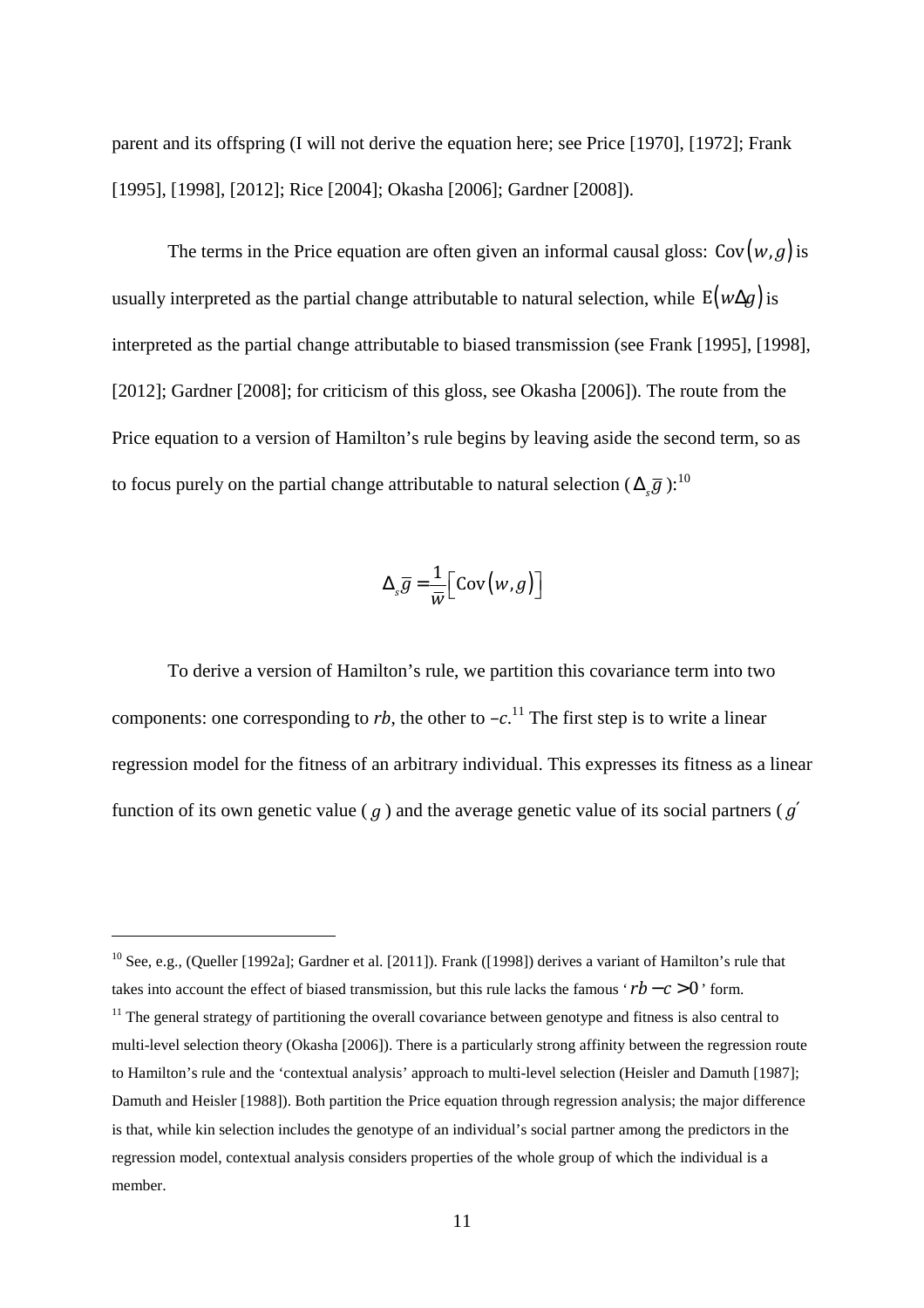), in which each quantity is weighted by a partial regression coefficient (for example,  $\beta_{w,q,q'}$ represents the partial regression of *w* on *g*, correcting for *g'*):<sup>12</sup>

$$
w = \alpha + \beta_{w,g,g'} g + \beta_{w,g',g} g' + \varepsilon
$$

The  $\alpha$ -term is a constant, and denotes the intercept of the regression line. The residual,  $\varepsilon$ , quantifies the extent to which the focal individual's fitness deviates from the regression line. It is important to see that, because the regression equation includes a residual term, it is compatible with *any* set of population data.<sup>13</sup> Naturally, the regression line will fit some populations better than others (i.e., with smaller residuals), but there can be no individual, real or modelled, of which the equation is *false*.

 We then substitute the linear regression equation into the Price equation, obtaining the following rather unwieldy partition:

$$
\Delta_{s}\overline{g} = \frac{1}{\overline{w}} \Big[ \text{Cov}(g,\alpha) + \beta_{w,g,g'} \text{Var}(g) + \beta_{w,g',g} \text{Cov}(g,g') + \text{Cov}(g,\varepsilon) \Big]
$$

<sup>&</sup>lt;sup>12</sup>This can be visualized intuitively as the slope of the line of best fit when one plots *w* against *g* while 'holding fixed' *g*′ . Note, however, that we are not literally 'holding fixed' anything: we are correcting for a correlated variable by statistical means, in order to minimize the sum-of-squares of residuals in the regression model as a whole (for further detail, see Lande and Arnold [1983]).

<sup>&</sup>lt;sup>13</sup> A proviso: the partial regression coefficients are defined only if (i) there is non-zero variance in both predictor variables and (ii) the two predictor variables are not perfectly collinear. These are fairly minimal conditions, and it is reasonable to assume that they will be met in a very wide range of cases.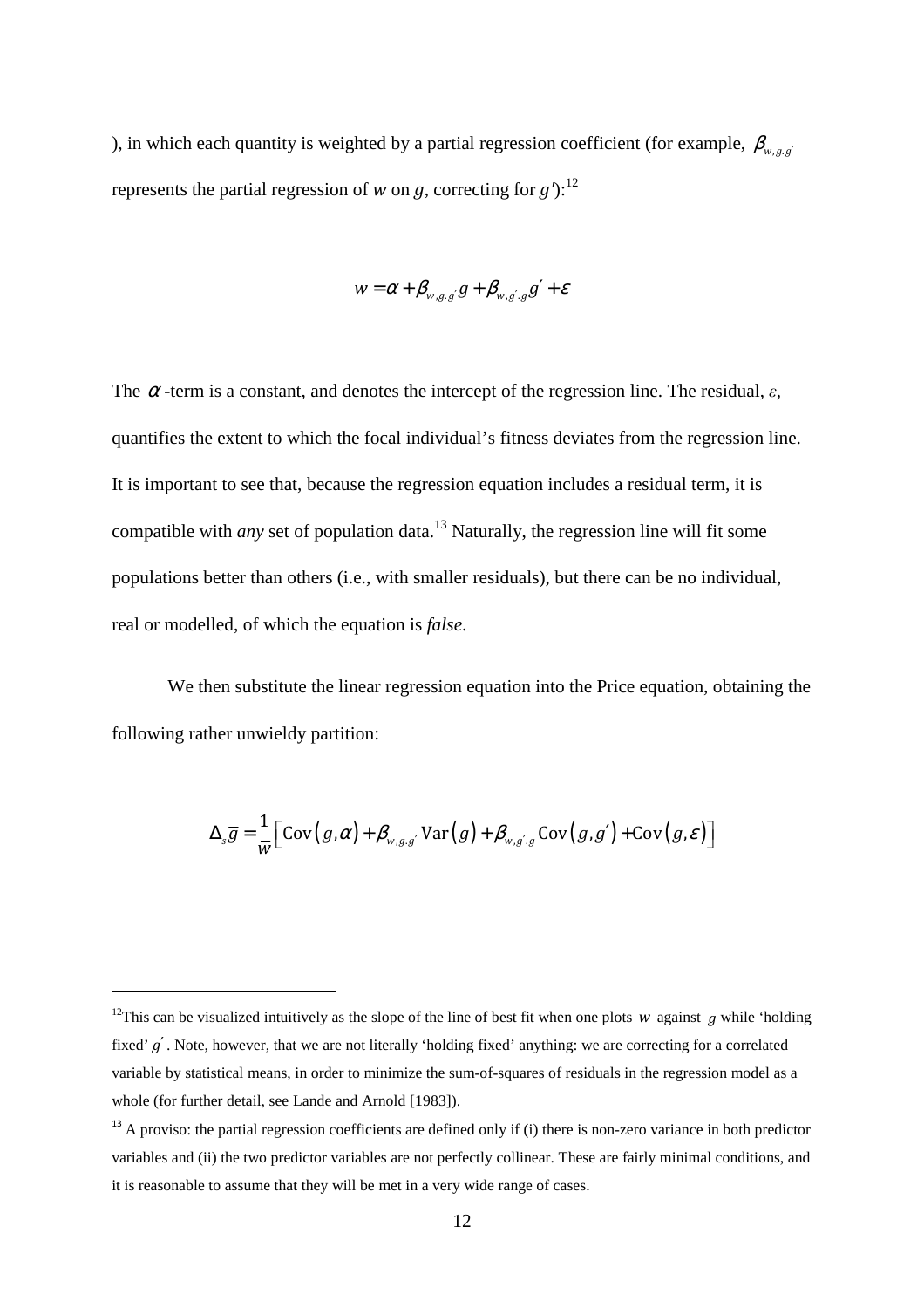We can simplify this partition by noting firstly that *g* cannot co-vary with the intercept of the regression line (i.e.,  $Cov(g, \alpha) = 0$ ), and secondly that it cannot (given standard leastsquares theory) co-vary with the residuals in the regression model (i.e.,  $Cov(g, \varepsilon) = 0$ ):<sup>14</sup>

$$
\Delta_{s}\overline{g} = \beta_{w,g,g'} \operatorname{Var}(g) + \beta_{w,g',g} \operatorname{Cov}(g,g')
$$

We then rearrange, and exploit the fact that  $Cov(g, g') / Var(g) = \beta_{g', g}$ , to obtain the following expression:

$$
\Delta_{s}\overline{g} = \frac{1}{\overline{w}} \Big[ \Big( \beta_{w,g,g'} + \beta_{w,g',g} \cdot \beta_{g',g} \Big) \cdot \text{Var}(g) \Big]
$$

Finally, we exploit the fact that neither  $\overline{w}$  nor  $Var(g)$  can be negative to obtain the following rule:

$$
\Delta_{s}\overline{g} > 0 \text{ iff } \beta_{w,g,g'} + \beta_{w,g',g} \cdot \beta_{g',g} > 0
$$

This result already has the form of Hamilton's rule. By re-labelling the regression coefficients as  $-c$ , b and r respectively, and by swapping the order in which the terms appear, we obtain the rule in a more familiar guise: $15$ 

<sup>&</sup>lt;sup>14</sup> Note that the covariance between *g* and itself is simply the variance in *g* (i.e., Cov $(g, g) = Var(g)$ ).

<sup>&</sup>lt;sup>15</sup> This is the 'direct fitness' route to Hamilton's rule; a very similar result may be obtained by considering the effects of a behaviour on the actor's 'inclusive fitness' (see Frank [1998]; Gardner et al. [2011]; Queller [2011]). I use the 'direct fitness' derivation because the 'inclusive fitness' derivation adds some complications which are unnecessary for the purposes of this paper.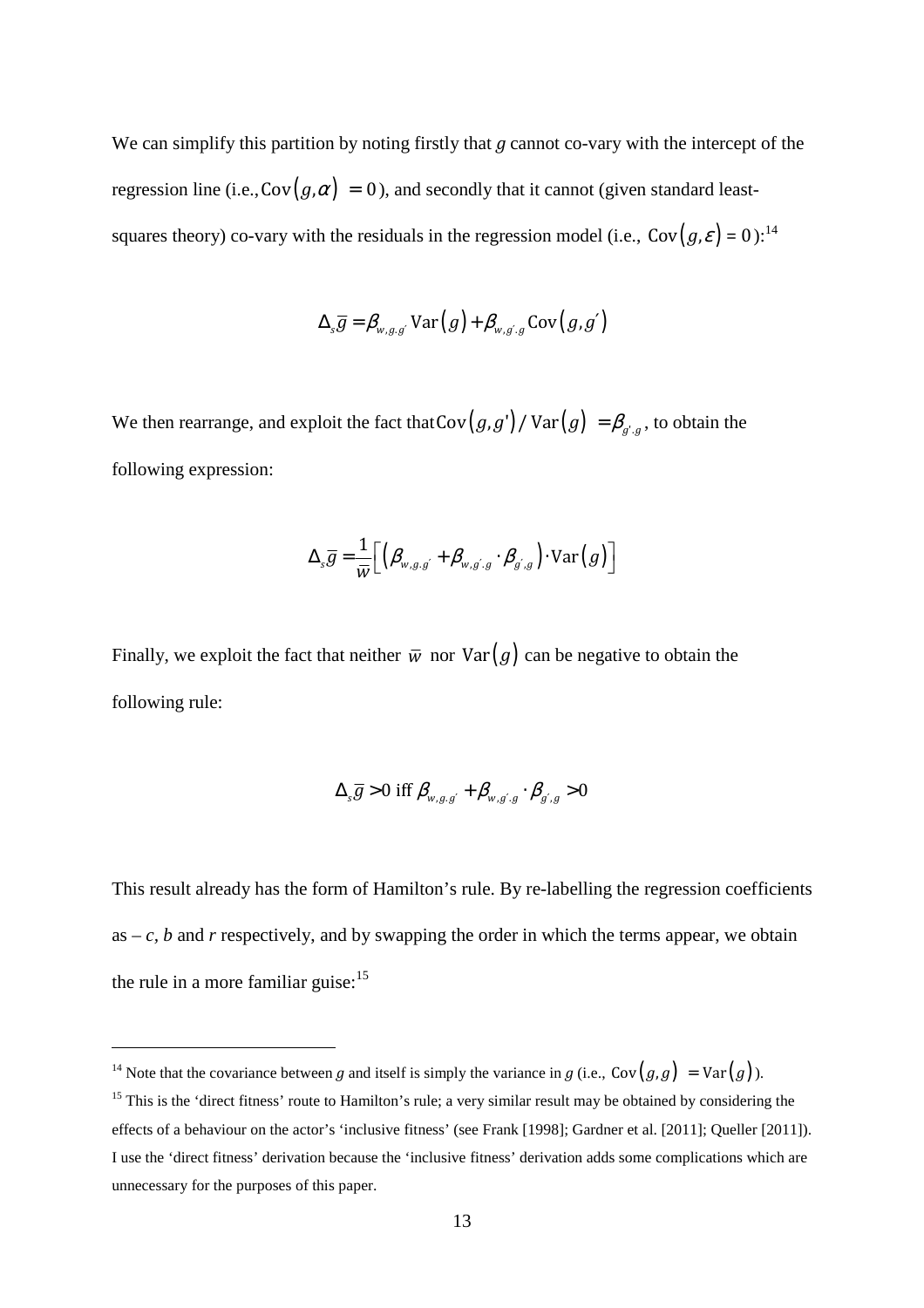#### $(HRG)$   $\Delta_{s}\overline{g} > 0$  iff  $rb - c > 0$

I will refer to this as the *general version of Hamilton's rule (HRG)*. As in the case of HRS, the reasons for this label will soon become clear.

#### *2.3 The rules compared*

 $\overline{\phantom{0}}$ 

Let us review. The special version of Hamilton's rule, HRS, is a game-theoretic result derived in the context of a two-player, one-shot Prisoner's Dilemma with correlated interactions. The *C* and *B* terms are fecundity payoffs, while *R* is a further parameter that determines the differential probability that social partners play the same strategy. By contrast, HRG has no essential ties to evolutionary game theory. In HRG, the *b* and *c* terms are partial regression coefficients that quantify the overall statistical dependence of one's fitness on, respectively, one's own genotype and that of one's social partners; while *r* is the simple regression of one's social partners' average genetic value on one's own genetic value.<sup>16</sup> In deriving HRG, we made no substantial assumptions about the population or model under study. All we needed were two equations—the Price equation and a linear regression

<sup>&</sup>lt;sup>16</sup> If each agent's strategy is fully determined by its additive genetic value, then, in the one-shot, two-player Prisoner's Dilemma, the regression of one's partner's genetic value on one's own genetic value is equal to the *R*-parameter, i.e., *r* = *R*. Importantly, however, the two notions are *conceptually* distinct despite their numerical equality in this particular case. *R* is a model parameter that determines an aspect of population structure, whereas *r* is a population statistic that measures the overall association between the genotypes of social partners.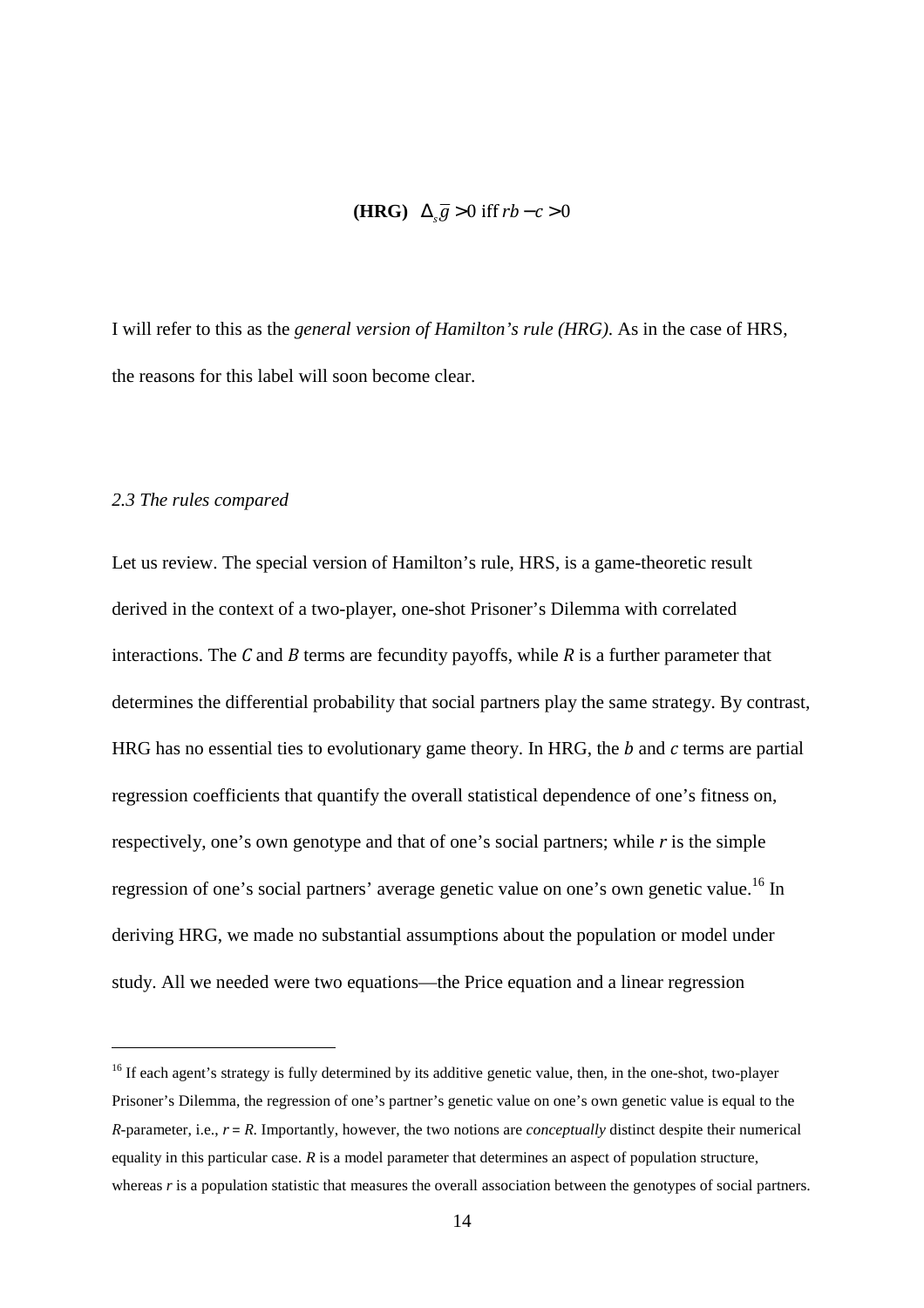equation—which are true of virtually any evolving population, whether real or modelled, and from which HRG follows a priori.

#### **3 How They Come Apart: A Simple Illustration**

The differences between HRS and HRG are not merely superficial: they have significant implications regarding the conditions under which the two rules hold. This makes the distinction crucial for understanding the current debate. For when Nowak, Tarnita and Wilson assert that Hamilton's rule 'almost never holds' ([2010], p. 1059), it is clear from the way in which they formalize their arguments that HRS, not HRG, is the version of Hamilton's rule they have in mind. Meanwhile, when Gardner, West and Wild reply that 'it is simply incorrect to claim that Hamilton's rule requires restrictive assumptions or that it almost never holds' ([2011], p. 1038), it is equally clear from the way in which *they* formalize their arguments that HRG, not HRS, is the version of Hamilton's rule *they* have in mind. Once we disambiguate the two superficially similar versions of Hamilton's rule, we are free to acknowledge both points: it is correct that HRS holds only in a very limited range of cases, but it is *also* correct that HRG holds extremely generally. This is why it is fitting to describe the two versions as, respectively, the 'special' and 'general' versions of Hamilton's rule.

#### *3.1 Why HRS often fails*

For a simple example of the limitations of HRS, we can return to the two-player, one-shot Prisoner's Dilemma and add a new payoff to the top-left box in the payoff matrix, denoted by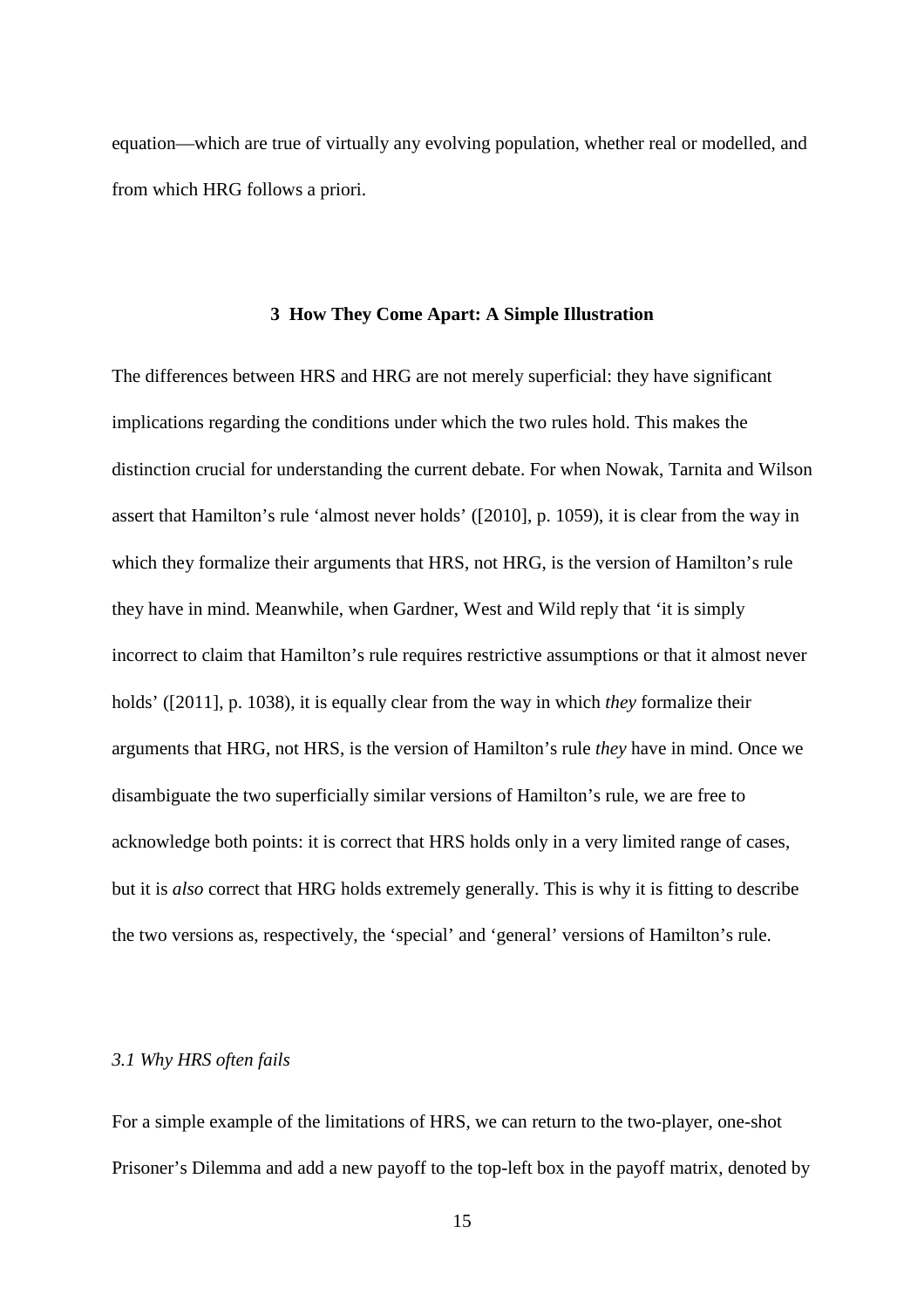the letter *D* (see Queller [1984], [1985]; van Veelen [2009]; van Veelen et al. [2012]). *D* represents a *synergistic* payoff, a payoff that obtains only if both players cooperate:

|                                  | <b>COOPERATE</b> $(Co2)$ | <b>DEFECT</b> $(De2)$ |
|----------------------------------|--------------------------|-----------------------|
| <b>COOPERATE</b> $(Co2)$         | $B - C + D$              | - C                   |
| <b>DEFECT</b> (De <sub>2</sub> ) | B                        |                       |

*D* may be positive (perhaps representing a bonus payoff for cooperators that work together to achieve feats they could not achieve alone) or negative (perhaps representing diminishing returns caused by cooperators getting in each other's way). Either way, the size and magnitude of the *D*-payoff will plainly matter to the direction of evolution: for instance, if *D* is large and negative, cooperation could be much harder to evolve than it would be otherwise be; while, if *D* is large and positive, cooperation could evolve much more easily than it otherwise would. The upshot is that the condition for  $W_{C_0}$  >  $W_{De}$  is no longer given by *RB* − *C* > 0 (i.e., HRS), for this version of Hamilton's rule takes no account of the *D*-payoff. As Queller ([1984], [1985]) shows, the true condition for the evolution of cooperation in this game (henceforth: the 'synergy game') depends not merely on *R*, *B*, and *C*, but also on *D* and  $f_{\rm co}$ , the frequency of cooperators:<sup>17</sup>

<sup>&</sup>lt;sup>17</sup> See (Queller [1984], [1985], [1992b], [2011]). The modified condition is sometimes known as 'Queller's rule' (see, e.g., Marshall [2011b]).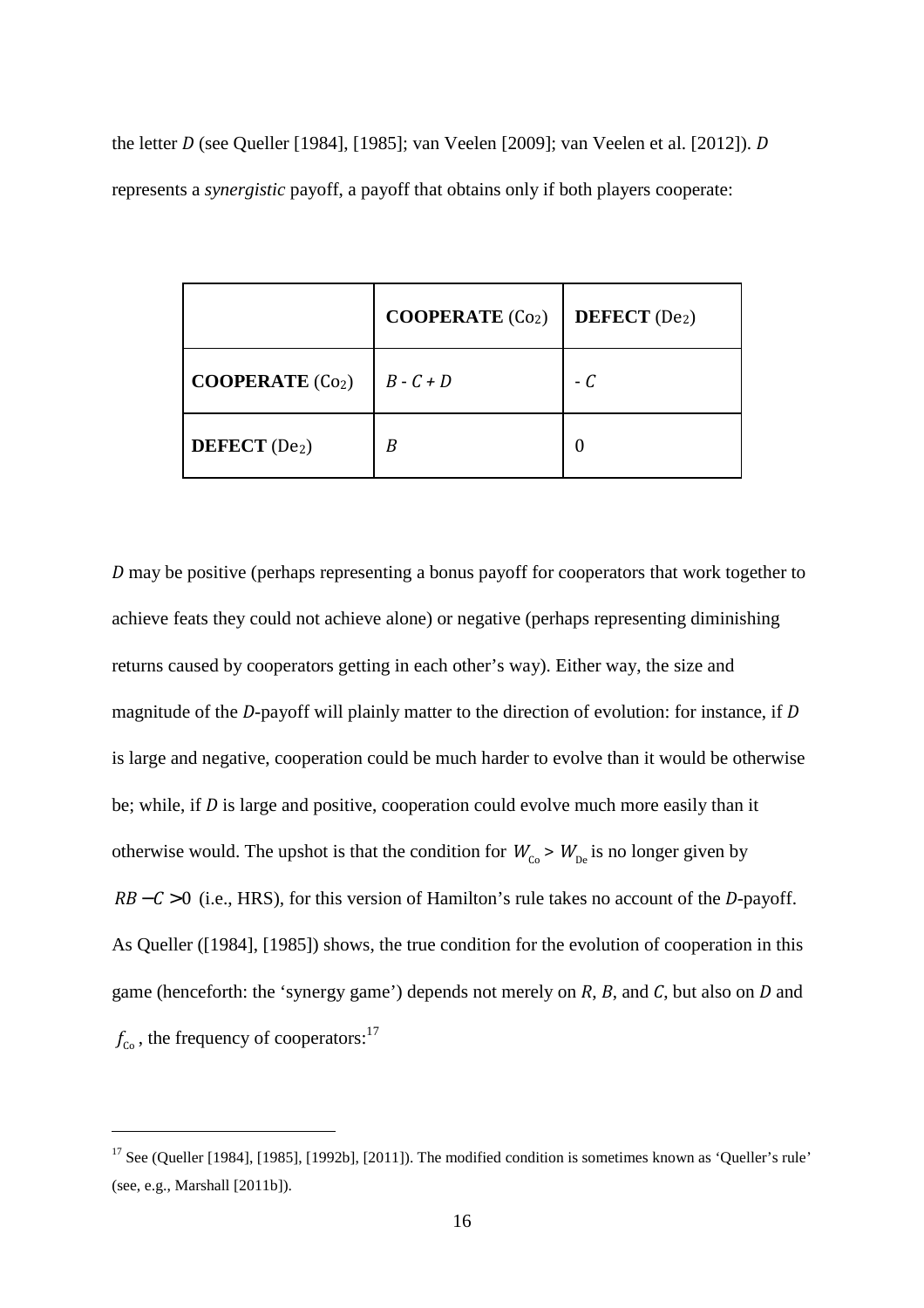$$
W_{\rm Co} > W_{\rm De} \text{ iff } RB - C + \left( (1 - R) f_{\rm Co} + R \right) D > 0
$$

Nowak, Tarnita and Wilson ([2010]) discuss a variety of more complicated cases in which HRS fails. It is hardly surprising, however, that HRS should fail in more complex cases, given that it fails even in very simple synergy games. In recent work, Matthijs van Veelen and colleagues (van Veelen [2009]; van Veelen et al. [2012]) show that the failure of HRS in the synergy game is merely one instance of a very general problem for HRS: HRS holds only if the difference between one's payoffs is independent of the strategy one's opponent plays, a condition sometimes called *Equal Gains from Switching (EGS)*: 18

#### **(EGS)** (top left – bottom left) = (top right – bottom right)

When EGS holds, the  $f_{\text{Co}}$  and  $f_{\text{De}}$  terms cancel when one subtracts  $W_{\text{De}}$  from  $W_{\text{Co}}$ , leaving behind a simple inequality in terms of *R*, *B* and *C*. Crucially, however, EGS is likely to fail whenever there are non-additive fitness effects: that is, whenever an interaction between organisms produces a fitness effect that is more than a mere sum of the effects that each organism's individual behaviour, taken in isolation, would have had. There is no reason to suppose that non-additive effects of this nature are uncommon in nature. On the contrary, they are known to be widespread in insect societies (Anderson and McShea [2001]; Anderson

<sup>&</sup>lt;sup>18</sup> For further discussion of Equal Gains from Switching, see (Nowak and Sigmund [1990]; Traulsen and Wild [2007]; van Veelen [2009]; van Veelen et al. [2012]).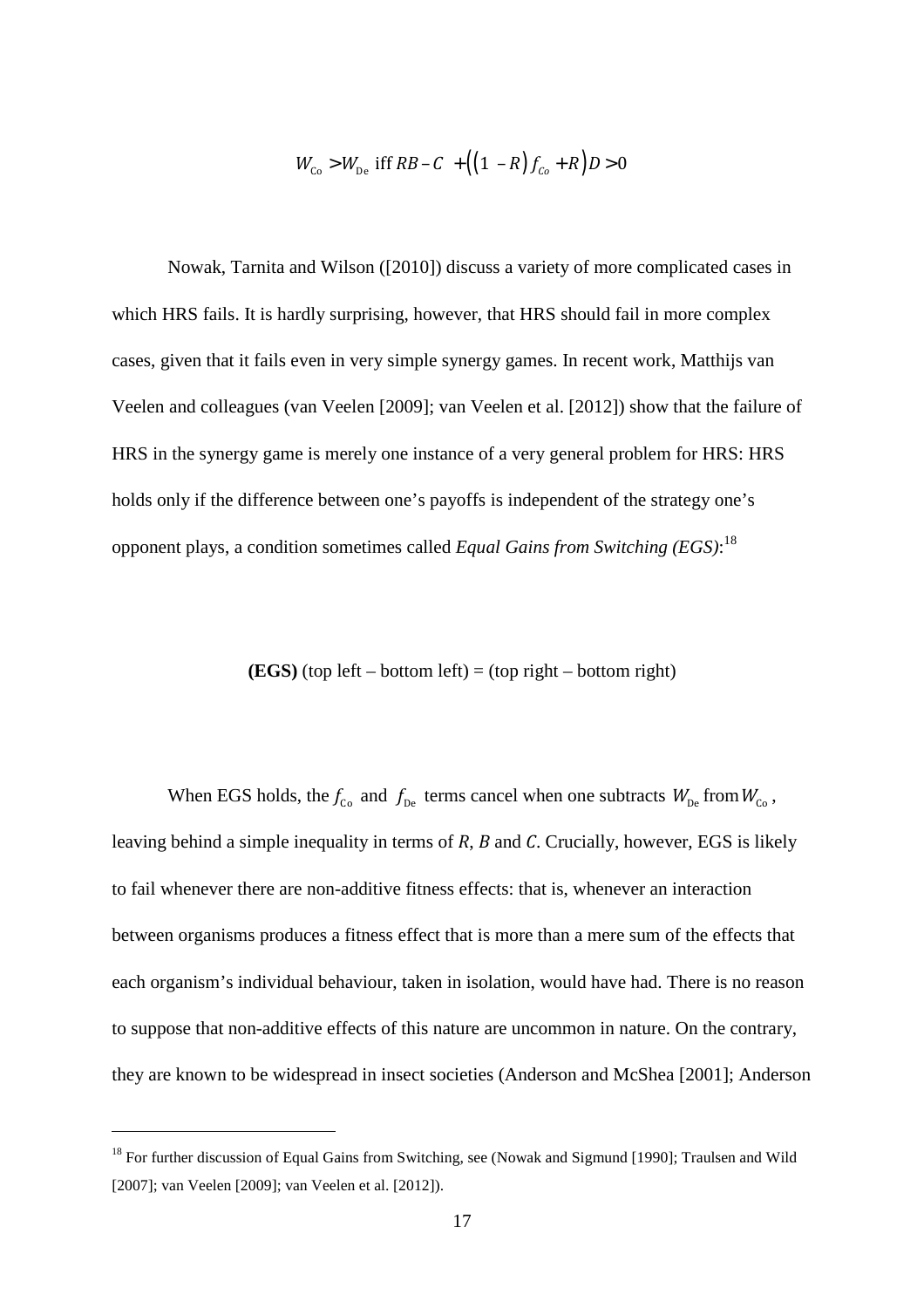and Franks [2001]; Anderson et al. [2001]) and in colonies of social microbes (Damore and Gore [2012]; Cornforth et al. [2012])). As a result, there is no reason to suppose that EGS applies generally or even particularly widely to real instances of social interaction.

#### *3.2 Why HRG always holds*

The same is *not* true of HRG. In recent work, Andy Gardner and colleagues (Gardner et al. [2007]; Gardner et al. [2011]) have shown that, when one construes Hamilton's rule as HRG, the rule still holds in games with fitness effects that depend non-additively on individual behaviours. In the case of the simple synergy game introduced above, all that happens is that the *b* and *c* coefficients in HRG come apart from the *B* and *C* payoffs in the payoff matrix, and now also depend on *D*, *R*, and  $f_{c}$ :

$$
b = B + \frac{1}{1+R} (R + (1-R) f_{\text{Co}}) D
$$

$$
c = C - \frac{1}{1+R} (R + (1-R) f_{\text{Co}}) D
$$

HRG holds where HRS fails because, unlike HRS, it takes the *D*-payoff into consideration. It does so by means of a 'correction factor' in the cost and benefit coefficients: we account for synergy not as a third, separate predictor of the direction of evolution, distinct from *c* and *b*, but rather as a phenomenon that (if positive) lessens the average cost of cooperation and boosts its average benefit. The size of the correction factor depends on the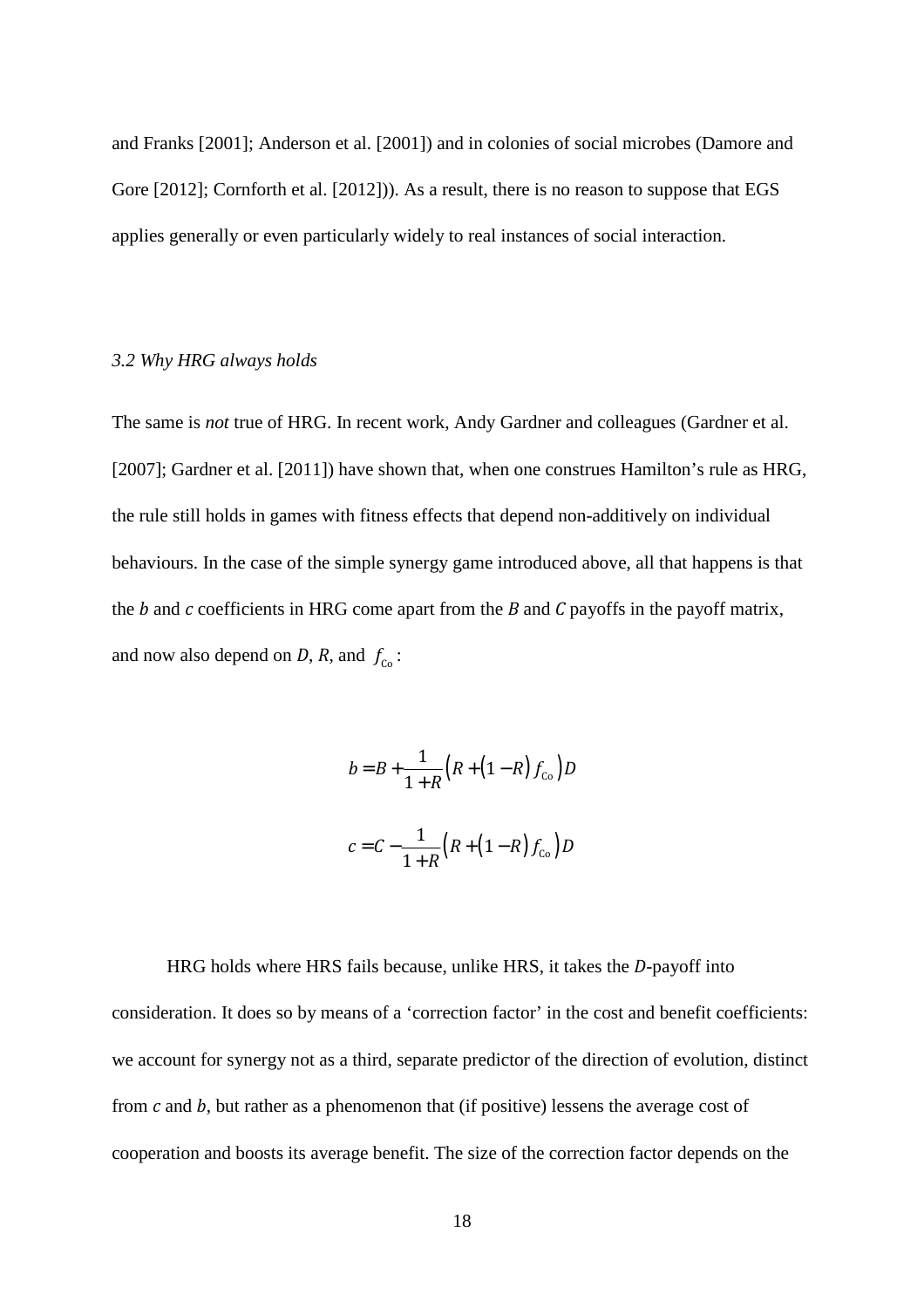differential probability a cooperator has of receiving the synergistic payoff, and this probability is a function of *R*, the parameter that sets the differential probability of social partners playing identical strategies, and of  $f_{\rm co}$ , the overall frequency of cooperation in the population.

Although we should undoubtedly applaud Gardner and colleagues for showing exactly *how* HRG applies in the synergy game, it is important to see that HRG *cannot* fail to hold in any (real or modelled) system to which the Price equation applies, because it is simply an a priori implication of the Price equation and a linear regression model. Since the Price equation will still hold even when individuals interact in very complex ways, and since a linear regression model can be fitted to any set of population data<sup>19</sup>, HRG will still hold in these cases. No matter how far we get from additive, pairwise interactions, we know that HRG cannot possibly fail unless the Price equation also fails.

#### **4 A Dilemma for Hamilton's Defenders**

It would be all too easy, at this point, to draw on the HRS/HRG distinction to accuse Nowak and colleagues of attacking a straw man. On the face of it, it seems that they are able to argue that Hamilton's rule 'almost never holds' only because they are construing Hamilton's rule in a particularly narrow sense (viz., as HRS). If they were to construe Hamilton's rule as many of their opponents do (viz., as HRG), then the basis for their criticisms would vanish.

 $19$  Subject to the proviso in footnote 13.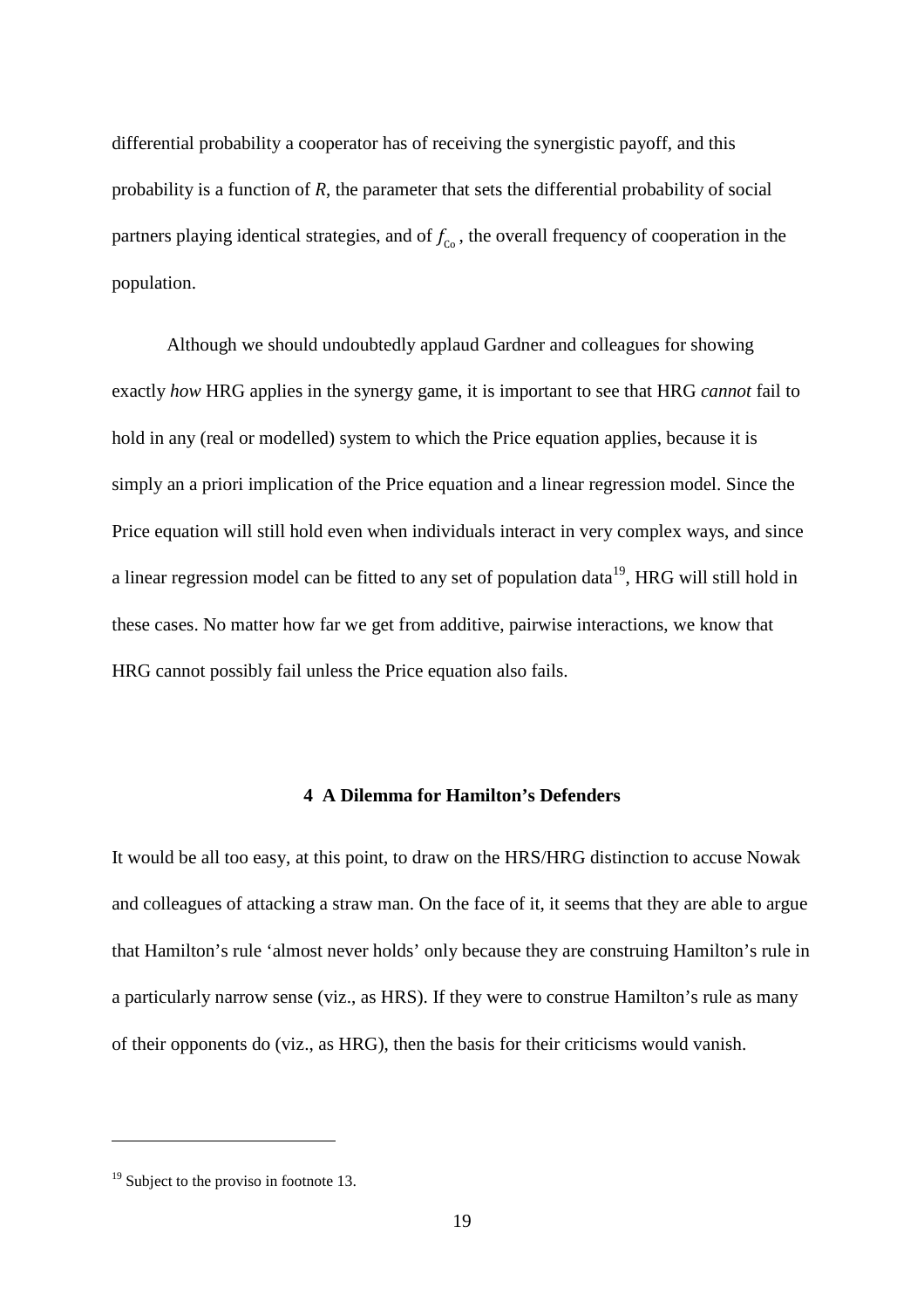This, roughly speaking, is the response pressed by Gardner et al. ([2011]) (there is also a hint of this response in Abbot et al. [2011]). Nowak and his allies, however, maintain—not without some justification—that this response misunderstands the structure of their argument (see Nowak et al. [2011a]). For they reply that a retreat to HRG amounts to no more than a hollow victory for the kin selection theorist, on the basis that HRG is incapable of bearing the explanatory weight kin selection theorists expect it to carry:

> Hamilton's rule states that cooperation can evolve if relatedness exceeds the cost to benefit ratio. If cost and benefit are parameters of individual actions [HRS] then this rule almost never holds. There are attempts to make Hamilton's rule work by choosing generalized cost and benefit parameters [HRG], but these parameters are no longer properties of individual phenotypes. They depend on the entire system including population structure. These extended versions of Hamilton's rule have no explanatory power for theory or experiment. (Nowak et al. [2011a])

A related (though subtly different) complaint surfaces in Nowak, Tarnita and Wilson's online statement of June 2011:

> There exist generalized versions of Hamilton's rule that are designed to be 'always true' [HRG], but they are empty statements, which provide no insight for theory or experiment. (Nowak et al. [2011b])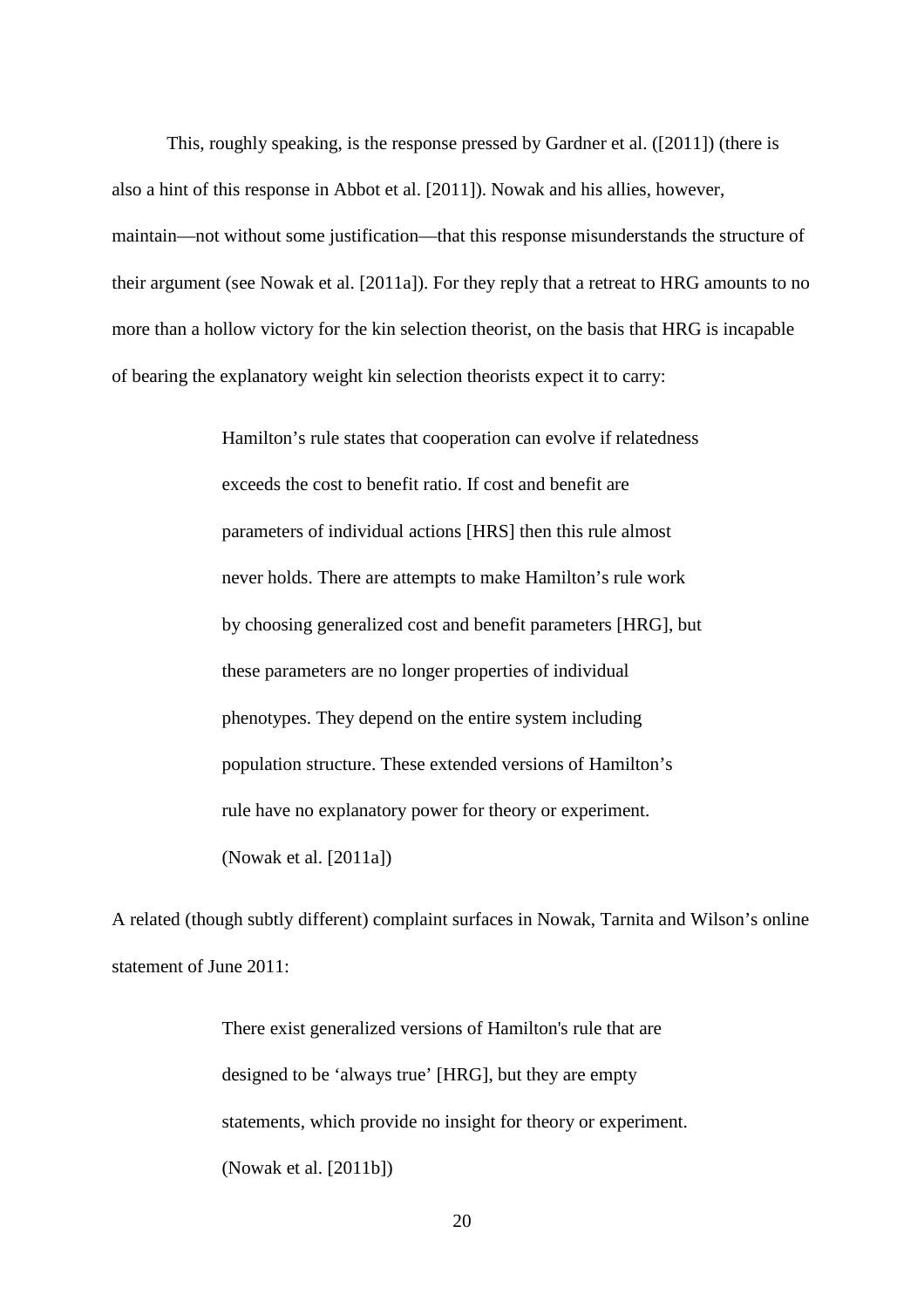Though one might be tempted to dismiss these replies as an *ad hoc* response to an unexpected barrage of criticism, this would not be fair: Nowak and his allies have been making arguments along these lines for some time. Indeed, Nowak, Tarnita and Wilson make a very similar argument against HRG in the supplementary material of their original article<sup>20</sup>:

> [W]hen realizing that the usual [*RB – C* > 0 ] rule [HRS] does not hold for a given model, Gardner et al (2007) propose that a modified rule  $[rb-c>0]$  in fact holds, where  $[r]$  is [equal to] the usual relatedness but [*b*] and [*c*] are the 'effective' costs and benefits calculated using statistical methods [HRG] ... these effective costs and benefits unfortunately are very confusing and are typically functions of not only [*B*] and [*C*] but also of the relatedness *R.* Hence Hamilton's rule becomes [  $Rb(R) - c(R) > 0$  ], which makes it very complicated to separate any effects and it generally provides no intuition whatsoever. (Nowak et al. [2010], p. 18 (supplementary information))

It seems a little uncharitable, in light of these quotations, to accuse Nowak et al. of attacking a straw man. Rather, I suggest that Nowak, Tarnita and Wilson's case against Hamilton's rule is most charitably interpreted as presenting a dilemma for the kin selection theorist. The thought is that, however one prefers to interpret the 'cost', 'benefit' and 'relatedness' terms in

<sup>&</sup>lt;sup>20</sup> I have made several alterations to the quotation to bring Nowak and colleagues' notation into line with my own. These do not affect the meaning of the quoted passage.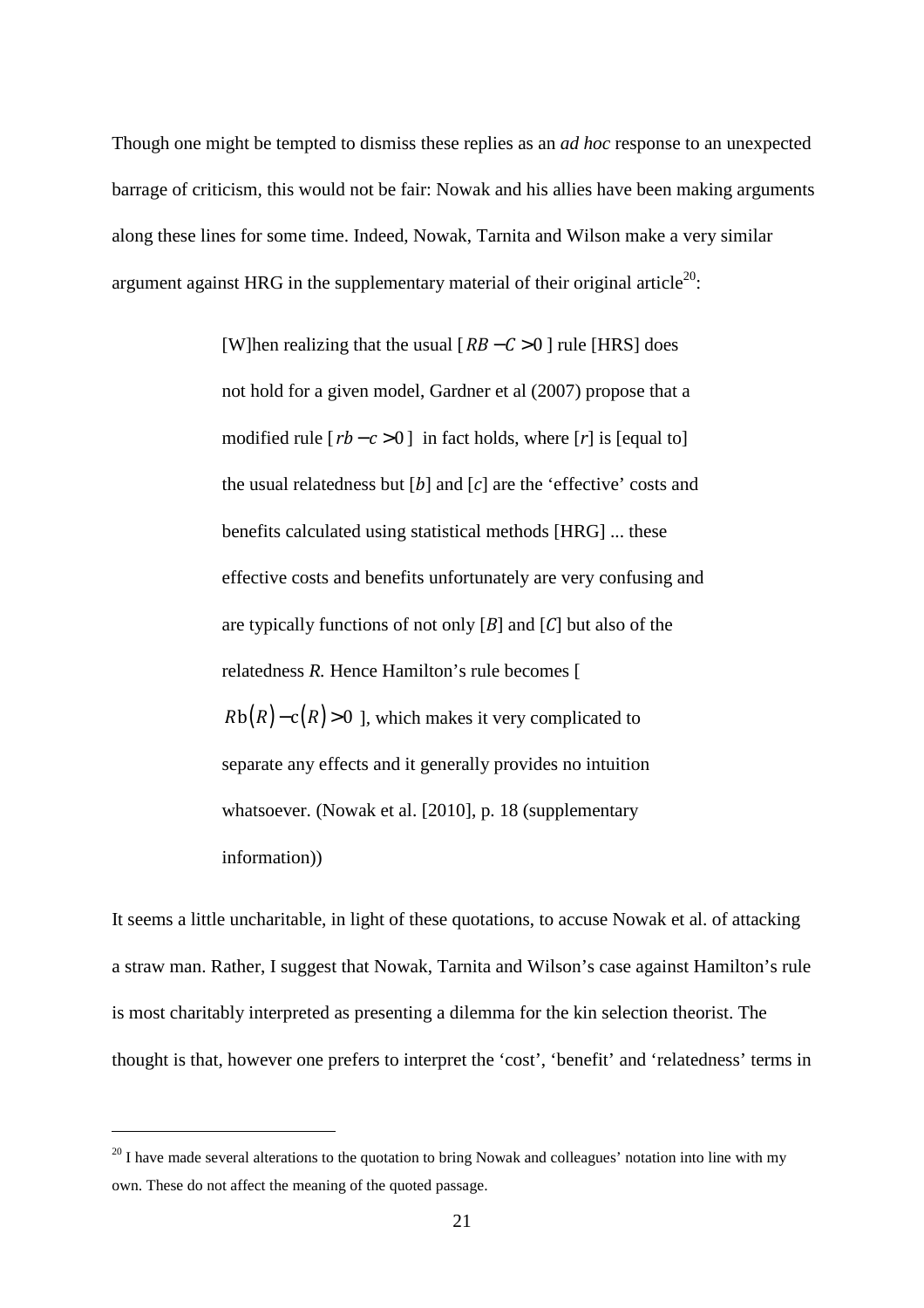Hamilton's rule, the resultant principle is supposed to be both widely applicable and explanatorily powerful. Nowak and colleagues' argument is that:

- (i) HRS is not widely applicable.
- (ii) HRG has no explanatory power.

If they are right, then neither formulation satisfies both desiderata. Hamilton's rule whichever formulation one prefers—is not the widely applicable explanatory principle that kin selection theorists take it to be. $^{21}$ 

Do they have a case? For the reasons given in Section 3, the suggestion that HRS is not widely applicable seems entirely reasonable. But the claim that HRG buys its generality at the expense of explanatory power is more contentious—and Nowak and colleagues' argument for this claim is stated rather too briefly to be persuasive as it stands. They assert that HRG 'provides no intuition whatsoever', because the *b* and *c* coefficients 'are no longer properties of individual phenotypes' but instead 'depend on the entire system including population structure'; but the reasoning behind this assertion remains frustratingly opaque. In what sense are *b* and *c* 'no longer properties of individual phenotypes'? And in what sense does this result in them providing 'no intuition whatsoever'? In the remainder of the paper, I want to examine Nowak and colleagues' case against HRG in greater detail. To this end, it will be

<sup>&</sup>lt;sup>21</sup> One possible response to Nowak and colleagues' 'dilemma' would be to argue that a third version of Hamilton's rule, distinct from both HRS and HRG, can satisfy both desiderata. Though I leave open the possibility of a 'third way' between HRS and HRG, I do not think any extant variants of Hamilton's rule can do this job. For instance, Hamilton's original ([1964]) route to Hamilton's rule—not discussed here—invokes similar assumptions to HRS, including the assumptions of weak selection and additive fitness effects. Many other derivations require similar assumptions.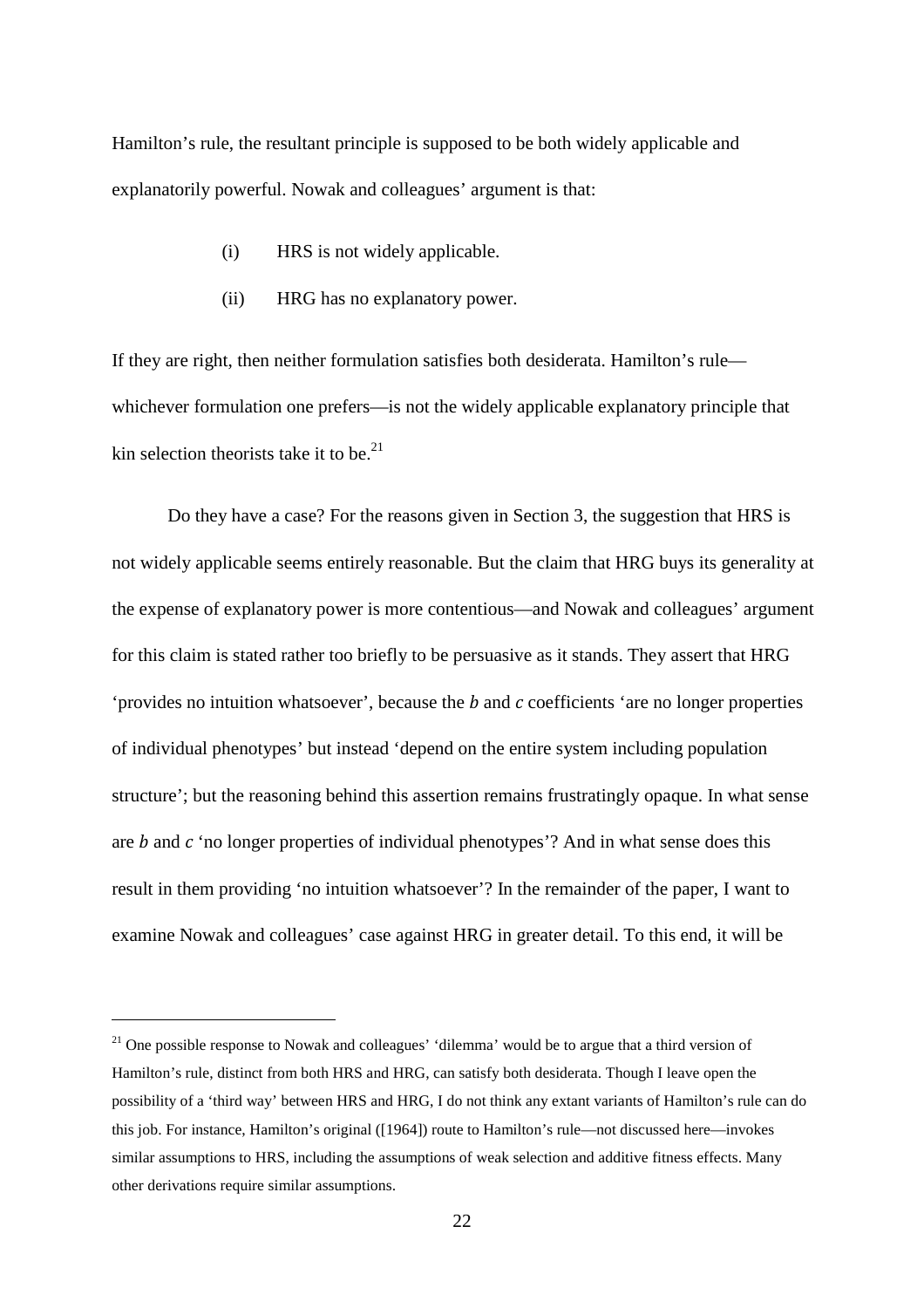helpful to disentangle two separate strands of criticism that have surfaced in the recent debate, and which Nowak et al. run together in the above quotations:

- a) HRG has no explanatory power because it is 'always true'.
- b) HRG has no explanatory power because the cost and benefit terms do not represent 'properties of individual phenotypes'.

These criticisms are quite distinct. Both, however, are somewhat obscure at first glance; and both must be explicated with care before we can see how the defender of HRG might respond. In the next two sections, I consider each in turn.

#### **5 HRG and Explanatory Power I: The 'Tautology Problem' Redux**

On several occasions, Nowak and his allies have expressed the concern that the derivation of HRG is a kind of black magic—that the rule appears from nowhere, pulled out of the Price equation like a rabbit from a hat.<sup>22</sup> This concern is not unreasonable. The Price equation is, after all, a highly abstract mathematical theorem which makes very few assumptions about the population it describes, and which tells us nothing at all about the conditions under which a social behaviour will be favoured by natural selection other than that it will be favoured

<sup>&</sup>lt;sup>22</sup> See, e.g., (Nowak and Highfield [2011]): 'answers do indeed seem to pop out of the equation, like rabbits from a magician's hat' (p. 101); 'I found that the mathematical methods of kin selection were often murky. ... Equations seemed to arise out of nowhere in kin selection' (p. 104). As Nowak and Highfield note, the suggestion that results emerge from Price's formalism 'like rabbits from a hat' was first made by Hamilton himself, though not in any disparaging sense (see Hamilton [1996], p. 172).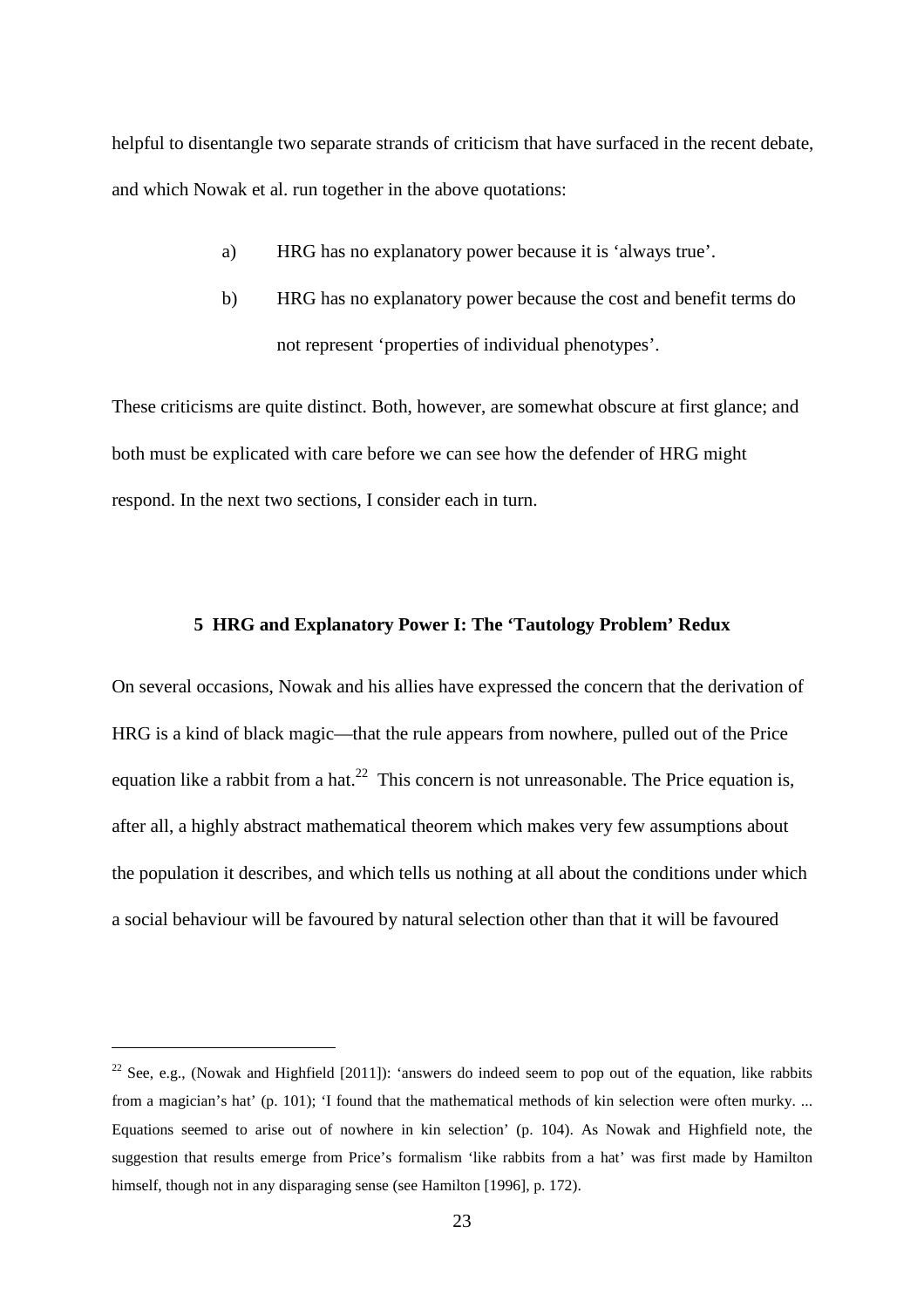when its breeding value co-varies positively with fitness.<sup>23</sup> For this reason, the equation is often described as a 'mathematical tautology', even by its foremost proponents (see, e.g., Frank [1995], [2012]; Okasha [2006]). To get from the Price equation to HRG, we need only substitute in a regression model which, owing to the residual term, is compatible with any possible set of population data. In effect, therefore, we start with *two* mathematical tautologies; and yet, by substituting one into the other, we arrive at a principle that is afforded huge explanatory significance by both theorists and experimentalists. Nowak and colleagues' concern can thus be expressed as follows: if the ingredients from which it is derived are merely mathematical tautologies, how can Hamilton's rule nevertheless carry the explanatory weight it is expected to carry? How can it tell us anything *empirically informative* about the ecological conditions for social evolution, if the equations from which it is derived do not?

 This complaint against HRG has echoes of something much older. In the early days of the field, philosophers of biology were vexed by the so-called 'tautology problem': the charge that evolutionary theory is explanatorily empty because the phrase 'survival of the fittest' is a tautology. The phrase claims that the 'fittest' organisms survive, but the 'fittest' are (supposedly) defined as the organisms that survive; the phrase therefore tells us nothing about the evolutionary process that we could not have grasped simply by understanding the concepts it contains. While the alleged problem stimulated important work on the nature of fitness (e.g., Mills and Beatty [1979], Rosenberg [1983]; Sober [1984]), it is, in hindsight, rather hard to take seriously, firstly because fitness is not normally defined in terms of survival alone, and secondly because the phrase 'survival of the fittest' carries no serious

 $^{23}$  van Veelen et al. ([2012]) compare this to Johan Cruyff's famous tactical advice: to win a game of football, you need to score more goals than your opponent.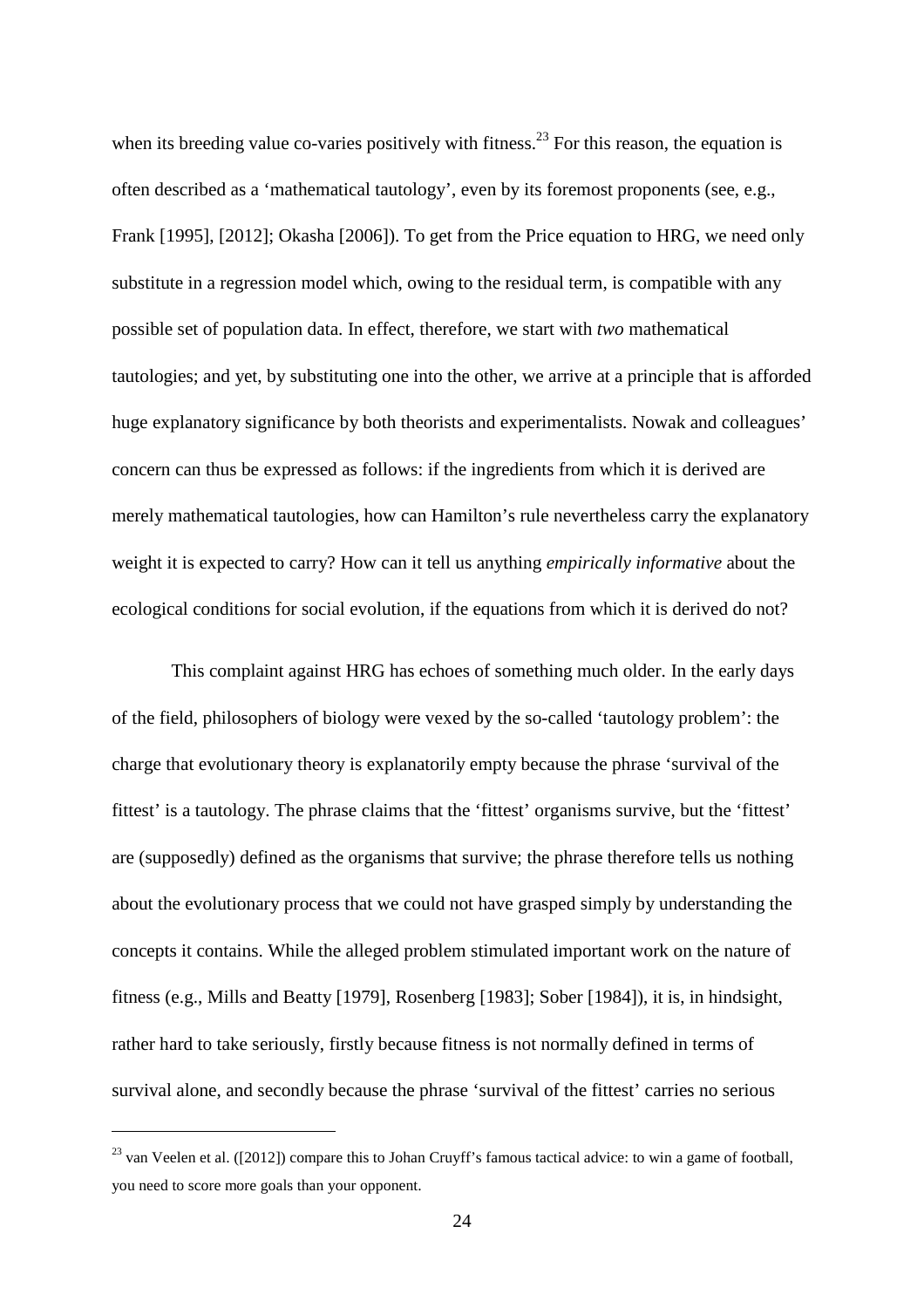explanatory weight in evolutionary theory (Dawkins [1982]). The nature of Nowak and colleagues' first complaint against HRG is, in some ways, strikingly similar. The difference, of course, is that the stakes are much higher. For Hamilton's rule, unlike 'survival of the fittest', is undoubtedly expected to carry serious explanatory weight.

How, then, can the defender of HRG respond to this new 'tautology' complaint? It will be instructive to consider one natural response which does not succeed. This is to argue that, although HRG is indeed an a priori implication of the Price equation and a linear regression model, all modelling results are in some sense a priori—so the explanatory power of the rule cannot be undermined by its a priority unless all modelling results are similarly undermined. This response, reasonable as it may sound on first hearing, fails to grasp an important difference between HRG and most other important modelling results in theoretical biology. For while it is true that modelling work often generates results that are arguably a priori, these are usually *conditional* results of the form: *if some substantive modelling assumptions obtain, then this outcome follows*. It is never a priori that a model will succeed in describing any *actual* evolutionary process, because it is never a priori that any actual evolutionary process will satisfy the antecedent of the conditional.<sup>24</sup> HRG is unusual not in that it is a priori, but in that it is a priori true of any possible evolutionary change, whether real or modelled, by virtue of the definitions of the terms involved. This is the sense in which it is 'tautologous', or 'always true'; and it is this combination of a priority and *unconditional* descriptive content that sets HRG apart from conditional results obtained within concrete models of particular scenarios. The question at issue, then, is this: how can a claim that is a

<sup>24</sup> van Veelen et al. ([2012]) make a similar point. See also (Sober [2011], Lange and Rosenberg [2011]) for discussion of this issue.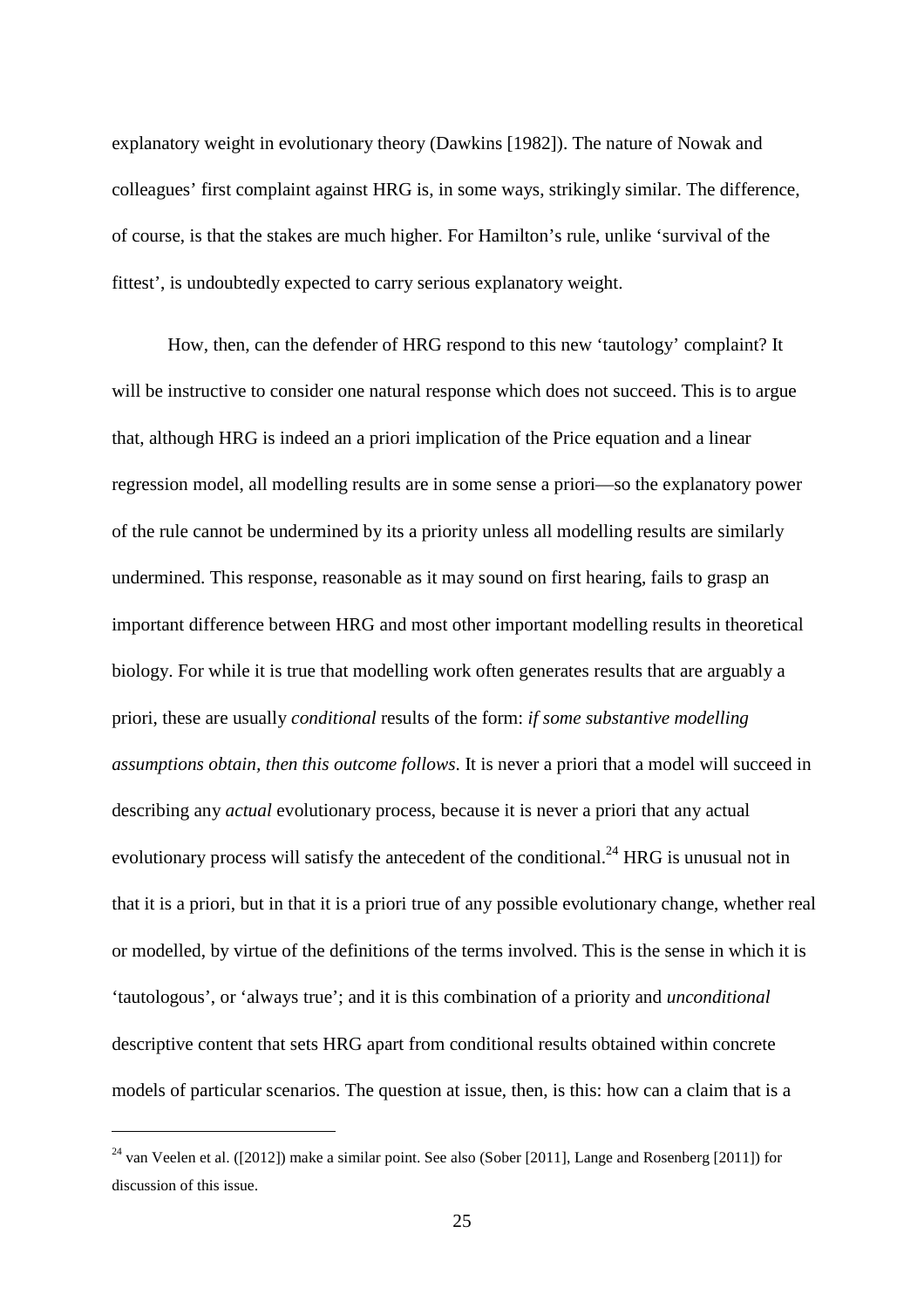priori true of any possible evolutionary change—regardless of the nature of the entities in question, and regardless of how they interact with one another—tell us anything empirically informative about the evolution of social behaviour? The concern is that, because HRG fits everything, it explains nothing.

For a more promising line of response, we can begin by making explicit a point that is, I suspect, often simply taken for granted in discussions of HRG. This is that, in at least some circumstances, the partial regression of *Y* on *X* may be interpretable as a measure of the *causal effect* of *X* on *Y*. <sup>25</sup> Figure 1 shows how a causal interpretation of this sort might apply to the regression model we used to derive HRG.



*Figure 1. The causal interpretation of a linear regression model.*

If a particular regression model admits of a causal interpretation, then substituting that equation into the Price equation allows us to decompose the overall *w-g* covariance into

<sup>&</sup>lt;sup>25</sup> Why talk of 'causal effects' rather than simply 'effects'? The reason is that Fisher ([1930], [1941]) makes heavy use of the notion of the 'average effect' of a gene substitution on a phenotypic character, which he defines stipulatively as the partial regression of phenotypic value on allelic dosage, correcting for other alleles. Strictly speaking, this is a statistical notion rather than a causal one, so Fisher's choice of terminology is unfortunate. In talking of 'causal effects', I am referring specifically to partial regression coefficients *interpreted causally*.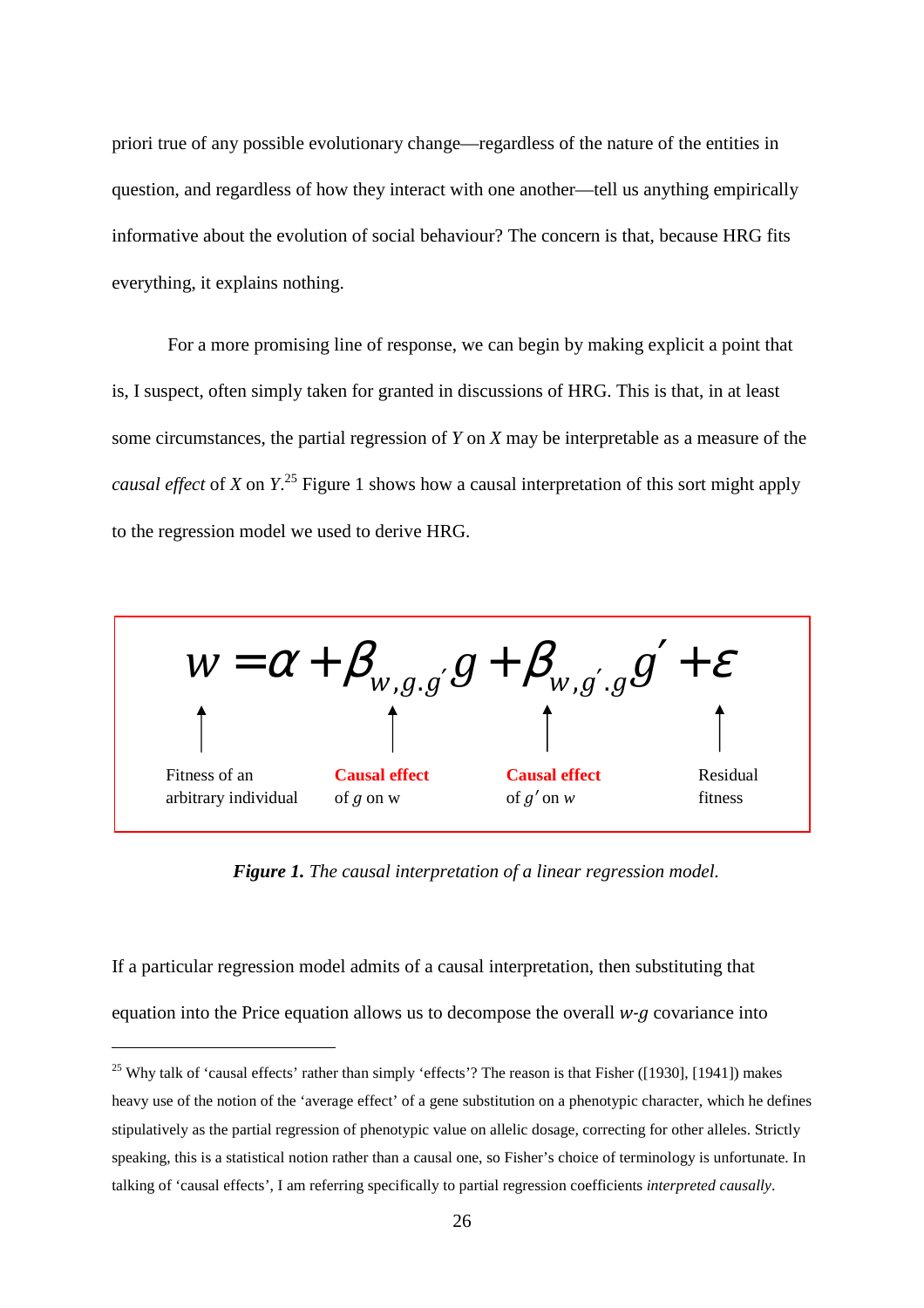separate causal components, each attributable to a distinct influence on fitness (see Frank [1998]; Okasha [2006]). In this way, partitioning the Price equation *adds causal content*: the partition entails claims about the causes of evolutionary change that the Price equation alone does not entail. Figure 2 shows the particular partition we used to derive HRG, together with its causal interpretation.



*Figure 2. The causal interpretation of the kin selection partition of the Price equation, derived in Section 2.2.* 

By rearranging this expression following the procedure outlined in Section 2.2, while holding the causal interpretations of the relevant coefficients in place, we can derive a causal interpretation of HRG (Figure 3). Verbally, the causal interpretation of HRG states that selection will act to increase the population mean of *g* iff the causal effect of *g* on *w*, plus the relatedness-weighted causal effect of *g'* on *w*, exceeds zero. Thus interpreted, HRG embodies a substantive claim about the *causal* conditions for the evolution of social behaviour that the Price equation alone does not entail.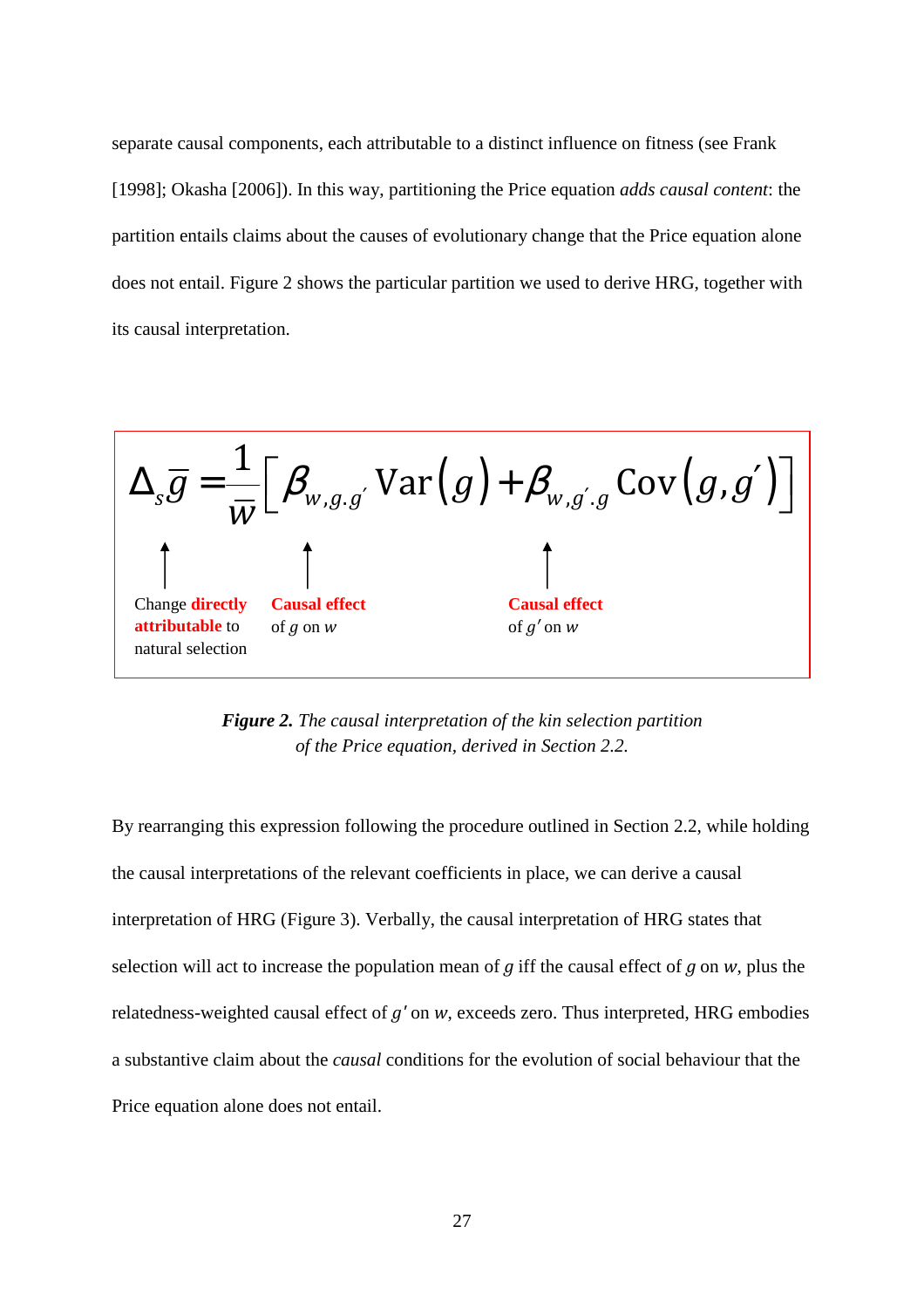

*Figure 3. The causal interpretation of HRG.* 

To see how this bears on our 'tautology problem', it is crucial to note that regression coefficients are only *sometimes* causally interpretable. They are not *always* so interpretable: to think otherwise is to suppose that we can simply read off causation from measures of statistical association (Okasha [2006]).<sup>26</sup> Roughly speaking, the coefficients in a regression analysis of fitness will only admit of a causal interpretation if the predictors in the regression equation exhaustively account for the causal pathways through which fitness is influenced by genotype: if multiple pathways are conflated within the same term, or if some pathways are omitted altogether, regression coefficients will partly reflect spurious correlations rather than genuine causal influence (cf. Spirtes et al. [2000]). I revisit this point in Section 6.4, when I

<sup>&</sup>lt;sup>26</sup> Note, for example, that coefficients of relatedness do not normally admit of a causal interpretation, because correlations between the genotypes of social partners are not normally due to the causal influence of one genotype over the other. Such correlation usually arises from a common cause that affects both genotypes (i.e., descent from a common ancestor).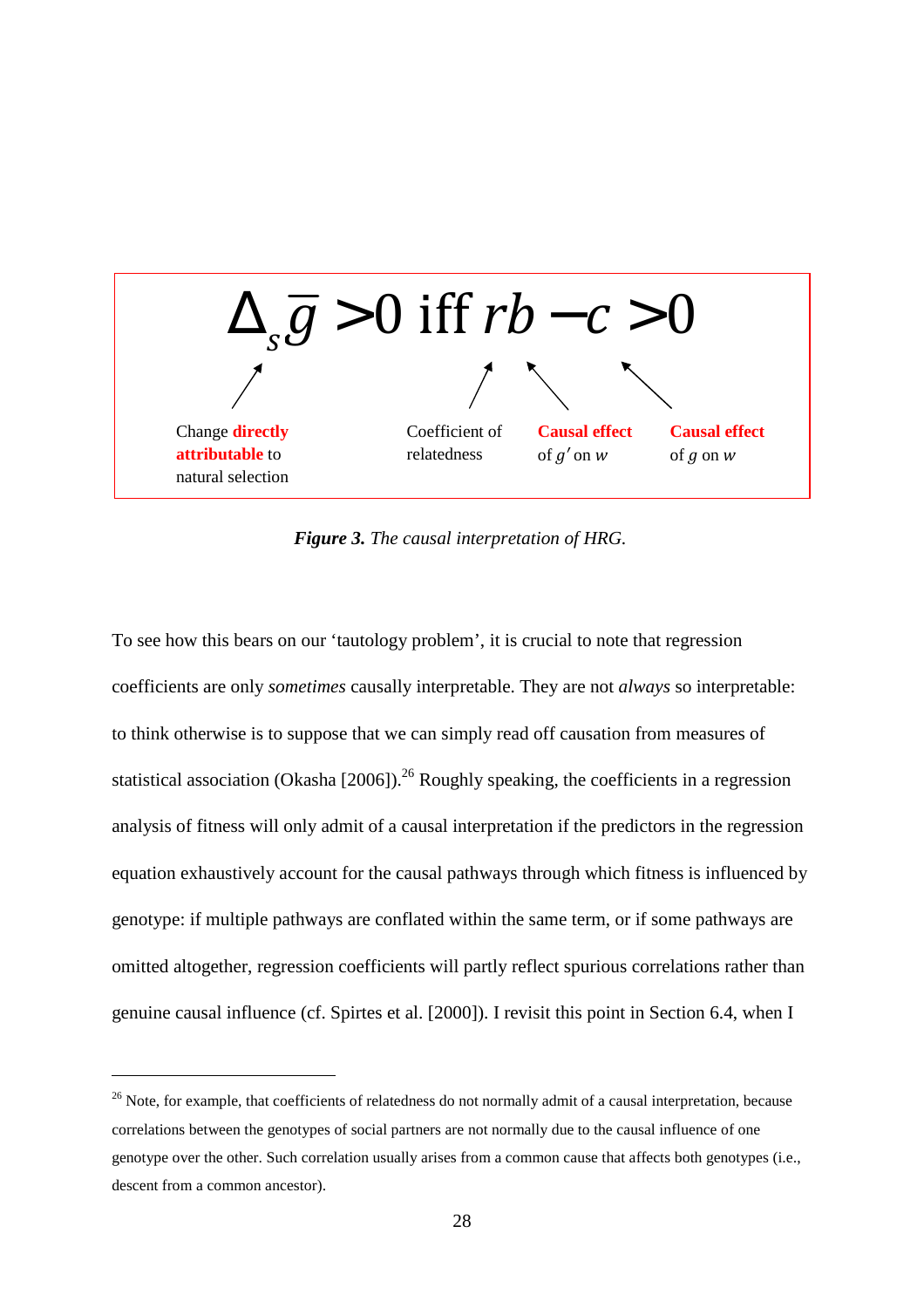consider in greater detail some of the conditions under which regression coefficients do and do not support a causal interpretation. For now, I merely want to draw attention to the fact that, since they are not always causally interpretable, a causal interpretation of a partition of the Price equation is not always true. The partition itself may hold for all possible populations, but the causal interpretation of that partition will not.

This allows us to see why the 'tautology' complaint misses its target. For I submit that, when theorists invoke HRG to do explanatory work, they are most charitably construed as invoking not merely HRG as a bare mathematical theorem, but rather the *interpretation* of that theorem in terms of causal effects. In Sections 2 and 3, we saw the importance of distinguishing between HRS and HRG in discussions of the explanatory scope of Hamilton's rule. It is no less important, I submit, to distinguish HRG*-qua-mathematical-theorem* from HRG*-qua-explanatory-principle*. When HRG is invoked qua explanatory principle, it is implicitly assumed that the *b* and *c* coefficients admit of a causal interpretation in terms of causal effects. The consequence is that HRG-qua-explanatory-principle is no tautology. For the *b* and *c* coefficients do not always admit of a causal interpretation, and we cannot know a priori whether, in any given context, the conditions for causal interpretability are satisfied (cf. Section 6.4).

#### **6 HRG and Explanatory Power II: Prediction** *versus* **Unification**

The tautology complaint misfires, then, because it does not distinguish HRG's mathematical representation from its causal interpretation. The causal interpretation carries the explanatory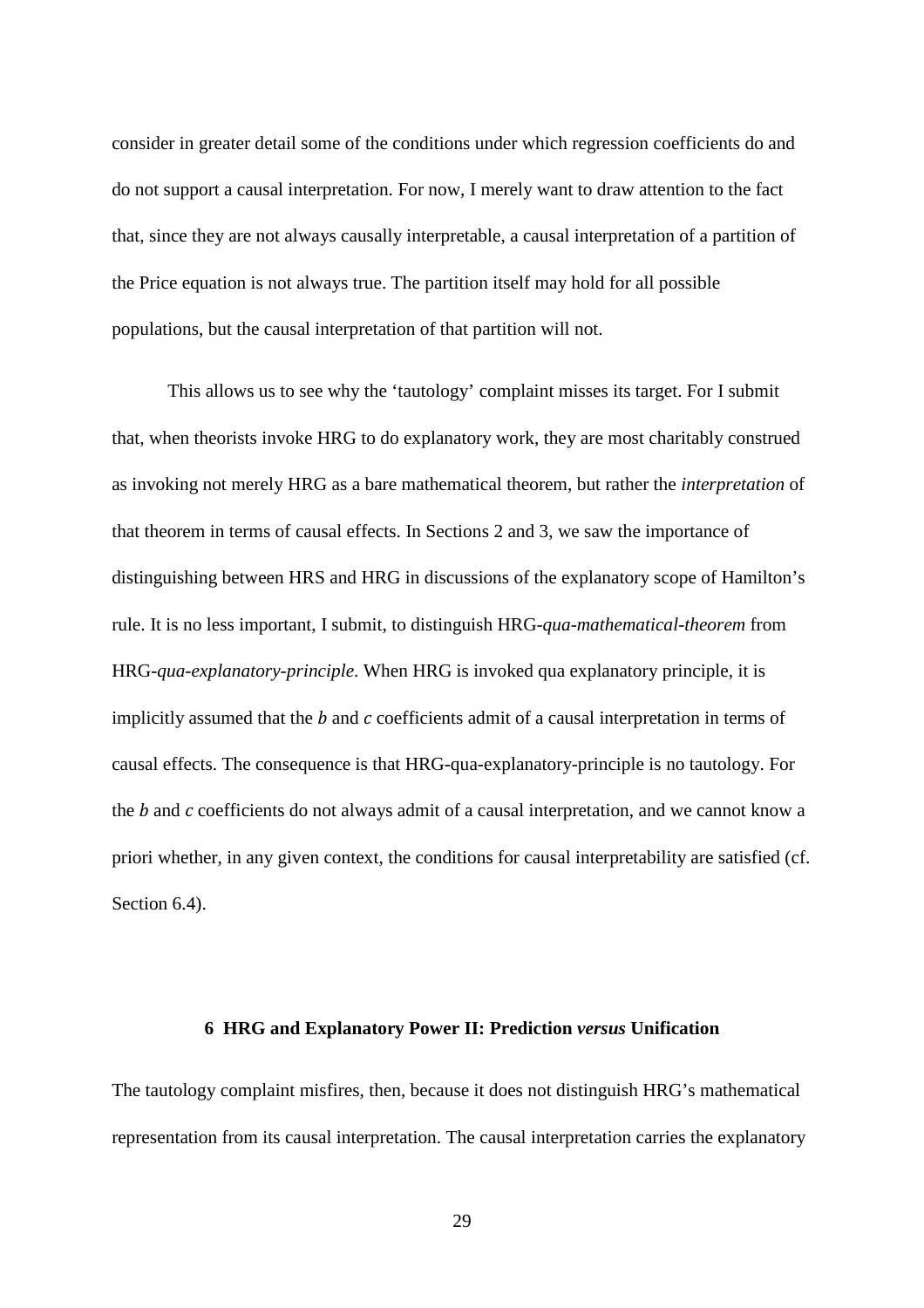weight, and it is not tautologous. As the quotations we considered in Section 3 make plain, however, this is not the only reservation Nowak and colleagues have about HRG. There is a further worry: the worry that HRG is explanatorily empty because the cost and benefit terms do not denote 'properties of individual phenotypes' (Nowak et al. [2011a]). In this section, I reconstruct and evaluate this second strand of criticism.

#### *6.1 The predictive limitations of HRG*

To understand Nowak and colleagues' second complaint, we can return to the synergy game introduced in Section 3. Recall that, when we add a *D*-payoff to the payoff matrix, HRG still holds, but the *b* and *c* regression coefficients are not simply functions of the *B* and *C payoffs* in the payoff matrix, but also functions of *D*, *R* and the frequency of cooperation,  $f_{\rm co}$ . This is a clear illustration of what Nowak et al. have in mind when they talk of the *b* and *c* coefficients turning out to depend, in many cases, on 'the entire system including population structure'. *R*, which sets the differential probability that social partners will play identical strategies, is an aspect of population structure; and  $f<sub>co</sub>$  is similarly a property of the population as a whole.

 There can therefore be no doubt that, by defining the *b* and *c* terms in Hamilton's rule as partial regression coefficients—and thereby allowing them to float free of the *B* and *C* payoffs in the payoff matrix—we achieve a high level of generality in return for some potentially rather complicated and counterintuitive relationships between the coefficients in Hamilton's rule and the parameters of the model—or real population—to which we are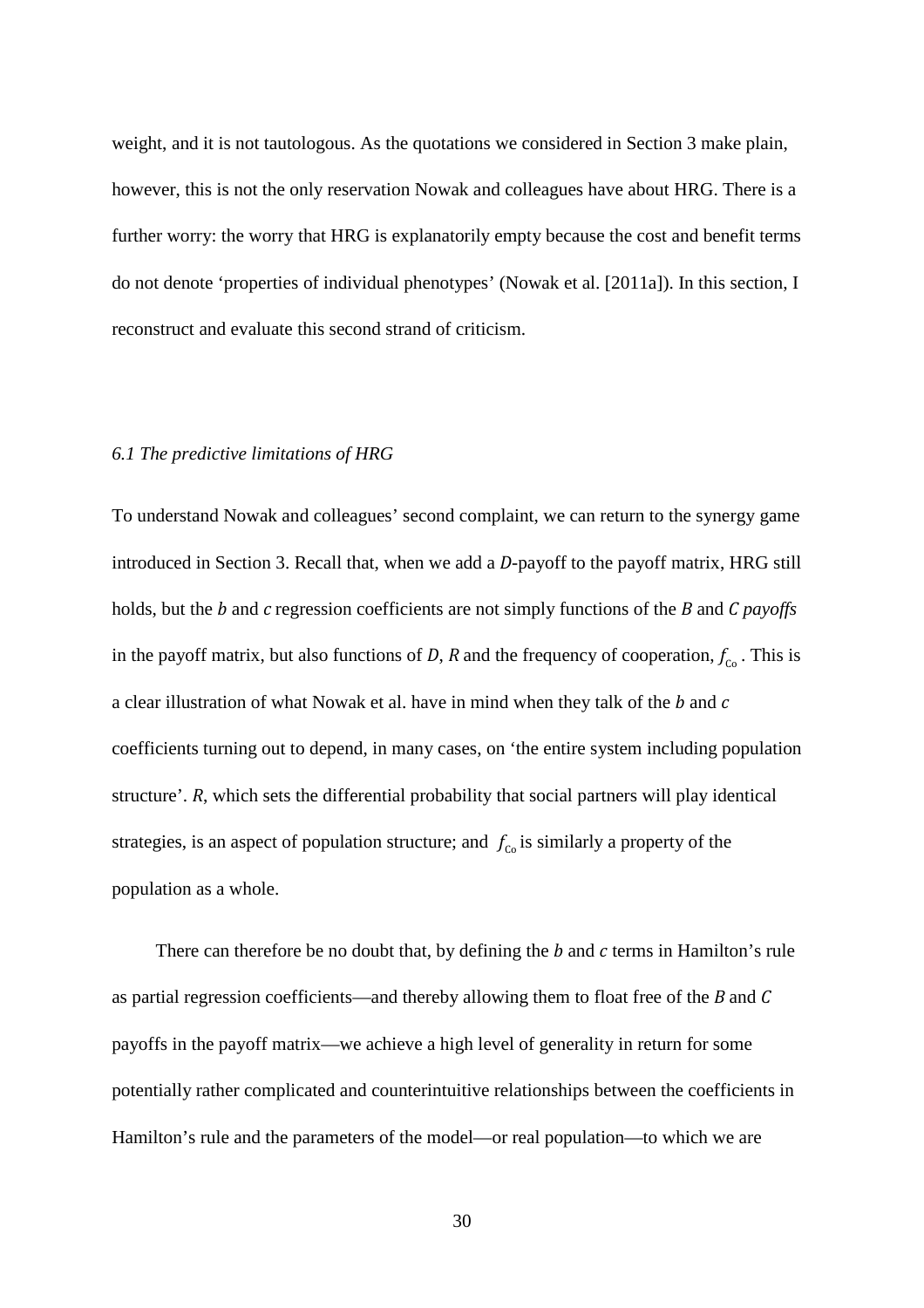applying it. Gardner et al. ([2007]) openly concede that this is the price we have to pay for generality; but they evidently believe it to be a price worth paying. Here, they are plainly at odds with Nowak et al. ([2010]), for whom the counterintuitive relationships between the terms in HRG and the underlying parameters strip HRG of all explanatory value.

 Who is correct here? One can certainly make a reasonable argument that, when *b* and *c* depend on population structure, HRG fails to license the sort of predictions one might intuitively expect Hamilton's rule to license. For example, one might expect Hamilton's rule to license the prediction that, in any given model, intervening on the parameters in such a way as to increase the relatedness, *r*, between actors and recipients would make the evolution of cooperation more likely.<sup>27</sup> In fact, HRG underwrites no such prediction. This is because, when the *r*, *b* and *c* coefficients in HRG are all functions of the same parameter<sup>28</sup>, it is quite possible that intervening to increase *r* will make the evolution of cooperation *less* likely, , as our intervention may also have the effect of increasing *c* and decreasing *b*. It is even possible that  $rb - c$  will be greater than zero prior to the intervention to increase  $r$ , yet less than zero afterwards, as a direct result of our intervention.<sup>29</sup>

<sup>&</sup>lt;sup>27</sup> Note that, because  $r$  is a statistical property of the entire population, it is not a variable on which one can typically intervene *directly* in the context of formal modelling. Instead, one would intervene on the parameters of the model (such as the *R*-parameter in the synergy game) that determine the value of *r*. Nevertheless, one might intuitively expect it to be the case that intervening on the parameters that determine *r*, such that *r* increases, would promote the evolution of cooperation. It is important to see that this intuition is often incorrect. <sup>28</sup> For example: in the synergy game, they are all functions of  $R$ , the parameter that sets the differential probability that social partners play identical strategies.

<sup>29</sup> This will occur in cases in which the *D*-payoff is negative and larger in magnitude than the *B*-payoff. For example, suppose  $B = 4$ ,  $C = -2$ ,  $D = -8$ , and  $f_{c_0} = 0.1$ . At  $R = 0.25$ ,  $rb - c = 0.4$  and HRG is satisfied. But at  $R = 0.5$ ,  $rb - c = -0.4$  and HRG is not satisfied. We can picture this as a case of *severely* diminishing returns: when cooperators interact with other cooperators, the diminishing returns *more than cancel out* the original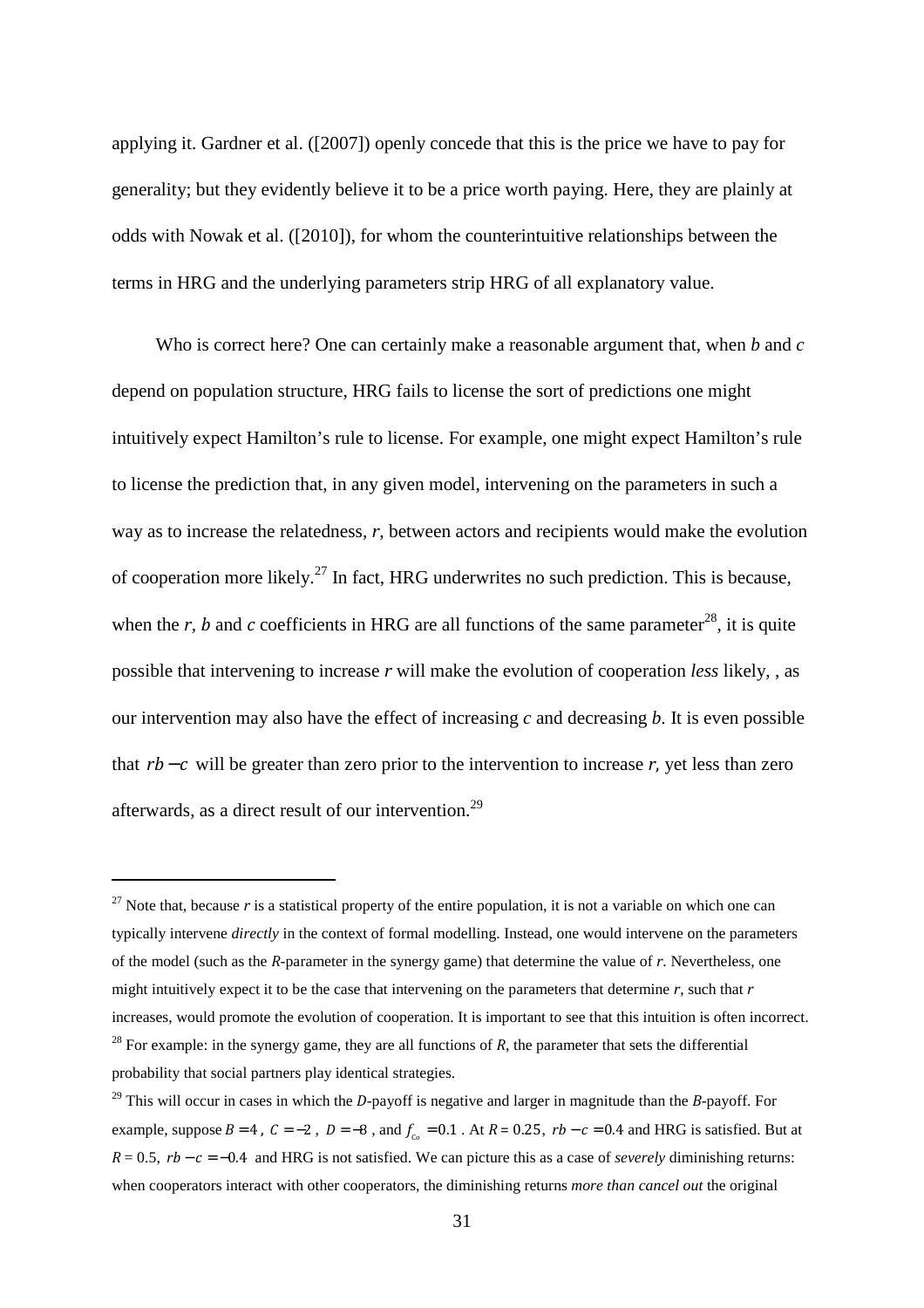One might also expect it to be the case that, if HRG is satisfied, cooperation will tend to be selected in the long run. Again, however, HRG licences no such prediction. This is because, when the *b* and *c* coefficients are functions of  $f_{c}$ , they are likely to change from one generation to the next as the frequency of cooperators changes. The implication is that the fact that HRG is satisfied in one generation cannot give us any confidence that it will still be satisfied in later generations, and therefore cannot give us any confidence that cooperation will be stable in the long run. $^{30}$ 

It may be tempting, at this point, to reply that we *can* use HRG to predict the effects of interventions (and to predict long-run outcomes) as long as we understand the precise nature of the relationship between the coefficients in HRG and the parameters governing the evolutionary dynamics of the system under investigation. For instance, if we know the precise *way* in which intervening to increase *r* will impact on *b* and *c*, we will be able to predict whether this intervention will make the evolution of cooperation more or less likely. Yet this reply, it seems to me, does little to assuage our concerns about the predictive power of HRG. For the relationship between the terms in HRG and the dynamical parameters is highly *system-specific*: the results Gardner et al. ([2011]) derive in the context of two-player synergy games do not generalize to (say) three-player games, asymmetric games, *n*-player public goods games, and so on. If we accept that HRG is predictively inert in the absence of

benefit. Naturally, it is an empirical question how often scenarios of this sort arise in nature, but there is no reason to assume that they represent a merely theoretical possibility.

<sup>30</sup> The sign of *rb – c* may be affected by changes in frequency whenever expected *D*-payoff makes a significant difference to the direction of evolution, since the expected *D*-payoff is sensitive to  $f_{\rm co}$ . For example, suppose again that  $B = 4$ ,  $C = -2$ ,  $D = -8$ , and  $R = 0.25$ . At  $f_{c0} = 0.1$ ,  $rb - c = 0.4$  and HRG is satisfied. But at  $f_{c}$  = 0.5,  $rb - c = -2$  and HRG is not satisfied.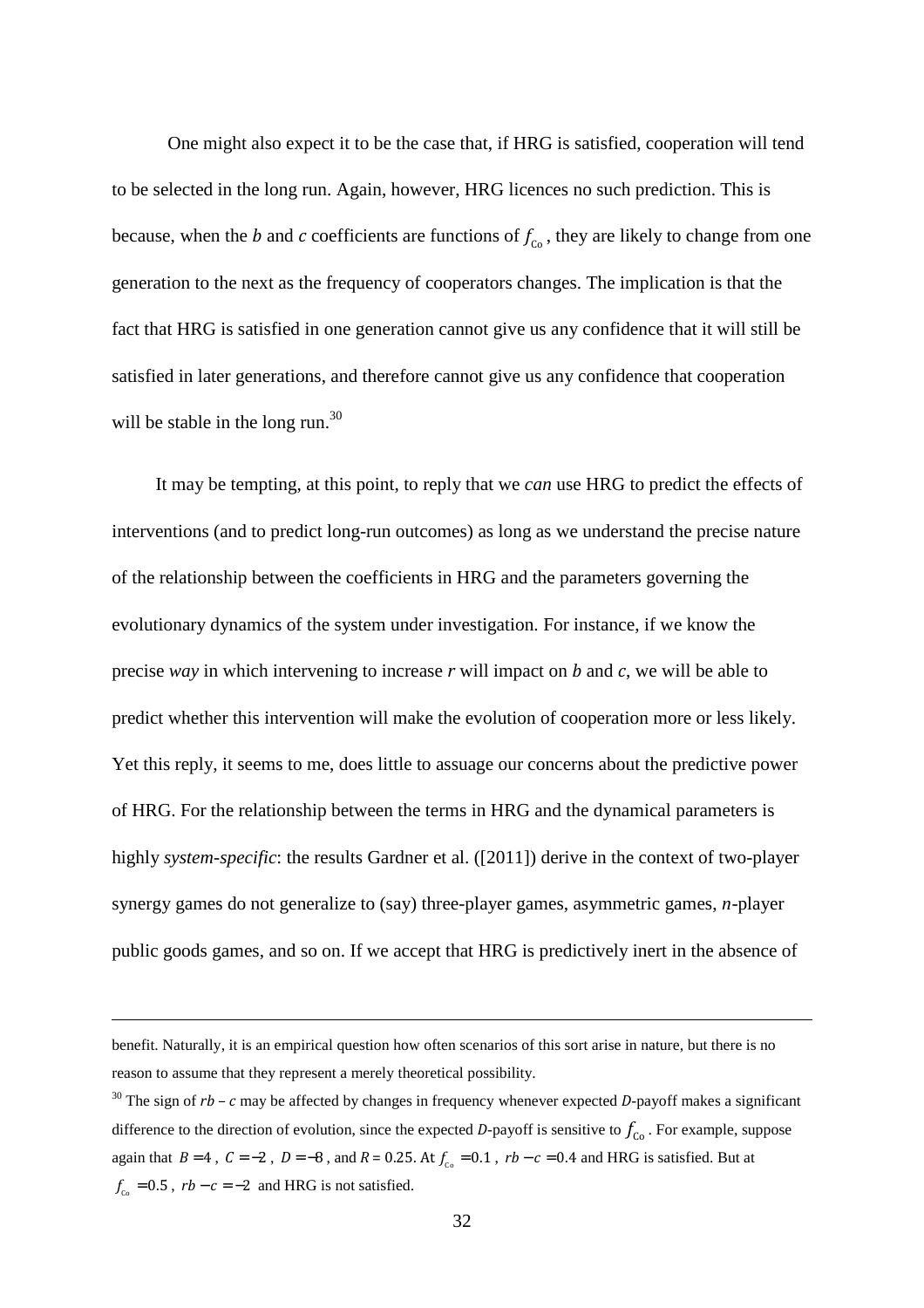system-specific functions relating its coefficients to the underlying dynamical parameters, we are, in effect, conceding that the predictive generality HRG appears to afford is illusory: to do serious predictive work with HRG, we must first find a way of expressing the relevant regression coefficients in terms of the dynamical parameters of the particular evolving system under study—and then the generality vanishes.

In summary, the problem for HRG can be put like this: while HRG holds for every evolving system to which the Price equation applies, it does not by itself entail any substantive predictions about the effects of interventions on these systems, or about how they will evolve in the long run. We can derive such predictions by *augmenting* HRG with expressions relating its terms to the dynamical parameters of the system under investigation, but these expressions are highly system-specific. We therefore face a trade-off. By construing Hamilton's rule as HRG rather than HRS, we buy generality at the expense of predictive power. We can buy back some of that predictive power by augmenting HRG with systemspecific functions relating its coefficients to the underlying dynamics, but we do so at the expense of the predictive generality we originally hoped to gain.

#### *6.2 The unification response*

It therefore seems clear that HRG has serious predictive limitations. Yet whether that strips HRG of any explanatory power is another matter. Implicit in Nowak and colleagues' move from the predictive limitations of HRG to an attack on its 'explanatory power' is the assumption that, at least in the context of evolutionary theory, 'explanatory work' consists in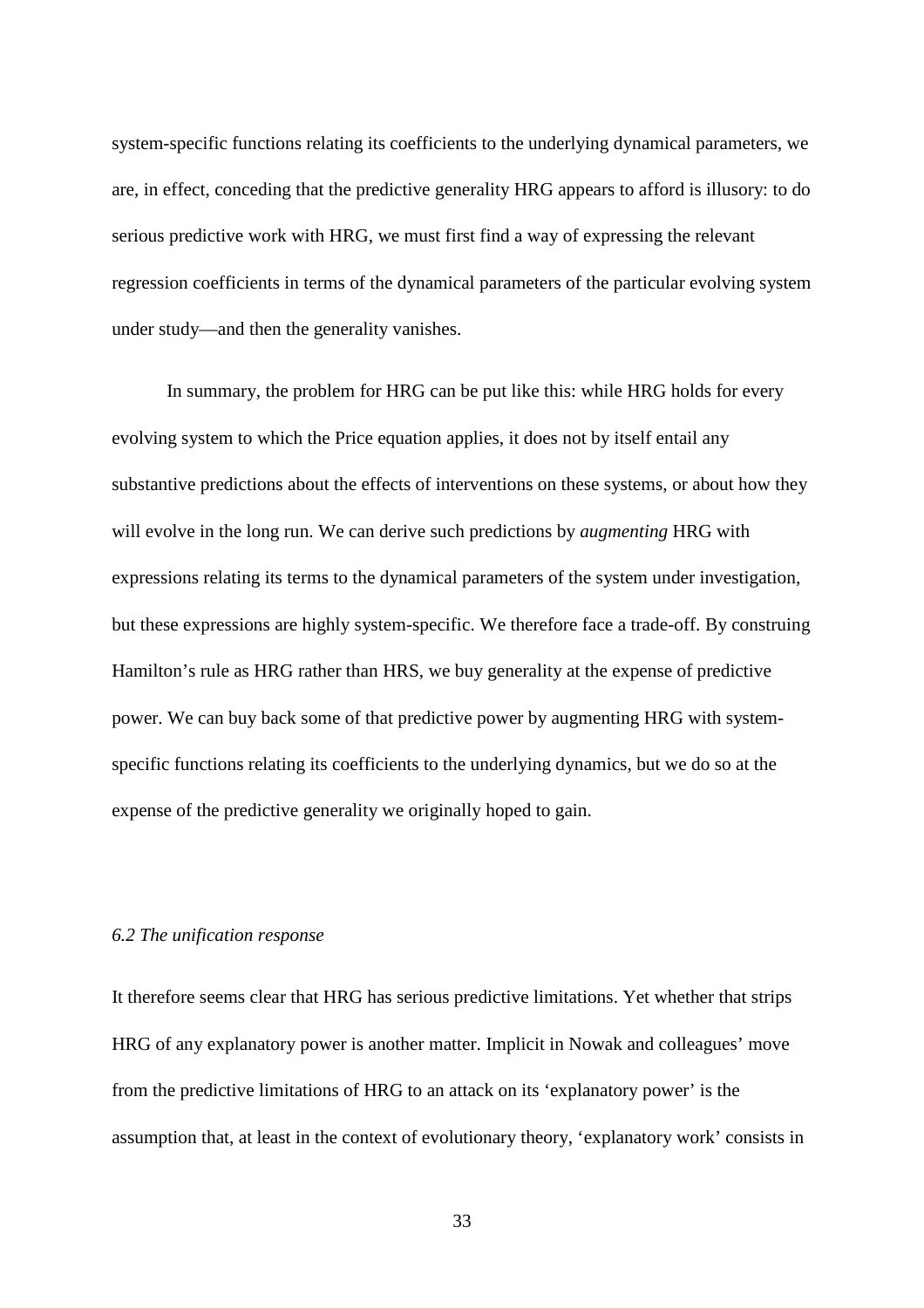laying bare the dynamics of an evolutionary process in a way that enables long-run predictive success. The argument is that HRG, couched as it is in terms of overall statistical properties of the population, is no good for this kind of work—particularly in cases of non-additive interaction or frequency-dependent selection.

This is a conception of 'explanatory power' to which evolutionary game theory seems particularly well-suited. Yet it is not the *only* conception of explanatory power one might have. According to one long-running tradition in the philosophy of science, *unification* also counts for something: the thought, roughly speaking, is that, by bringing together disparate processes within a unifying framework, we increase our understanding of the causal structure of the world (see Kitcher [1989]; Strevens [2004], [2008]). I will not attempt to defend this conception of explanation here. I merely want to note that such a conception affords considerable value to unifying principles which abstract away from the details of particular models in order to capture, at a coarse-grained level, salient similarities between otherwise disparate processes. A unificationist conception of explanation allows that such generality has *intrinsic* explanatory value, whether or not it facilitates long-run predictive success or enables us to answer 'what-if-things-had-been-different' questions regarding the effects of interventions.

The defender of HRG can therefore allow that it has serious predictive limitations and yet maintain that it still has explanatory value. For HRG identifies a *common feature* that all processes of social evolution by natural selection must share: they are all processes that satisfy the condition  $rb - c > 0$ , where the coefficients *r*, *b* and *c* are understood in statistical

34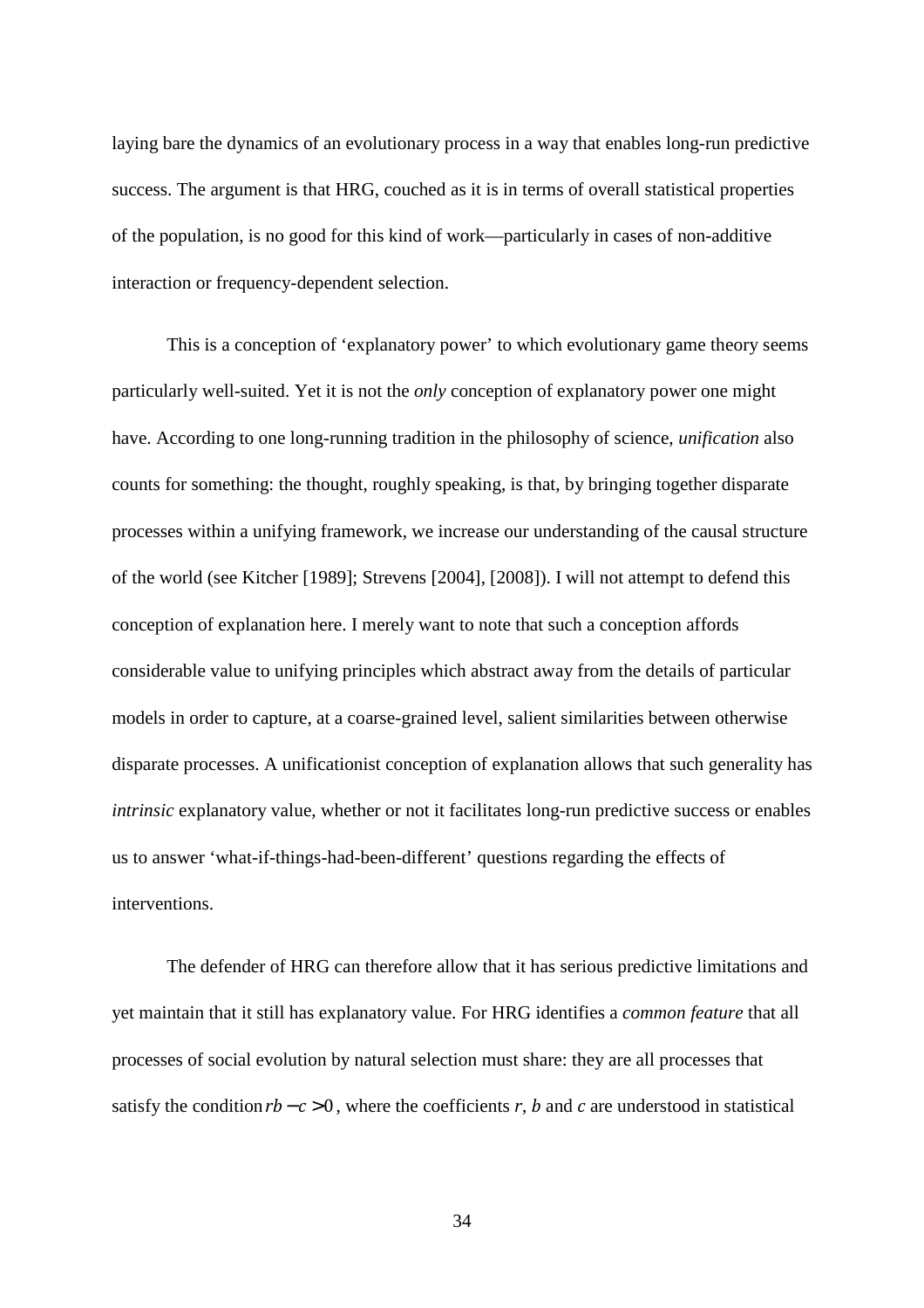terms. In this way, HRG constitutes a unifying principle: a means of bringing together results from disparate models under a single conceptual framework.<sup>31</sup>

#### *6.3 A worry about this response*

 $\overline{\phantom{0}}$ 

HRG constitutes a very general condition that all processes of social evolution by natural selection must satisfy, regardless of their underlying causal differences; in this sense, it constitutes a unifying principle for social evolution theory. This seems like a promising response to Nowak and colleagues' criticisms of HRG, but it is not without its difficulties. One concern is that, if all we want is a condition that all processes of social evolution by natural selection must satisfy, we could achieve it rather more straightforwardly through 'Robertson's rule', which states that a social behaviour will be favoured by selection if and only if the simple regression of fitness on the genetic value for that behaviour is positive (see Robertson [1966]):

(**Robertson's rule**)  $\Delta_{\tilde{s}}\overline{\tilde{g}} > 0$  iff  $\beta_{w,g} > 0$ 

<sup>&</sup>lt;sup>31</sup> Some remarks of Gardner et al. ([2007]) point towards a unificationist conception of the value of Hamilton's rule: 'The most powerful and simple approach to evolutionary problems is to start with a method such as population genetics, ... game theory or direct-fitness maximization techniques. The results of these analyses can then be interpreted within the frameworks that Price's theorem and Hamilton's rule provide. The correct use of these powerful theorems is to translate the results of such disparate analyses, conducted with a variety of methodologies and looking at very different problems, into the common language of social evolution theory' (Gardner et al. [2007], p. 224).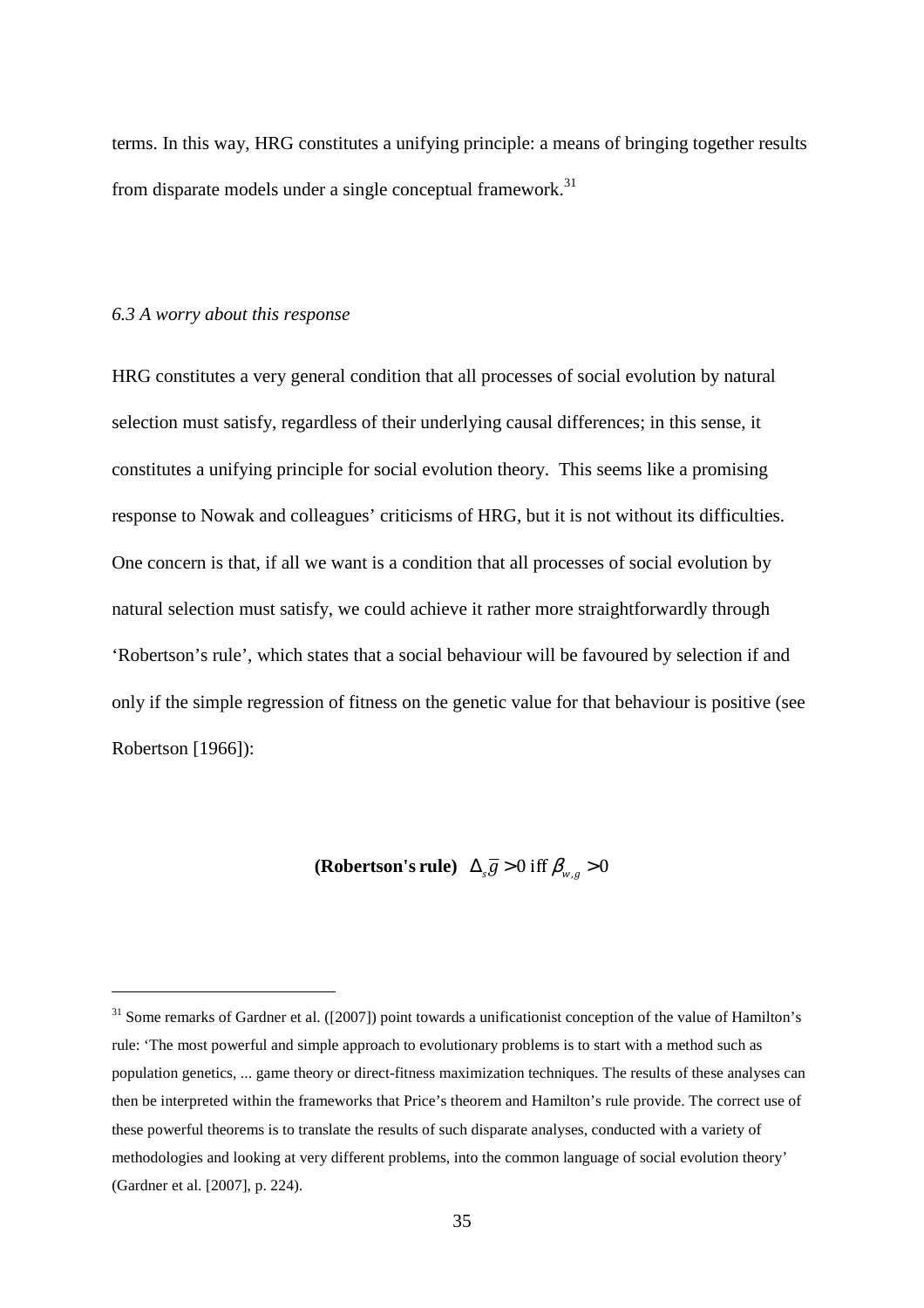The derivation of Robertson's rule exactly parallels that of HRG (see Section 2.2). The only difference is that, instead of using two predictor variables in the linear regression model, we use a single predictor variable: the genetic value of the focal individual. This simple regression runs together the effects of the focal individual's genes and the effects of any correlated genes into a single measure of the overall association between genetic value and fitness. It is no less *accurate* for doing so: just like HRG, Robertson's rule is an a priori implication of the Price equation, and will hold in *any* population to which the Price equation applies. Consequently, it too identifies a common feature that all processes of social evolution by natural selection must share: they are all processes for which  $\beta_{w,g} > 0$ .

It is tempting to object that, while Robertson's rule may be fully general, it is just too simple to be predictively useful when organisms interact socially, for it compresses all the causal influences on the direction of evolution into a single regression coefficient. Yet, while this is true enough, we have already seen that HRG *also* compresses the causal influences on the direction of evolution into a small number of coefficients in a way that impairs *its* predictive utility whenever social interactions are non-additive. The only difference is that HRG uses *two* coefficients rather than one: it partitions the simple regression of fitness on genetic value into a '*–c*' component and an '*rb*' component.

The worry is that, if *all* we care about is generality, then nothing is gained by partitioning the simple regression of fitness on genotype into two components: we may as well use Robertson's rule as our unifying principle. But if we want a rule that represents each of the distinct causal influences on fitness in a separate term, and that is therefore useful for prediction, intervention and causal explanation, we will often need to split the regression of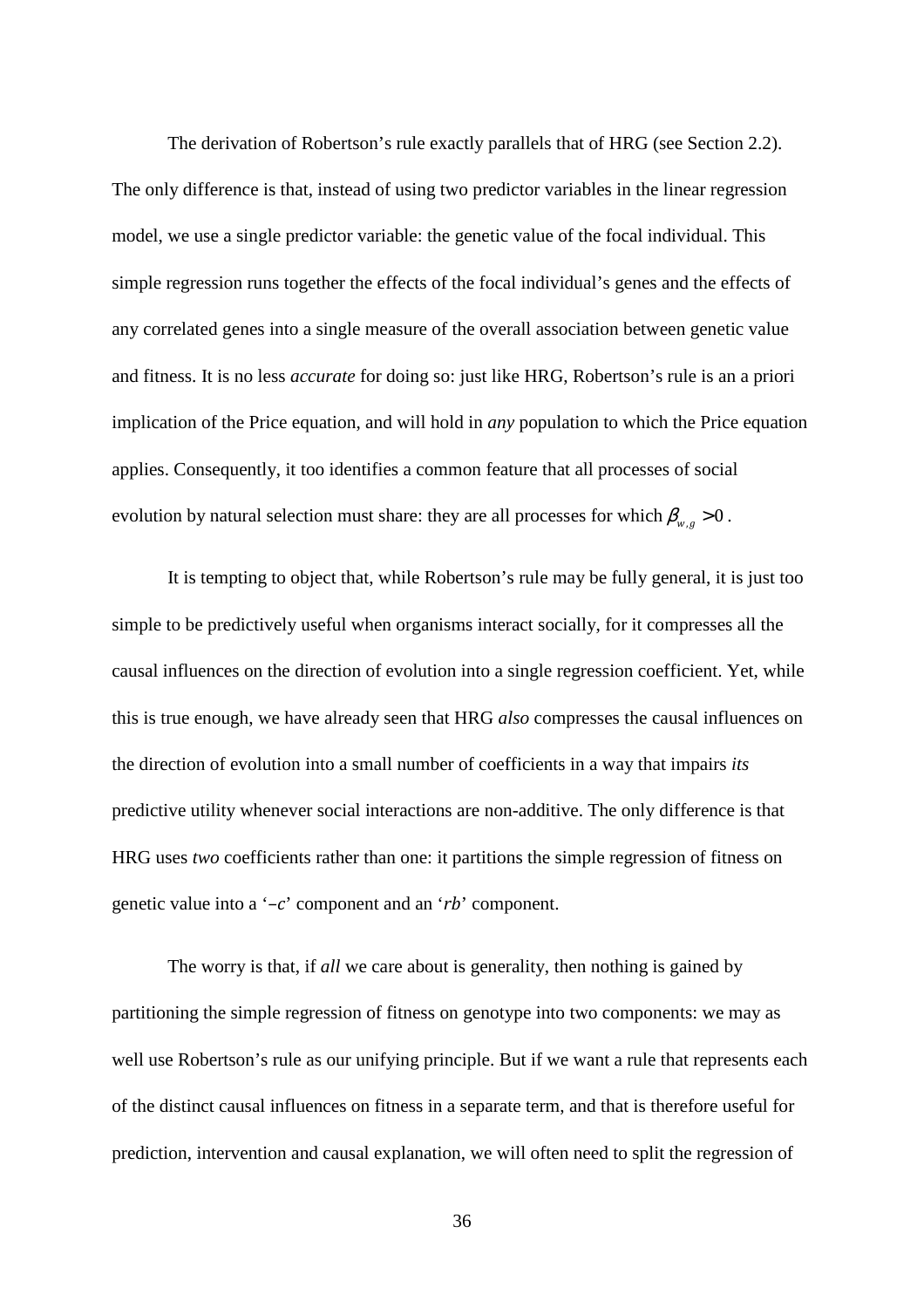fitness on genotype into *more* than two components (cf. Queller [1985], [1992b], [2011]; Frank [1998]). Either way, the theoretical role for HRG appears to be somewhat limited.

#### *6.4 Causal interpretation revisited*

In Section 5, we encountered the suggestion that, at least under some circumstances, regression coefficients may be interpreted as measures of causal effects, and we saw how distinguishing the mathematical representation of Hamilton's rule from its causal interpretation exposes a flaw in the 'tautology' complaint against HRG. Now, I want to suggest that the causal interpretability of regression coefficients also shows how HRG can perform a theoretical function that Robertson's rule cannot. For, crucially, *HRG admits of a causal interpretation under a broader range of conditions than Robertson's rule.* As a result, HRG, in contrast to Robertson's rule, identifies an important *causal* feature that unites the processes by which social behaviour evolves.

To see why HRG admits of a causal interpretation under a broader range of conditions than Robertson's rule, we can return to the synergy game. Since Robertson's rule, like HRG, holds for *any* evolutionary process (by virtue of being an a priori implication of the Price equation), it holds in the synergy game. Its single coefficient,  $\beta_{w,q}$ , compresses all the effects relevant to the direction of evolution—namely, the *B*, *C*, and *D* payoffs—into a single, overall measure of the statistical association between fitness and genetic value:

$$
\beta_{w,g} = -C + RB + (R + (1 - R)f_{\text{co}})D
$$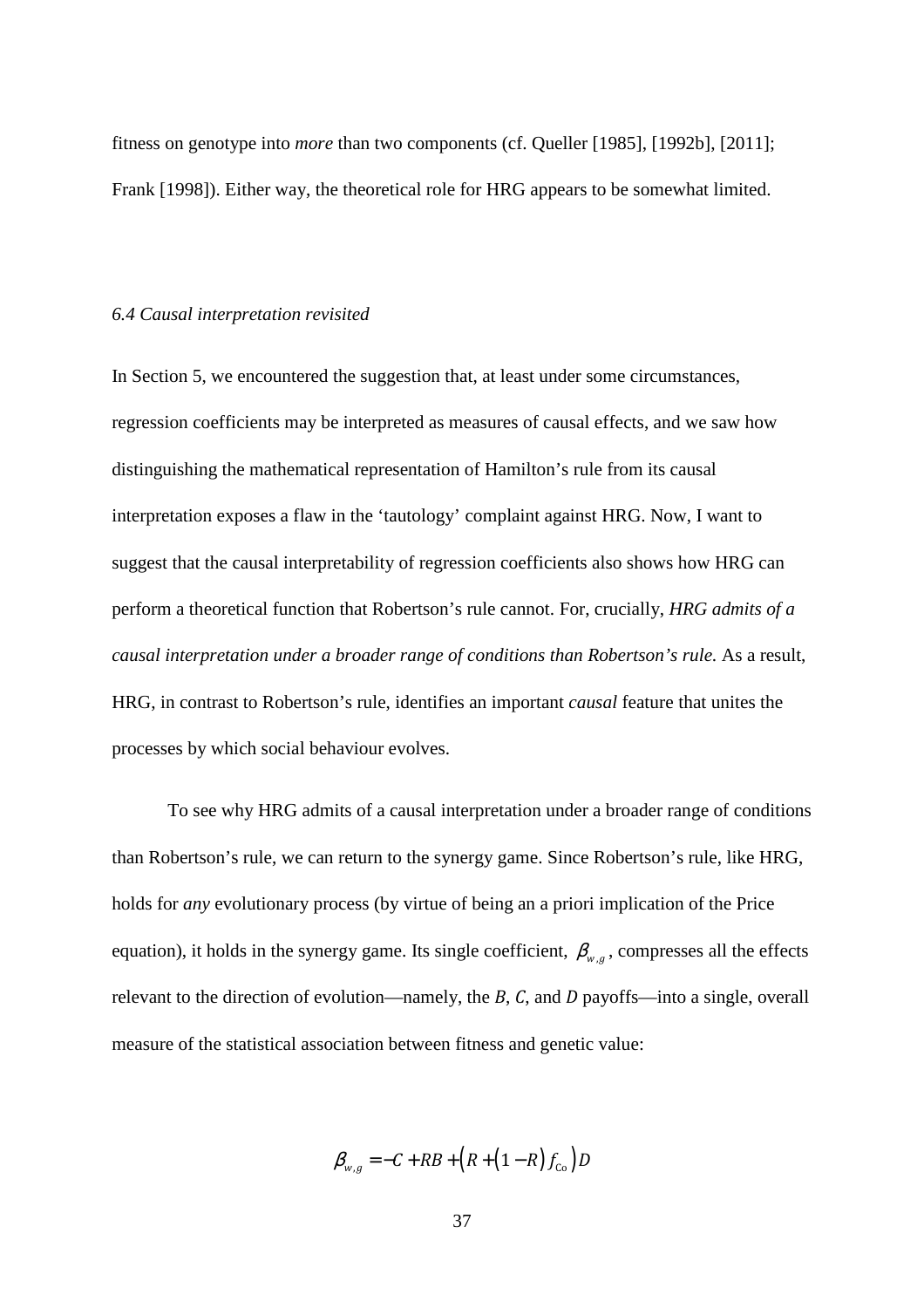In compressing all the influences on the direction of evolution into a single coefficient,  $\beta_{w,q}$  conflates distinct causal pathways; the result is that it cannot plausibly be regarded as measuring the causal effect of one's own genotype on one's fitness. One way to see this is to imagine what we would have to say, if we insisted on interpreting it in this way: we would have to say that the focal individual is causally responsible not merely for *C*, a payoff that results directly from its own behaviour, but also for *B*, a payoff that results directly from the behaviour of its social partners. Plainly, this interpretation could only be correct if the focal individual were causally responsible for the behaviour of its social partners; and, while this might be true in some cases, it is not true in the synergy game.<sup>32</sup> This is just one instance of a quite general problem for the causal interpretability of Robertson's rule: if  $\beta_{w,g}$  is to sustain a causal interpretation, one's own genotype must be causally responsible for all the fitness effects with which it correlates. Provided each social partner retains control of its own behaviour, this assumption will fail in any case in which genetic relatives interact socially.

The situation for the regression coefficients in HRG is not so bleak. Recall that, in a synergy game, the *b* and *c* regression coefficients in HRG take account not only of the *B* and *C* payoffs in the payoff matrix, but also of the *D* payoff. They do so in a way that splits the expected synergistic effect evenly between the *b* and *c* terms:

 $32$  If *R* is positive, the behaviour of the focal individual will correlate with the behaviour of its social partners, and this will lead to a *non-causal* correlation between its own behaviour and the probability that it receives the *B* payoff. There is no suggestion, however, that the behaviour of its social partners causally depends on its own behaviour, and this is what would have to be the case for  $\beta_{w,g}$  to sustain a causal interpretation.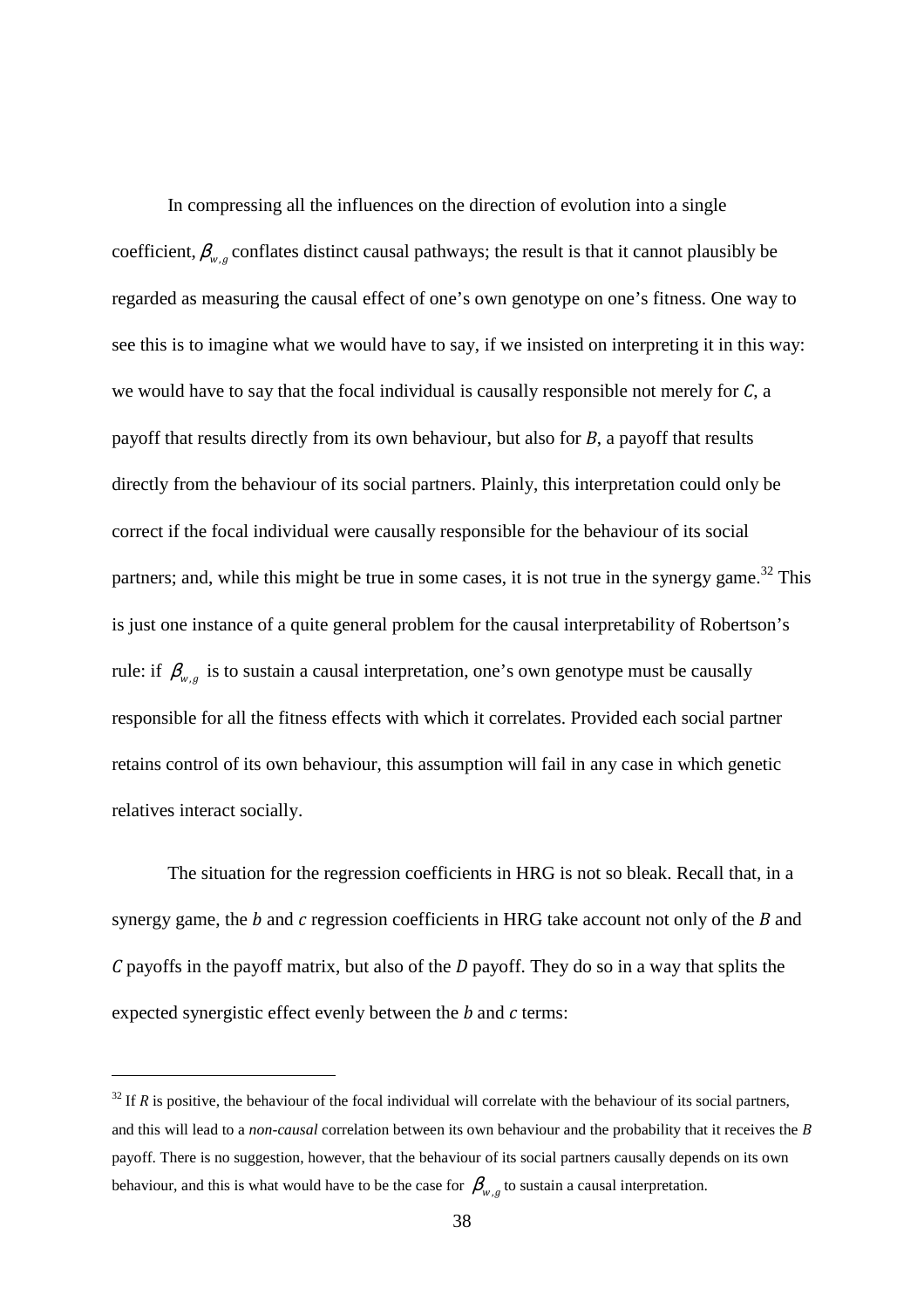$$
b = B + \frac{1}{1+R} (R + (1-R) f_{\text{Co}}) D
$$

$$
c = C - \frac{1}{1+R} (R + (1-R) f_{\text{Co}}) D
$$

Can *b* and *c* be interpreted as measures of causal effects in the synergy game? They can, conditional on the assumption that, when a fitness effect depends symmetrically on the behaviour of two agents, it is reasonable to attribute an equal portion of the resultant effect to the behaviour of each agent. If this assumption is correct, then *b* and *c* do indeed measure, respectively, the causal effect of one's own genotype on one's fitness and of one's social partner's genotype on one's fitness, since they correctly apportion causal responsibility for both the linear effects *B* and *C* and the synergistic effect *D*. Moreover, I submit that the assumption is at least *prima facie* plausible. Critics of HRG may wish to dispute this assumption, and this may present a productive avenue for further discussion. For now, I merely want to note that, conditional on a plausible assumption about how causal responsibility ought to be apportioned in cases of synergistic interaction, the coefficients in HRG admit of a causal interpretation in such cases, even though they cannot be equated with any of the parameters in the payoff matrix.

This suggests that our concern about the unification response was misplaced. It is true enough that HRG is not the simplest rule one can formulate regarding the conditions under which a social behaviour is favoured by natural selection. But it is the simplest such rule that also plausibly admits of a *causal interpretation* across a wide range of cases, including cases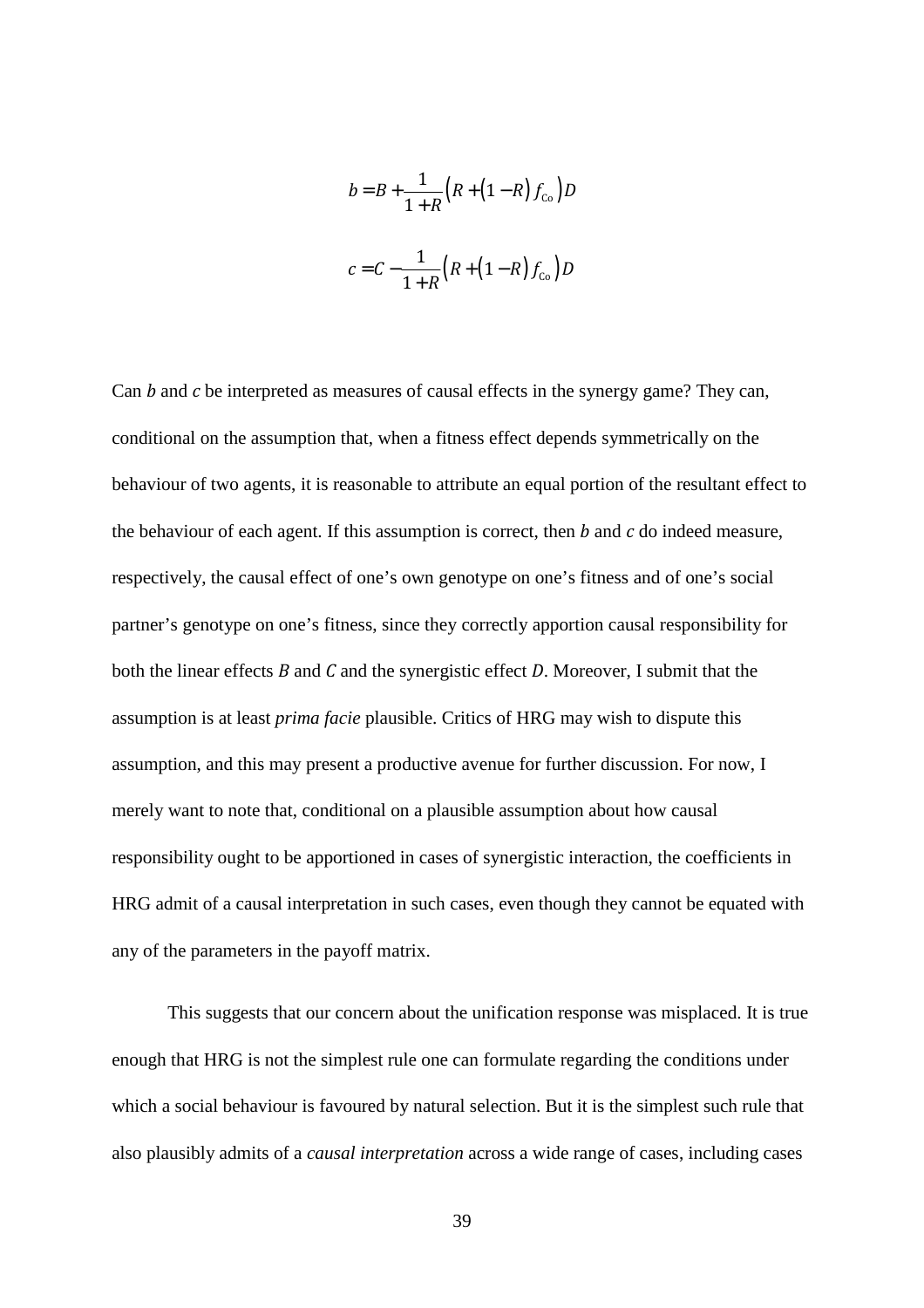of synergistic interaction. The upshot is that HRG-qua-explanatory-principle captures a substantial causal insight about the evolution of social behaviour that Robertson's rule does not capture. This is the insight that many, perhaps all, of the processes through which social behaviour evolves are united by the following causal feature: they are processes in which the causal effect of an individual's genotype on its own fitness, plus the relatedness-scaled causal effect of its social partner's genotype on its fitness, is greater than zero.

This point brings together the discussions in Sections 5 and 6. The causal interpretability of regression coefficients under appropriate conditions shows how HRG can be more than a mere tautology. But it does something else too: it also shows how HRG can serve an important explanatory function irrespective of whether it enables long-run predictive success. Because its coefficients are causally interpretable in a wide range of cases, HRGqua-explanatory-principle identifies a substantial *causal* unity to the processes by which social behaviour evolves. Because its coefficients are not causally interpretable in a wide range of cases, Robertson's rule does not.

#### **7 The Heart of the Matter**

The current controversy regarding Hamilton's rule has brought to the fore subtle but divisive issues in the foundations of social evolution theory. While the bones of contention are also partly empirical—and while Nowak et al. are surely guilty of underplaying kin selection's empirical track record—there are also significant conceptual issues at stake. I have argued that, to understand the nature of the debate, we need to distinguish two versions of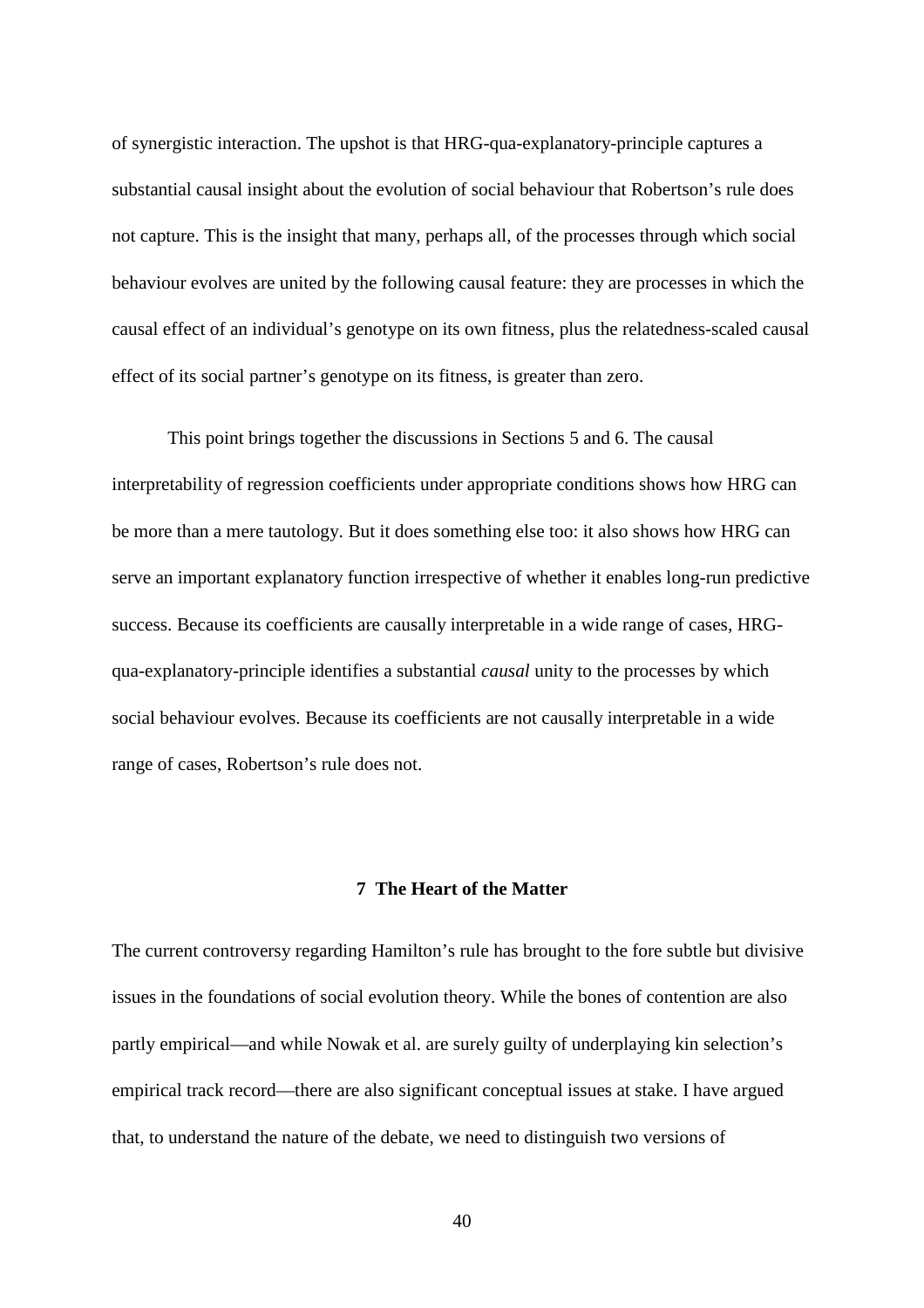Hamilton's rule: a special version (HRS) in which the '*b*' and '*c*' terms represent fecundity payoffs; and a general version (HRG), derived from the Price equation, in which the '*b*' and '*c*' terms represent partial regression coefficients. And I have argued that, on a charitable reconstruction, Nowak and colleagues' argument is that HRS almost never holds, while HRG buys its generality at the expense of explanatory power. While their criticisms of HRS are difficult to argue with, their criticisms of HRG are more contentious. Yet they have gone largely unanswered in the subsequent debate.

Close examination of these criticisms reveals the importance of a further distinction: that between HRG-qua-mathematical-theorem and HRG-qua-explanatory-principle, where the latter takes for granted the causal interpretability of the '*b'* and '*c'* coefficients. This distinction, and the attention it draws to questions of causal interpretability, is valuable for two reasons. First, it shows how HRG can come to embody substantial causal content about social-evolutionary processes—content that is empirically grounded in a wide range of cases, but that is by no means 'always true'—even though its formal derivation makes no substantive assumptions about the population it describes. This helps assuage Nowak and colleagues' concern that HRG is no more than a mathematical tautology. Second, the distinction shows how HRG can serve a valuable explanatory function in spite of its serious predictive limitations. For the primary theoretical value of HRG lies not in its ability to underwrite predictions about long-run evolutionary outcomes, but rather in its identification of a common causal feature that unites the processes by which social behaviour evolves.

 The considerations I have brought to bear are not intended to settle the debate once and for all. Live issues remain—in particular, issues concerning the relative importance of

41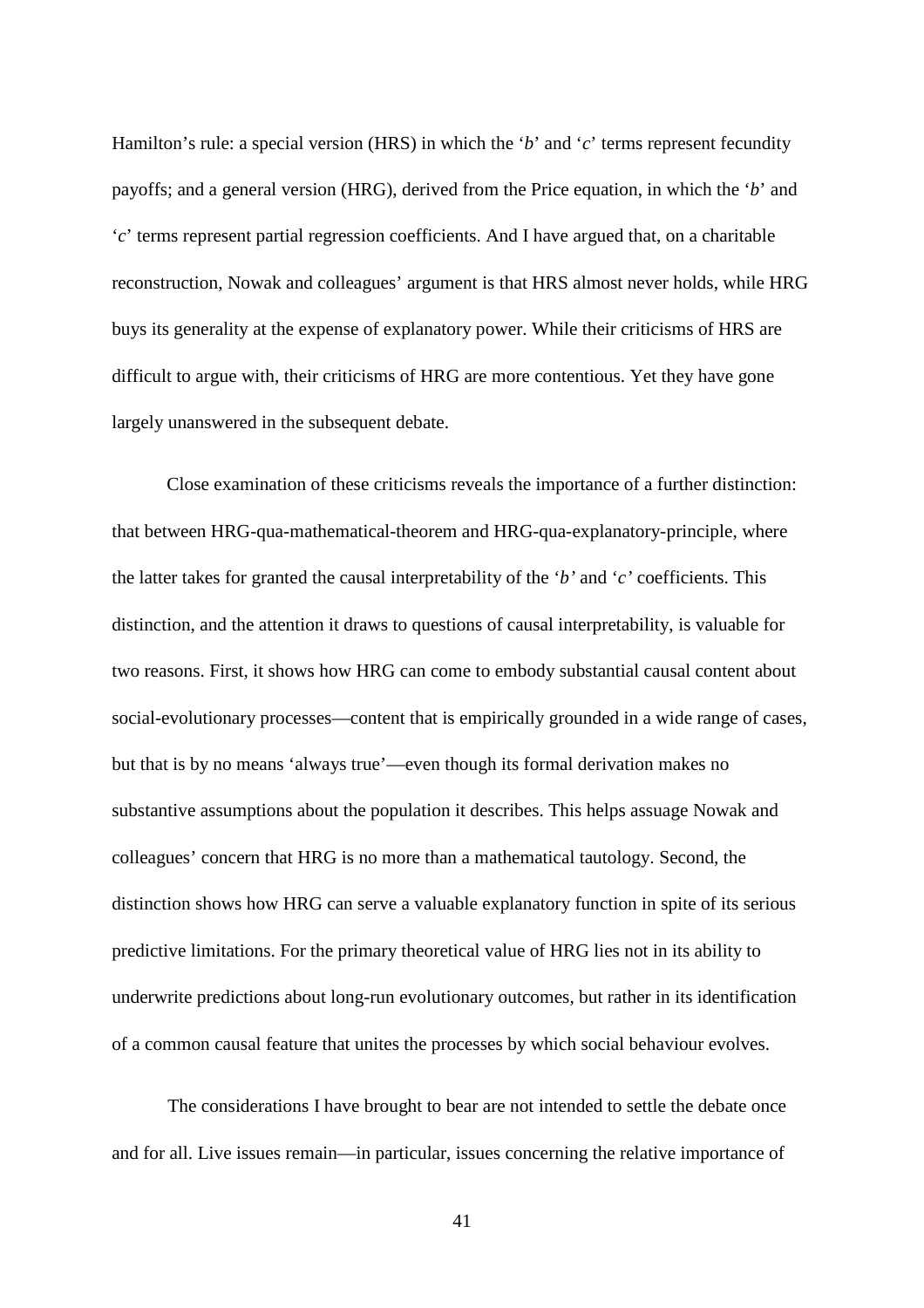unification and prediction in evolutionary explanations, and concerning the correct procedure for apportioning causal responsibility in cases of synergistic interaction—that may yet divide Hamilton's defenders from their opponents, and that are unlikely to be settled definitively by empirical or theoretical considerations alone. The debate is therefore unlikely to go away. My primary aim has been to clarify precisely what is at stake, and to give Hamilton's defenders and opponents a common vocabulary in which to communicate with one another. Throughout much of the debate following Nowak and colleagues' ([2010]) article, theorists have been talking at cross-purposes. Even the notion at the very heart of the debate—'Hamilton's rule'—is ambiguous. Only by distinguishing special and general versions of the rule, and by distinguishing the rule's mathematical representation from its causal interpretation, can we hope to move towards a more productive discussion of its uses and limits.

#### **Funding**

Christ's College; Arts and Humanities Research Council.

#### **Acknowledgements**

Versions of this paper were presented at the Serious Metaphysics Group, University of Cambridge, in November 2011; and at Philosophy of Biology in the UK, All Souls College, Oxford, in April 2012. I am grateful to the audiences at these events for extremely helpful questions and comments. For detailed comments on the manuscript, I thank Tim Button, Ellen Clarke, Sarah Coakley, Herbert Gintis, Bram Kuijper, Tim Lewens, Johannes Martens,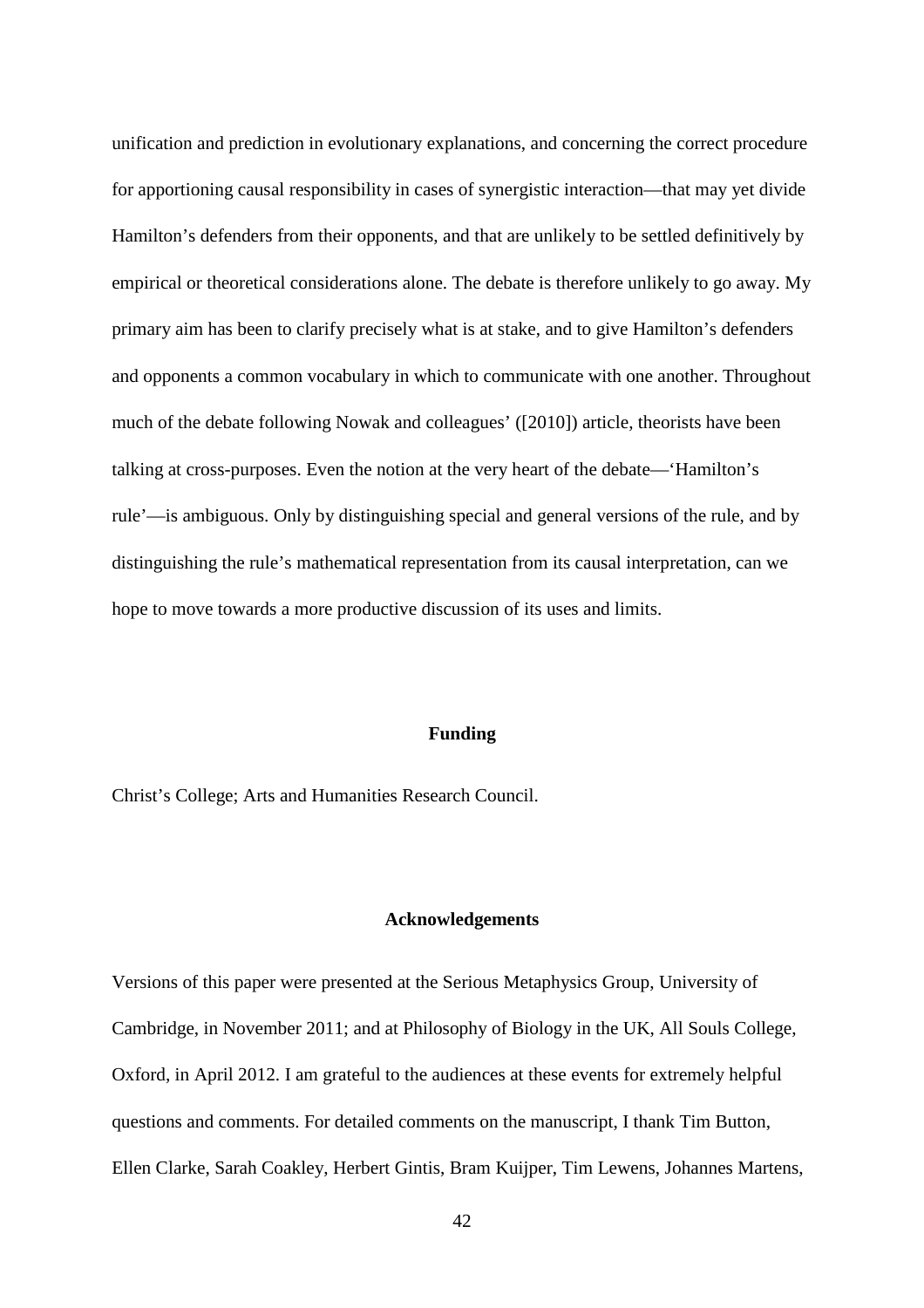Bence Nanay, Robert Northcott, Martin Nowak, Samir Okasha, Cedric Paternotte and four anonymous referees.

*Christ's College* 

*St Andrew's Street* 

*Cambridge, CB2 3RU, UK* 

*jgb37@cam.ac.uk* 

#### **References**

Abbot, P., et al. [2011]: 'Inclusive Fitness Theory and Eusociality', *Nature*, **471**, pp. E1-E2.

- Anderson C., Franks, N. R. and McShea, D. W. [2001]: 'The Complexity and Hierarchical Structure of Tasks in Insect Societies', *Animal Behaviour*, **62**, pp. 643-51.
- Anderson, C. and Franks, N. R. [2001]: 'Teams in Animal Societies', *Behavioural Ecology*, **12**, pp. 534-40.
- Anderson, C. and McShea, D. W. [2001]: 'Individual *versus* Social Complexity, with Particular Reference to Ant Colonies', *Biological Reviews*, **76**, pp. 211-37.
- Boomsma, J. J., Beekman, M., Cornwallis, C. K., Griffin, A. S., Holman L., Hughes, W. O. H., Keller, L., Oldroyd, B. P. and Ratnieks, F. L. W. [2011]: 'Only Full-sibling Families Evolved Eusociality', *Nature*, **471**, pp. E4–E5.
- Bourke, A. F. G. [2011a]: 'The Validity and Value of Inclusive Fitness Theory', *Proceedings of the Royal Society B*, **278**, pp. 3313-20.
- Bourke, A. F. G. [2011b]: *Principles of Social Evolution*, Oxford: Oxford University Press.
- Bourke, A. F. G. and Franks, N. R. [1995]: *Social Evolution in Ants*, Princeton, NJ: Princeton University Press.
- Charlesworth, B. [1980]: 'Models of Kin Selection', in H. Markl (ed.), 1980, *Evolution of Social Behaviour: Hypotheses and Empirical Tests*, Weinheim: Verlag, pp. 11-26.
- Charnov, E. L. [1977]: 'An Elementary Treatment of the Genetical Theory of Kin Selection', *Journal of Theoretical Biology*, **66**, pp. 541–50.
- Cornforth, D. M., Sumpter, D. J., Brown, S. P. and Brännström, A. [2012]: 'Synergy and Group Size in Microbial Cooperation', *American Naturalist*, **180**, pp. 296-305.
- Damore, J. A., and Gore, J. [2012]: 'Understanding Microbial Cooperation', *Journal of Theoretical Biology*, **299**, pp. 31-41.
- Damuth, J. and Heisler, I. L. [1988]: 'Alternative Formulations of Multilevel Selection', *Biology and Philosophy*, **3**, pp. 407–30.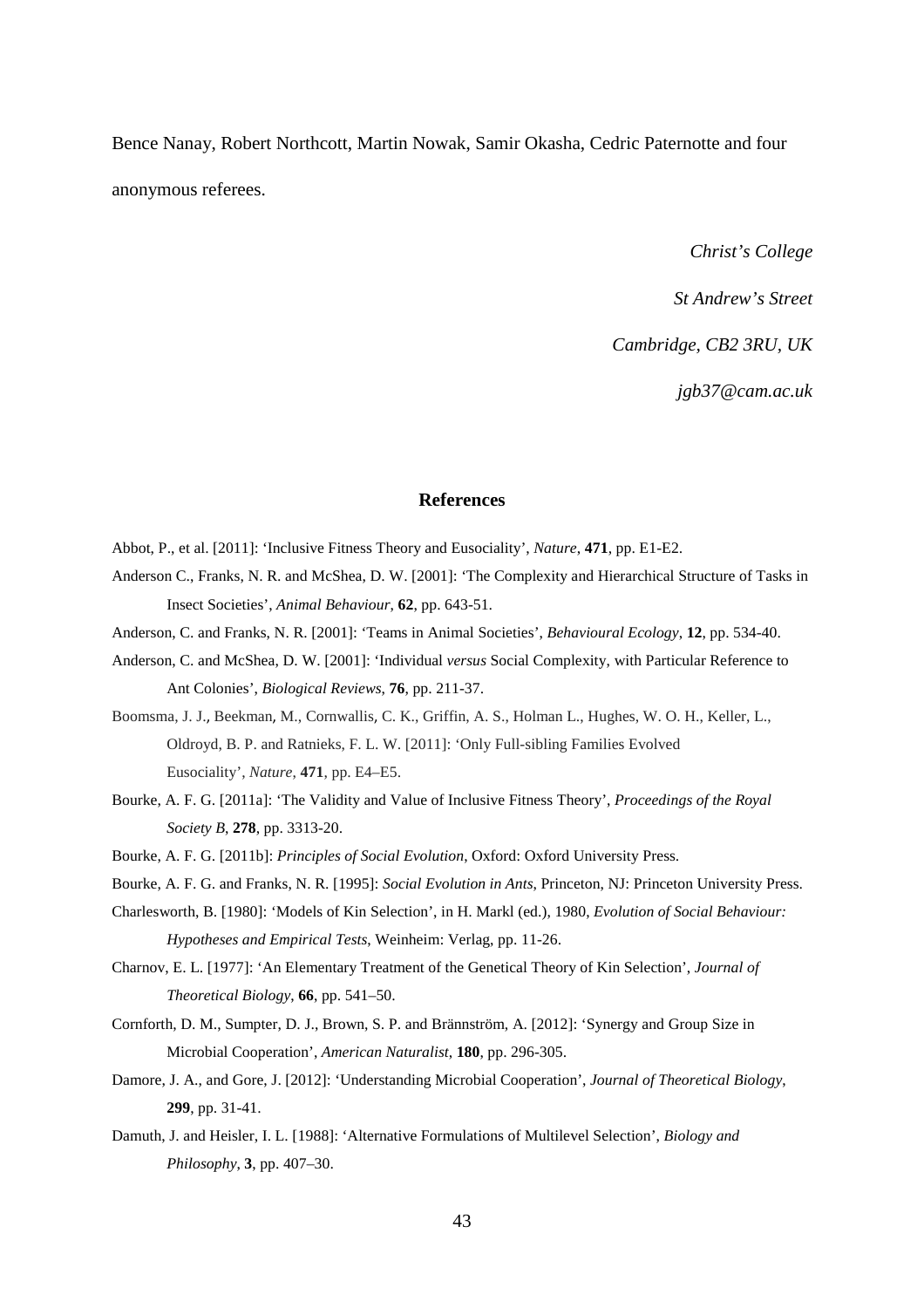Dawkins, R. [1982]: *The Extended Phenotype: The Gene as the Unit of Selection*, New York: W. H. Freeman.

- Doebeli, M. [2010]: 'Inclusive Fitness is Just Bookkeeping', *Nature*, **467**, p. 7316.
- Falconer, D. S. and Mackay, T. F. C. [1996]: *Introduction to Quantitative Genetics* (4th edition), London: Longman.
- Ferriere, R. and Michod, R. E. [2011]: 'Inclusive Fitness in Evolution', *Nature*, **471**, pp. E6-E7.
- Fisher, R. A. [1930]: *The Genetical Theory of Natural Selection*, Oxford: Clarendon Press.
- Fisher, R. A. [1941]: 'Average Excess and Average Effect of a Gene Substitution'*, Annals of Human Genetics,*  **11**, pp. 53-63.
- Frank, S. A. [1995]: 'George Price's Contributions to Evolutionary Genetics', *Journal of Theoretical Biology*, 175, pp. 373-88.
- Frank, S. A. [1998]: *Foundations of Social Evolution*, Princeton, NJ: Princeton University Press.
- Frank, S. A. [2012]: 'Natural Selection. IV. The Price Equation', *Journal of Evolutionary Biology*, **25**, pp. 1002- 19.
- Gardner, A. [2008]: 'The Price Equation', *Current Biology*, **18**, pp. R198-R202.
- Gardner, A. and Foster, K. R. [2008]: 'The Evolution and Ecology of Cooperation—History and Concepts', in J. Korb and J. Heinze (eds), *Ecology of Social Evolution*, 2008, Heidelberg: Springer-Verlag, pp. 1-36.
- Gardner, A., West, S. A. and Barton, N. H. [2007]: 'The Relation between Multilocus Population Genetics and Social Evolution Theory', *American Naturalist*, **169**, pp. 207-26.
- Gardner, A., West, S. A. and Wild, G. [2011]: 'The Genetical Theory of Kin Selection', *Journal of Evolutionary Biology*, **24**, pp. 1020-43.
- Grafen, A. [1985]: 'A Geometrical View of Relatedness', *Oxford Surveys in Evolutionary Biology*, **2**, pp. 28-89.
- Grafen, A. [2006]: 'Optimization of Inclusive Fitness', *Journal of Theoretical Biology*, **238**, pp. 541-63.
- Hamilton, W. D. [1964]: 'The Genetical Evolution of Social Behaviour', *Journal of Theoretical Biology*, **7**, pp. 1-52.
- Hamilton, W. D. [1970]: 'Selfish and Spiteful Behaviour in an Evolutionary Model', *Nature*, **228**, pp. 1218-20.
- Hamilton, W. D. [1972]: 'Altruism and Related Phenomena, Mainly in Social Insects', *Annual Review of Ecology and Systematics*, **3**, pp. 193-232.
- Hamilton, W. D. [1975]: 'Innate Social Aptitudes of Man: An Approach from Evolutionary Genetics', in R. Fox (ed.), *Biosocial Anthropology*, New York: Wiley, pp. 133-55.
- Hamilton, W. D. [1996]: *Narrow Roads of Gene Land: The Collected Papers of W. D. Hamilton Volume 1: Evolution of Social Behaviour*, New York: W. H. Freeman.
- Heisler, I. L. and Damuth, J. [1987]: 'A Method for Analyzing Selection in Hierarchically Structured Populations', *American Naturalist*, **130**, pp. 582–602.
- Herre, E. A. and Wcislo, W. T. [2011]: 'In Defence of Inclusive Fitness Theory', *Nature*, **471**, p. E8.
- Kitcher, P. [1989]: 'Explanatory Unification and the Causal Structure of the World', in P. Kitcher and W. C. Salmon (eds), 1989, *Scientific Explanation*, Minneapolis: University of Minnesota Press, pp. 410-505.
- Lande, R., and Arnold, S. J. [1983]: 'The Measurement of Selection on Correlated Characters', *Evolution*, **37**, pp. 1210-26.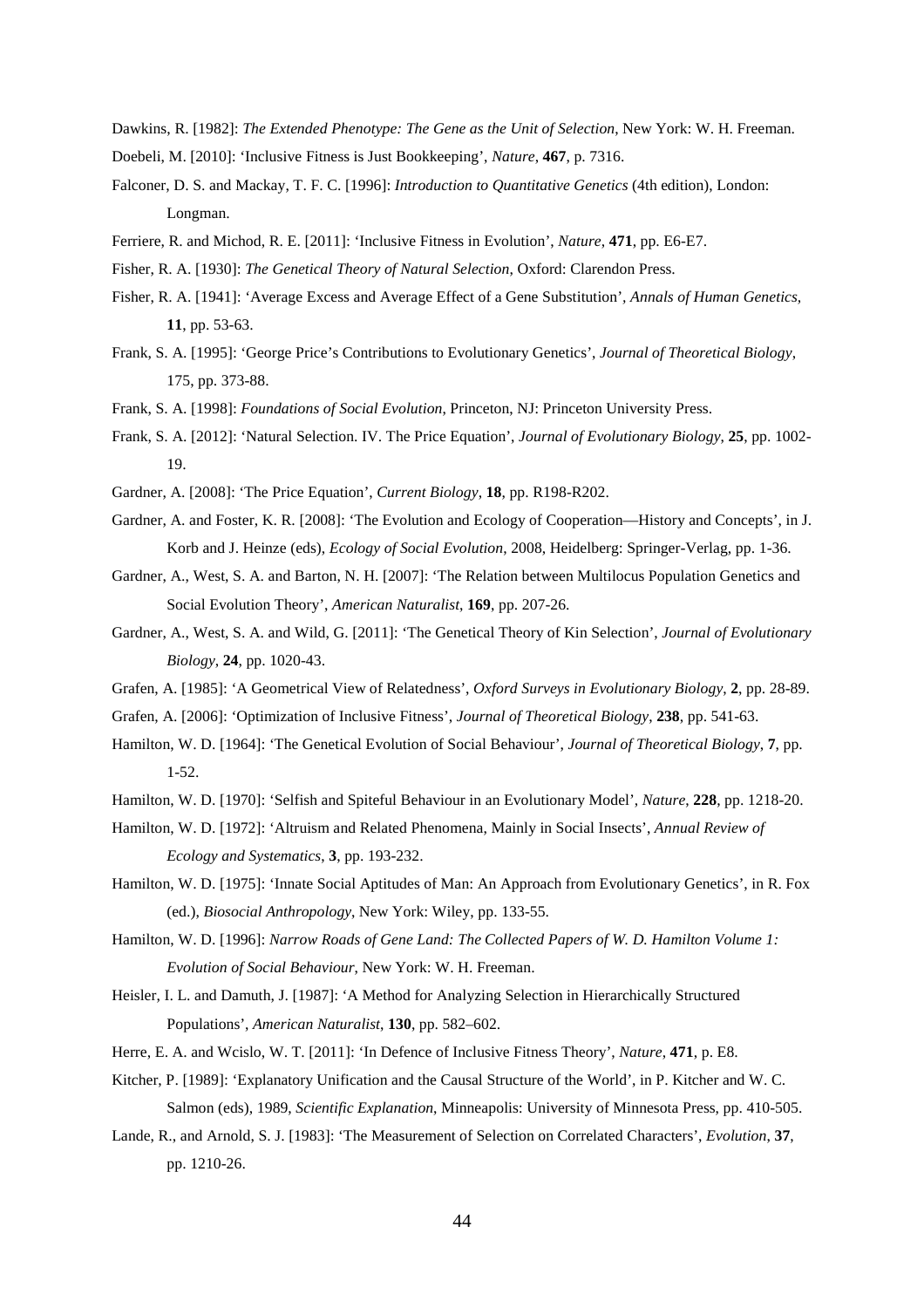- Lange, M., and Rosenberg, A. [2011]: 'Can There Be *A Priori* Causal Models of Natural Selection?' *Australasian Journal of Philosophy*, **89**, pp. 591-9.
- Marshall, J. A. R. [2011a]: 'Group Selection and Kin Selection: Formally Equivalent Approaches', *Trends in Ecology and Evolution*, **26**, pp. 325-32.
- Marshall, J. A. R. [2011b]: 'Queller's Rule OK: Comment on van Veelen, "When Inclusive Fitness Is Right and When It Can Be Wrong"', *Journal of Theoretical Biology*, **270**, 185-8.
- Michod, R. E. [1982]: 'The Theory of Kin Selection', *Annual Review of Ecology and Systematics*, **13**, pp. 23-55.
- Mills, S. K., and Beatty, J. H. [1979]: 'The Propensity Interpretation of Fitness', *Philosophy of Science*, **46**, pp. 263-86.
- Mueller, L. D. and Feldman, M. W. [1985]: 'Population Genetic Theory of Kin Selection: A Two-Locus Model', *American Naturalist*, **125**, pp. 535-49.
- Nowak, M. A. [2006]: 'Five Rules for the Evolution of Cooperation', *Science*, **314**, pp. 1560-3.
- Nowak, M. A. and Highfield, R. [2011]: *SuperCooperators: Evolution, Altruism, and Why We Need Each Other to Succeed*, New York: Free Press.
- Nowak, M. A. and Sigmund, K. [1990]: 'The Evolution of Stochastic Strategies in the Prisoner's Dilemma", *Acta Applicandae Mathematicae*, **20**, 247-65.
- Nowak, M. A., Tarnita, C. E. and Wilson, E. O. [2010]: 'The Evolution of Eusociality', *Nature*, **466**, pp. 1057- 62.
- Nowak, M. A., Tarnita, C. E. and Wilson, E. O. [2011a]: 'Nowak et al. reply', *Nature*, **471**, pp. E9-E10.
- Nowak, M. A., Tarnita, C. E. and Wilson, E. O. [2011b]: 'A Brief Statement about Inclusive Fitness and Eusociality', <www.ped.fas.harvard.edu/IF\_Statement.pdf>
- Okasha, S. [2006]: *Evolution and the Levels of Selection*, Oxford: Oxford University Press.
- Okasha, S. [2008]: 'Biological Altruism', in E. Zalta (Ed.), *The Stanford Encyclopedia of Philosophy* (Fall 2008 edition), <plato.stanford.edu>
- Orlove, M. J. [1975]: 'A Model of Kin Selection Not Invoking Coefficients of Relationship,' *Journal of Theoretical Biology*, **49**, pp. 289–310.
- Price, G. R. [1970]: 'Selection and Covariance', *Nature*, **227**, pp. 520-1.
- Price, G. R. [1972]: 'Extension of Covariance Selection Mathematics', *Annals of Human Genetics*, **35**, pp. 485- 90.
- Queller, D. C. [1984]: 'Kin Selection and Frequency Dependence: A Game-Theoretic Approach', *Biological Journal of the Linnaean Society*, **23**, pp. 133-43.
- Queller, D. C. [1985]: 'Kinship, Reciprocity, and Synergism in the Evolution of Social Behaviour', *Nature*, **318**, pp. 366-7.
- Queller, D. C. [1992a]: 'A General Model for Kin Selection', *Evolution*, **46**, pp. 376-80.
- Queller, D. C. [1992b]: 'Quantitative Genetics, Inclusive Fitness and Group Selection', *American Naturalist*, **139**, pp. 540-58.
- Queller, D. C. [2011]: 'Expanded Social Fitness and Hamilton's Rule for Kin, Kith and Kind', *Proceedings of the National Academy of Sciences USA*, **108**, pp. 10792-9.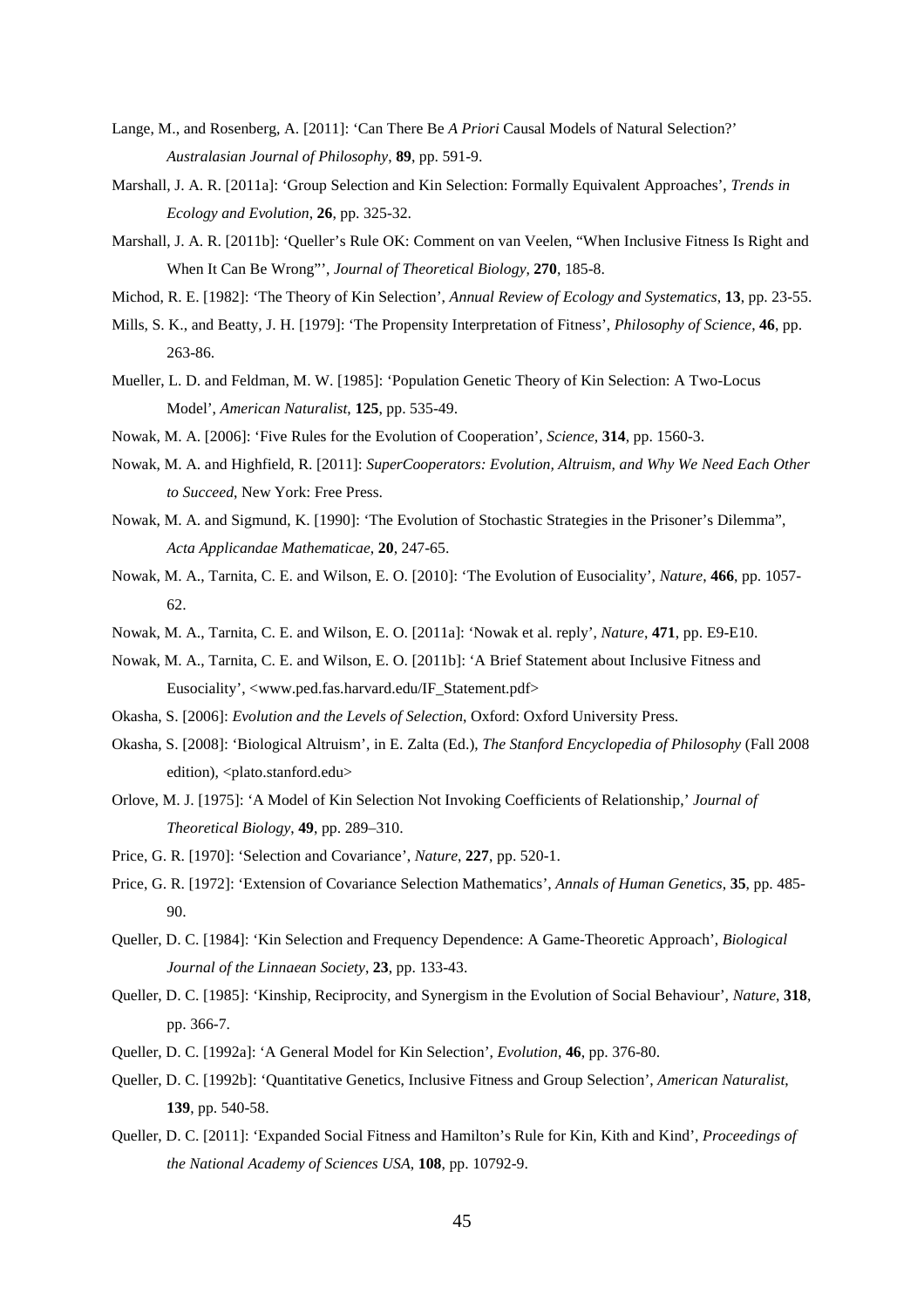Robertson, A. [1966]: 'A Mathematical Model of the Culling Process in Dairy Cattle', *Animal Production*, **8**, pp. 95-108.

Rosenberg, A. [1983]: 'Fitness', *Journal of Philosophy*, **80**, pp. 457-73.

Rice, S. [2004]: *Evolutionary Theory: Mathematical and Conceptual Foundations*, Sunderland, MA: Sinauer.

- Rousset, F., and Lion, S. [2011]: 'Much Ado about Nothing: Nowak et al.'s Charge against Inclusive Fitness Theory', *Journal of Evolutionary Biology*, **24**, pp. 1386-92.
- Skyrms, B. [1996]: *The Evolution of the Social Contract*, Cambridge: Cambridge University Press.
- Sober, E. [1984]: *The Nature of Selection: Evolutionary Theory in Philosophical Focus*, Chicago, IL: University of Chicago Press.
- Sober, E. [2011]: '*A Priori* Causal Models of Natural Selection', *Australasian Journal of Philosophy*, **89**, pp. 571-89.
- Spirtes, P., Glymour, C. and Scheines, R. [2000]: *Causation, Prediction and Search* (2nd edition), Cambridge, MA: MIT Press.
- Strassmann, J. E., Page, R. E. Jr, Robinson, G. E. and Seeley, T. D. [2011]: 'Kin Selection and Eusociality', *Nature*, **471**, pp. E5-E6.
- Strevens, M. [2004]: 'The Causal and Unification Approaches to Explanation Unified—Causally', *Noûs*, **38**, pp. 154-76.
- Strevens, M. [2008]: *Depth: An Account of Scientific Explanation*, Cambridge, MA: Harvard University Press.
- Taylor, C. and Nowak, M. A. [2007]: 'Transforming the Dilemma', *Evolution*, **61**, pp. 2281-92.
- Toro, M., Abugov, R., Charlesworth, B. and Michod, R. E. [1982]: 'Exact *versus* Heuristic Models of Kin Selection', *Journal of Theoretical Biology*, **97**, pp. 699-713.
- Trivers, R. L. [1985]: *Social Evolution*, Menlo Park, CA: Benjamin/Cummings.
- Uyenoyama, M. K. and Feldman, M. W. [1980]: 'Theories of Kin and Group Selection: A Population Genetics Perspective', *Theoretical Population Biology*, **17**, pp. 380-414.
- Uyenoyama, M. K. and Feldman, M. W. [1981]: 'On Relatedness and Adaptive Topography in Kin Selection', *Theoretical Population Biology*, **19**, pp. 87-123.
- Uyenoyama, M. K. and Feldman, M. W. [1982]: 'Population Genetic Theory of Kin Selection II: The Multiplicative Model', *American Naturalist*, **120**, pp. 614-27.
- Uyenoyama, M. K., Feldman, M. W. and Mueller, L. D. [1981]: 'Population Genetic Theory of Kin Selection: Multiple Alleles at One Locus', *Proceedings of the National Academy of Sciences USA*, **78**, pp. 5036- 40.
- van Veelen, M. [2005]: 'On the Use of the Price Equation', *Journal of Theoretical Biology*, **237**, pp. 412-26.
- van Veelen, M. [2009]: 'Group Selection, Kin Selection, Altruism, and Cooperation: When Inclusive Fitness is Right and When It Can Be Wrong', *Journal of Theoretical Biology*, **259**, pp. 589-600.
- van Veelen, M., Garcia, J., Sabelis, M. W. and Egas, M. [2010]: 'Call for a Return to Rigour in Models', *Nature*, **467**, p. 661.